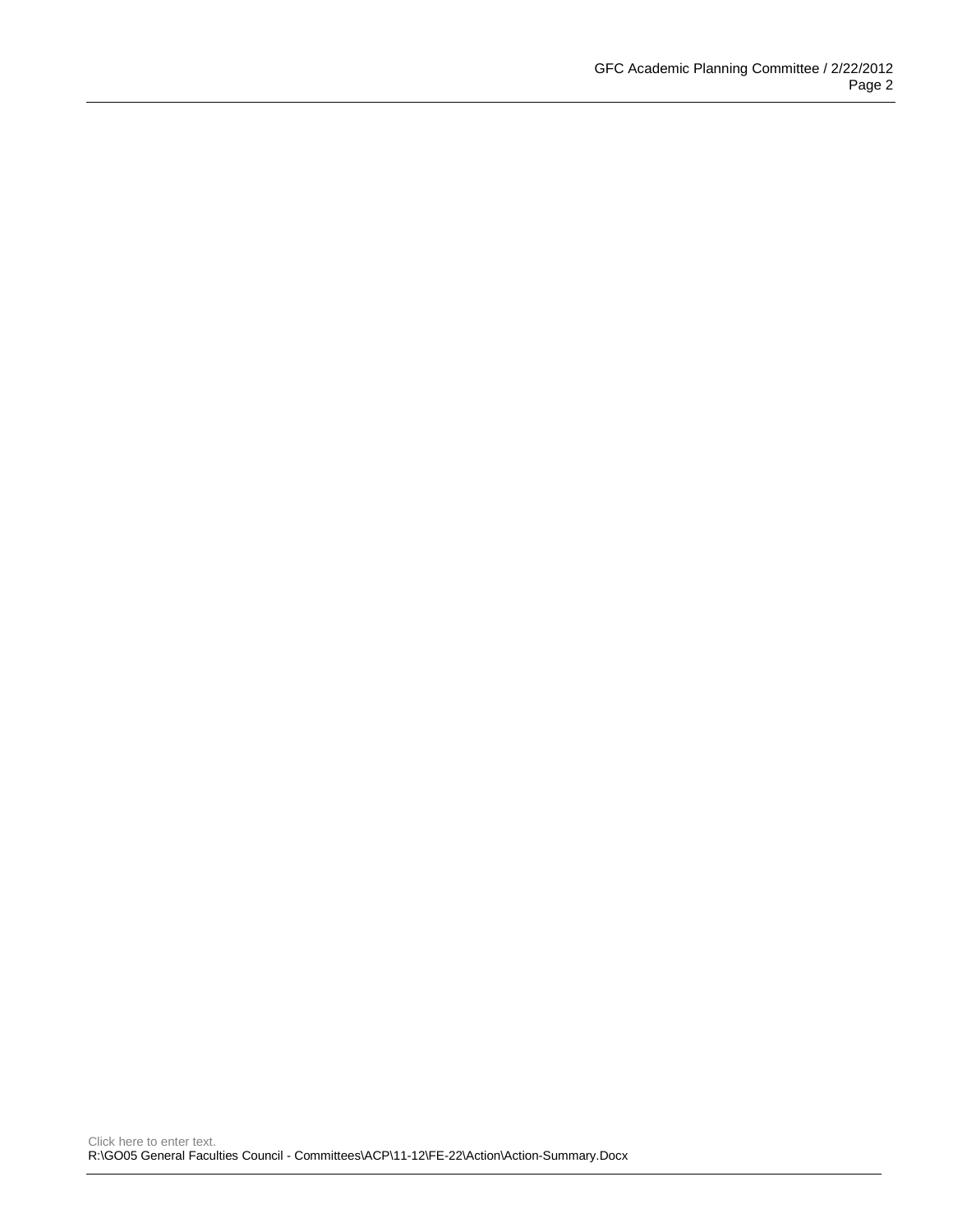<span id="page-2-0"></span>

For the Meeting of February 22, 2012 FINAL Item No. 4

### **OUTLINE OF ISSUE**

#### Agenda Title: **Proposed Changes to Existing Mandatory Student Instructional Support Fees, Proposed New Mandatory Student Instructional Support Fees, and Proposed New Non-Instructional Fees**

**Motion**: THAT the GFC Academic Planning Committee recommend to the Board of Governors the approval of the proposed changes to existing Mandatory Student Instructional Support Fees (set forth in Attachment 1), new Mandatory Student Instructional Support Fees (set forth in Attachment 2), and the new Non-Instructional Fees (set forth in Attachment 3), as submitted on behalf of the relevant Faculties/Departments by the Registrar's Advisory Committee on Fees (RACF), to take effect as noted in each respective attachment.

#### **Item**

| <b>Action Requested</b> | $\Box$ Approval $\boxtimes$ Recommendation $\Box$ Discussion/Advice $\Box$ Information |
|-------------------------|----------------------------------------------------------------------------------------|
| Proposed by             | Vice-Provost and University Registrar and the Faculties and                            |
|                         | Departments that have proposed the new and changed fees.                               |
| Presenter               | Gerry Kendal, Vice-Provost and University Registrar                                    |
| Subject                 | Mandatory Student Instructional Support Fees - proposed new fees and                   |
|                         | proposed changes to existing fees; and Non-Instructional Fees -                        |
|                         | proposed new fees                                                                      |

#### **Details**

| Responsibility                  | Provost and Vice-President (Academic)                                    |
|---------------------------------|--------------------------------------------------------------------------|
| The Purpose of the Proposal is  | To establish new Mandatory Student Instructional Support Fees, to        |
| (please be specific)            | change certain existing Mandatory Student Instructional Support fees,    |
|                                 | and to establish new Non-Instructional Fees.                             |
| The Impact of the Proposal is   | See 'Purpose'.                                                           |
| Replaces/Revises (eg, policies, | Adjusts certain existing and creates new Mandatory Student Instructional |
| resolutions)                    | Support Fees and creates certain new Non-Instructional Fees.             |
| Timeline/Implementation Date    | Implementation dates vary; please see attachments.                       |
| <b>Estimated Cost</b>           | N/A                                                                      |
| Sources of Funding              | N/A                                                                      |
| <b>Notes</b>                    | Representatives of the proposing units will also be in attendance at the |
|                                 | February 22, 2012 meeting of GFC APC to respond to questions.            |

#### **Alignment/Compliance**

| Alignment with Guiding                                                                               | University of Alberta Calendar, UAPPOL (University of Alberta Policies                                                                                                                                                                                                                                                                    |  |
|------------------------------------------------------------------------------------------------------|-------------------------------------------------------------------------------------------------------------------------------------------------------------------------------------------------------------------------------------------------------------------------------------------------------------------------------------------|--|
| <b>Documents</b>                                                                                     | and Procedures On Line)                                                                                                                                                                                                                                                                                                                   |  |
| Compliance with Legislation,                                                                         | 1. Post-Secondary Learning Act (PSLA): Sections 61(1) and (2)(a) -                                                                                                                                                                                                                                                                        |  |
| Policy and/or Procedure                                                                              | "Tuition fees                                                                                                                                                                                                                                                                                                                             |  |
| Relevant to the Proposal<br>(please guote legislation and<br>include identifying section<br>numbers) | 61 (1) The board of a public post-secondary institution shall set the<br>tuition fees to be paid by students of the public post-secondary<br>institution.<br>(2) The tuition fees under subsection (1) for all public post-secondary<br>institutions other than Banff Centre<br>must be set in accordance with the regulations[.]"<br>(a) |  |
|                                                                                                      | 2. Post Secondary Learning Act (PSLA) Regulations - Alberta<br>Regulation 273/2006 - Section 2:<br>"Definition of tuition fees for Act purposes, etc.                                                                                                                                                                                     |  |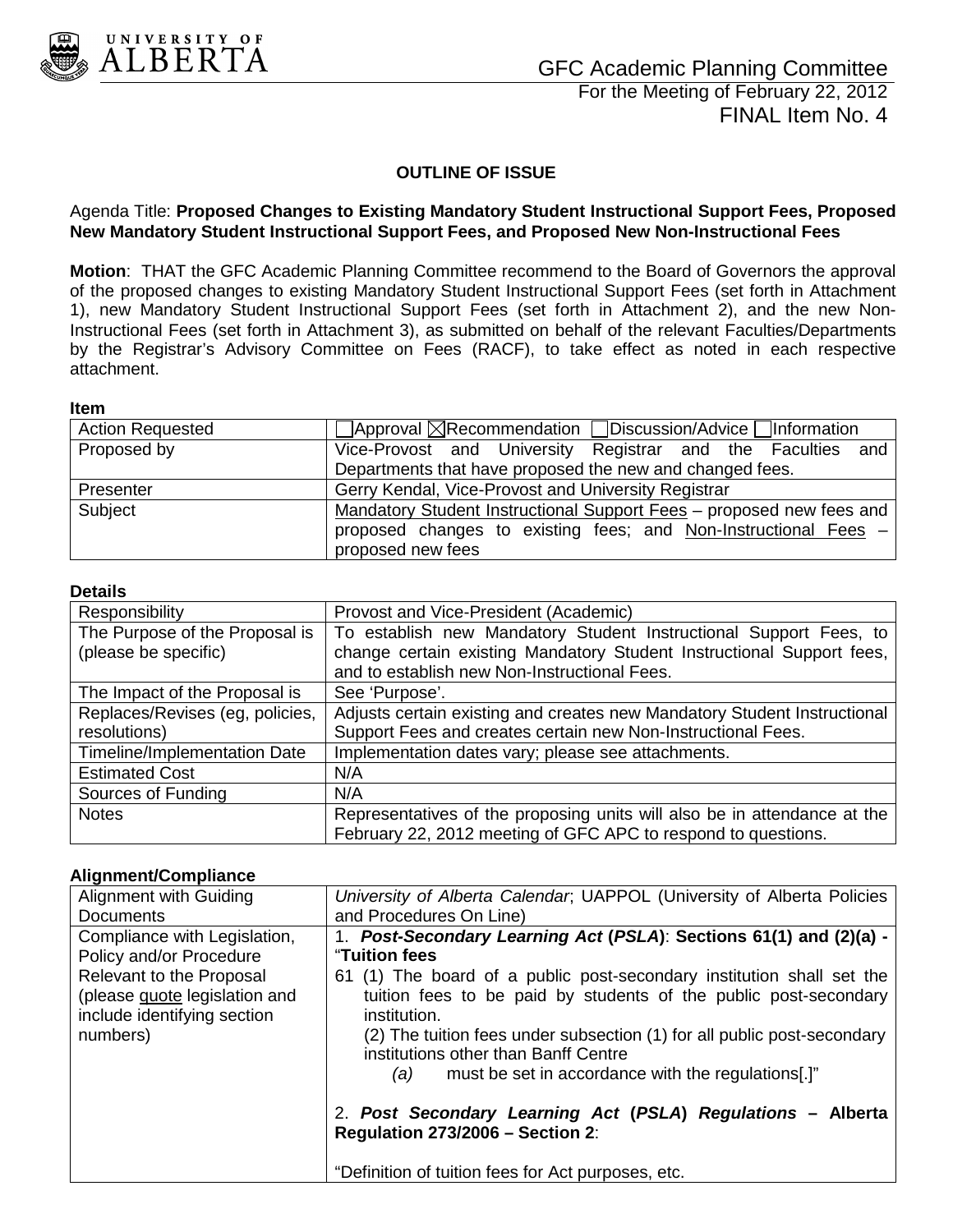

**ALBERTA** 

## For the Meeting of February 22, 2012 FINAL Item No. 4

| 2. For the purposes of the Act and this Regulation, 'tuition fees' in<br>respect of an institution means the following:<br>(a) fees identified in the institution's calendar or in a supplement to<br>its calendar as tuition fees or fees for instruction for courses that<br>are part of programs approved by the Minister under the <i>Programs</i><br>of Study Regulation (AR 91/2009) or for the purposes of the<br>Student Financial Assistance Act, excluding the following:<br>(i) courses taken as part of a distance delivery program by<br>individuals who do not reside in Alberta;<br>(ii) apprenticeship programs under the Apprenticeship and<br><b>Industry Training Act,</b><br>(iii) off-campus cost recovery instruction programs;<br>(iv) courses provided under a third party contract;<br>(v) any differential or surcharge in fees that the board of the<br>institution may set for courses taken by individuals who are not<br>Canadian citizens or permanent residents of Canada;<br>(b) mandatory fees that are payable to the institution by students<br>for materials and services that facilitate instruction in the courses<br>included in clause (a), excluding the following:<br>(i) fees for equipment or materials that are retained or leased<br>by students;<br>(ii) fees charged in respect of work placements or practicum<br>experience where the persons or unincorporated bodies<br>providing the work placement or practicum experience do not<br>receive funding from the Government in respect of it." |
|----------------------------------------------------------------------------------------------------------------------------------------------------------------------------------------------------------------------------------------------------------------------------------------------------------------------------------------------------------------------------------------------------------------------------------------------------------------------------------------------------------------------------------------------------------------------------------------------------------------------------------------------------------------------------------------------------------------------------------------------------------------------------------------------------------------------------------------------------------------------------------------------------------------------------------------------------------------------------------------------------------------------------------------------------------------------------------------------------------------------------------------------------------------------------------------------------------------------------------------------------------------------------------------------------------------------------------------------------------------------------------------------------------------------------------------------------------------------------------------------------------------------------------------------------|
| 3. Post-Secondary Learning Act (PSLA): The PSLA gives GFC<br>responsibility, subject to the authority of the Board of Governors, over<br>academic affairs (Section 26(1)). Section 26(1)(o) provides that GFC<br>may make recommendations to the Board of Governors on a number of<br>matters including the budget and academic planning. GFC has thus<br>established an Academic Planning Committee (GFC APC), as set out in<br>Section 3 of the GFC Policy Manual. GFC delegates its power to<br>recommend to the Board on the budget to the GFC APC.<br>4. Board of Governors General Terms of Reference, Section 1 (b):                                                                                                                                                                                                                                                                                                                                                                                                                                                                                                                                                                                                                                                                                                                                                                                                                                                                                                                        |
| "The Board has delegated to each Committee responsibility and<br>authority to make decisions on behalf of the Board in the Committee's<br>defined area of responsibility except to the extent that such authority has<br>been specifically limited by the Board in the Terms of Reference for the<br>Committee."                                                                                                                                                                                                                                                                                                                                                                                                                                                                                                                                                                                                                                                                                                                                                                                                                                                                                                                                                                                                                                                                                                                                                                                                                                   |
| 5. Board Finance and Property (BFPC) Terms of Reference, Section<br>$3(d)$ :<br>"3. Without limiting the generality of the foregoing, the Committee shall:<br>$\left[ \ldots \right]$<br>d) review and recommend to the Board tuition and other like fees[.]"                                                                                                                                                                                                                                                                                                                                                                                                                                                                                                                                                                                                                                                                                                                                                                                                                                                                                                                                                                                                                                                                                                                                                                                                                                                                                      |
| 6. UAPPOL Student Instructional Support Fee Definition of<br>Mandatory Instructional Support Fee: "Mandatory fees assessed in<br>anticipation of costs for supplies, equipment, materials, or services which                                                                                                                                                                                                                                                                                                                                                                                                                                                                                                                                                                                                                                                                                                                                                                                                                                                                                                                                                                                                                                                                                                                                                                                                                                                                                                                                       |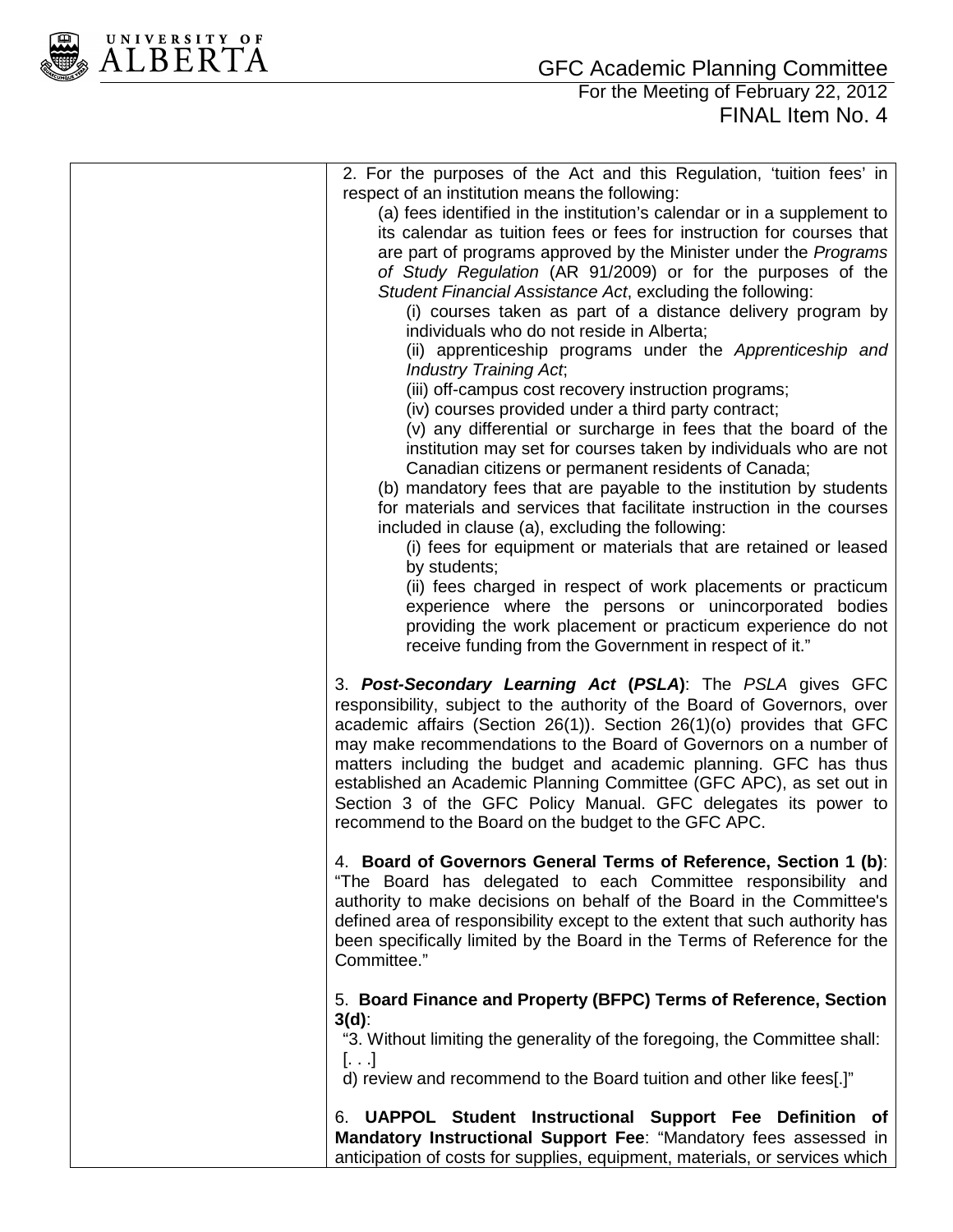

## For the Meeting of February 22, 2012 FINAL Item No. 4

| are not directly related to the delivery of instruction in a course or<br>program, but are considered required elements of a course or program.<br>Examples include but are not limited to the costs of food, lodging, and<br>transportation for required field trips; supply of certain specialized<br>professional tools which the student will retain; and fees for arranging<br>professional placements such as practica, internships, and work<br>experience. All mandatory instructional support fees require the approval<br>of the Board of Governors." |
|-----------------------------------------------------------------------------------------------------------------------------------------------------------------------------------------------------------------------------------------------------------------------------------------------------------------------------------------------------------------------------------------------------------------------------------------------------------------------------------------------------------------------------------------------------------------|
| 7. University of Alberta Calendar Section 22.2.3: "The University of<br>Alberta complies with the Government of Alberta's Tuition Fee Policy<br>which states that postsecondary institutions may charge mandatory<br>student fees for instruction to support the provision of supplies,<br>equipment, materials and services to students."                                                                                                                                                                                                                      |
| 8. GFC Academic Planning Committee (APC) Terms of Reference,<br><b>Section 3.4.b:</b> GFC APC is "[t]o recommend to the Board of Governors<br>on the annual budget [which includes all of the above-noted fees-related<br>matters], excluding budgets for ancillary units."                                                                                                                                                                                                                                                                                     |

### **Routing** (Include meeting dates)

| <b>Consultative Route</b>      | Registrar's Advisory Committee on Fees (RACF), at which each  |
|--------------------------------|---------------------------------------------------------------|
| (parties who have seen the     | proposal was discussed with the Committee members and the     |
| proposal and in what capacity) | representatives from the Faculties and Departments that were  |
|                                | recommending the new or revised fees.                         |
| Approval Route (Governance)    | GFC Academic Planning Committee - February 22, 2012 (for      |
| (including meeting dates)      | recommendation);                                              |
|                                | Board Finance and Property Committee - February 28, 2012 (for |
|                                | recommendation);                                              |
|                                | Board of Governors - March 16, 2012 (for final approval)      |
| <b>Final Approver</b>          | <b>Board of Governors</b>                                     |

#### Attachments:

Attachment 1: Proposals for Changes to Existing Mandatory Student Instructional Support Fees (pages 1 – 5) Attachment 2: Proposals for New Mandatory Student Instructional Support Fees (pages 1 – 35) Attachment 3: Proposals for New and Changes to Existing Non-Instructional Fees (pages  $1 - 3$ )

*Prepared by:* Susan Oliver, Office of the Registrar ( [susan.oliver@ualberta.ca](mailto:susan.oliver@ualberta.ca) )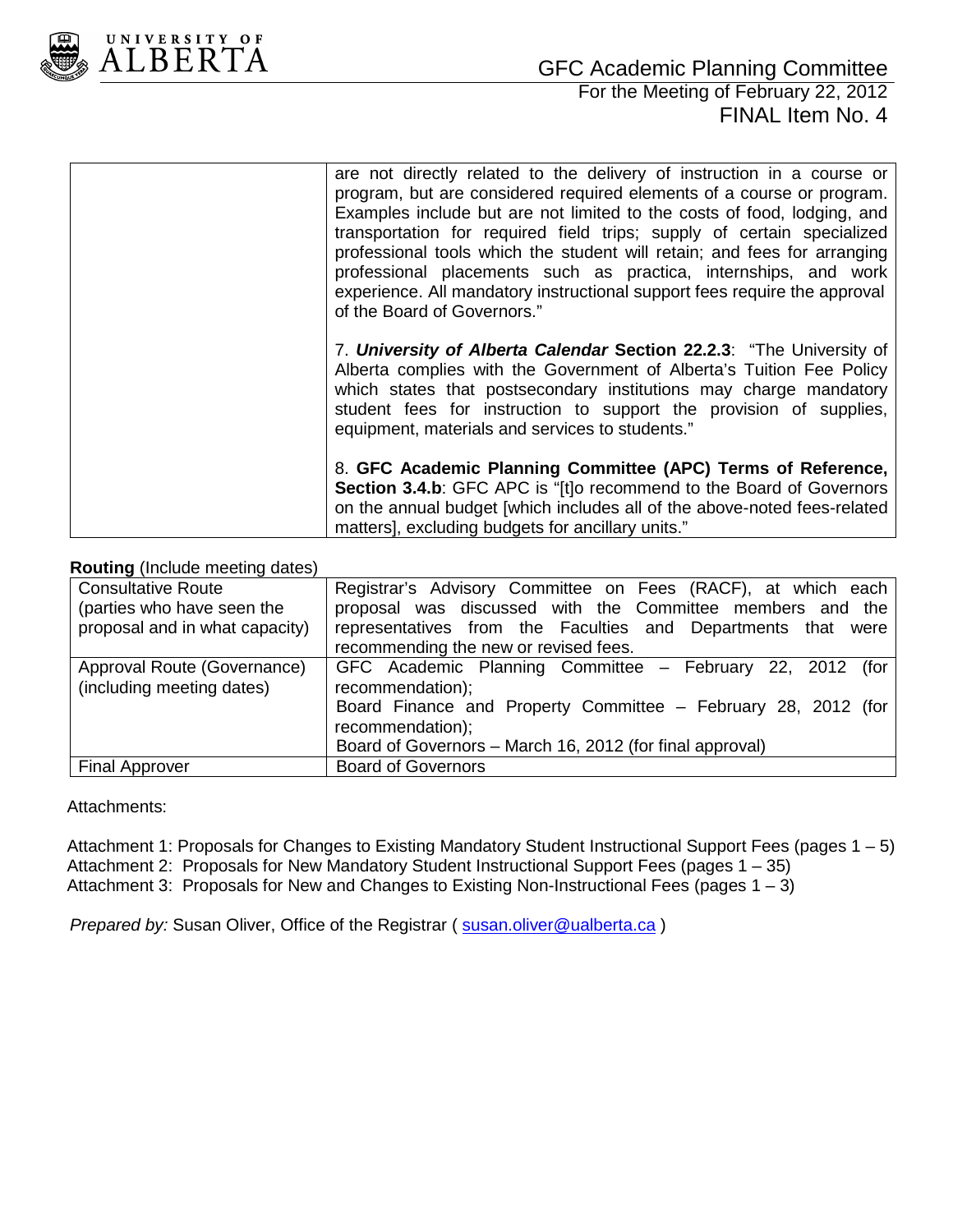### **Attachment 1**

| <b>Course</b> | Implementation  | ∣ Current Fee | <b>Proposed Fee</b> | Page<br><b>Number</b> |
|---------------|-----------------|---------------|---------------------|-----------------------|
| AUMUS X42/X43 | 2012<br>Sept 1. | \$20.00       | $$25.00 - $50.00$   |                       |
| DRAMA 101     | 2012<br>Sept 1  | \$5.00        | \$C                 |                       |

### **Proposals for Changes to Existing Mandatory Student Instructional Support Fees**

Mandatory Student Instructional Support fees are mandatory fees assessed in anticipation of costs for supplies, equipment, materials, or services which are not directly related to the delivery of instruction in a course or program, but are considered required elements of a course or program. Examples include but are not limited to the costs of food, lodging, and transportation for required field trips; supply of certain specialized professional tools which the student will retain; and fees for arranging professional placements such as practica, internships, and work experience. Please refer to the UAPPOL policy and procedures for further details/guidelines on Mandatory Student Instructional Support Fees.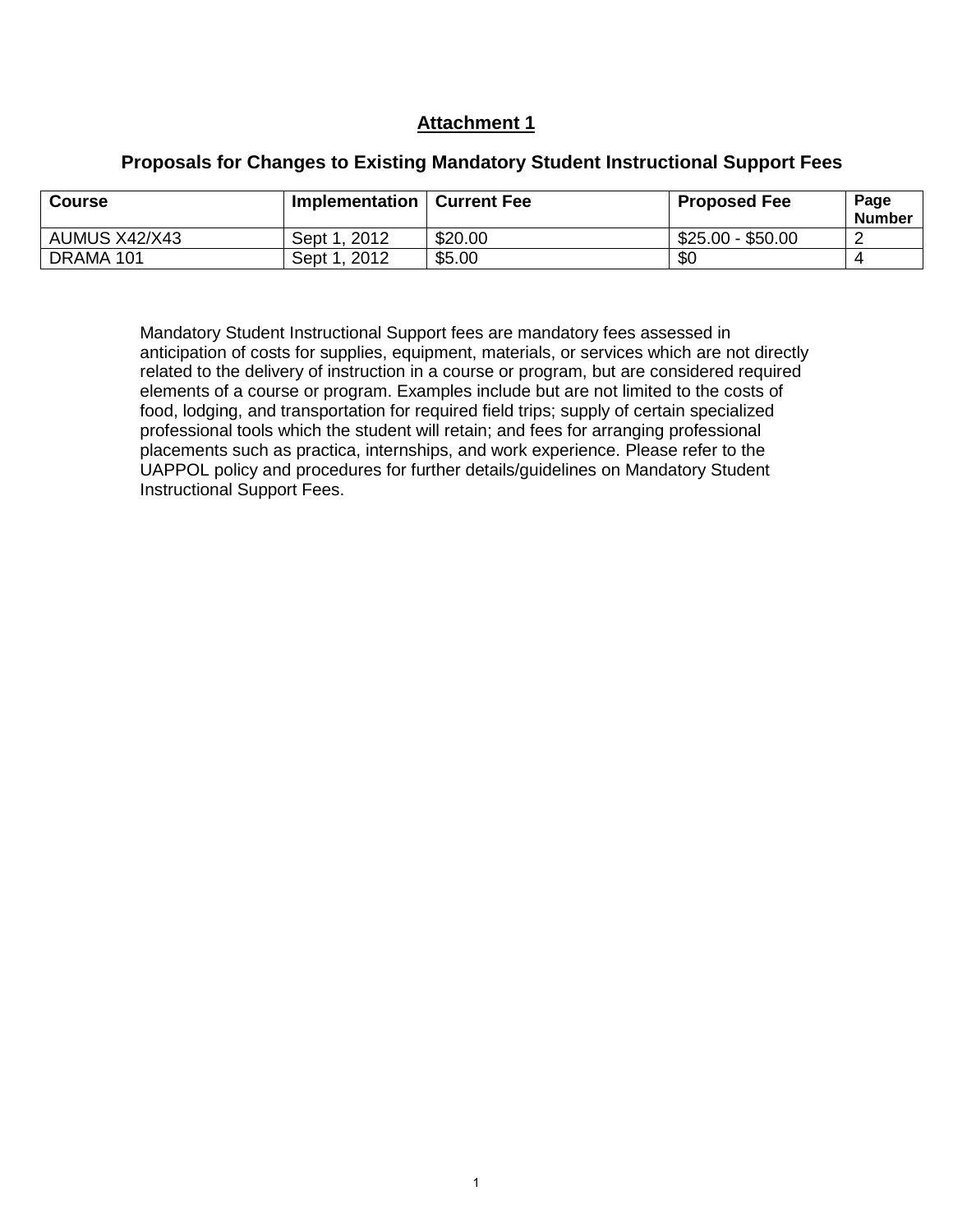# **For the meeting of: November 29, 2011**

**Item No. <12>** 

## **Request for Approval for: AUMUS 142/242/342/442/542/143/243/343/443/543 Choral Ensemble**

## **Fee Type (see end of form for definitions)\*:**

- **Mandatory Student Instructional Support Fee**
- **Alternate Delivery Fee**
- **Cost Recovery Fee**
- **Other**

**OUTLINE OF ISSUE***:* Request to increase the MIS fee for the cross-listed, first-andsecond term Augustana Choral Ensemble courses.

### *Put N/A in any boxes that do not apply*

| <b>Proposer</b>              |                                                |
|------------------------------|------------------------------------------------|
| Faculty/Department           | Augustana Faculty, Fine Arts                   |
| Dean/Chair                   | Dean of Augustana Faculty: Allen Berger        |
|                              | Chair of Fine Arts Department: Keith Harder    |
| Primary Contact (Name, phone | Ardelle Ries 780.679.1126 Iries@ualberta.ca    |
| number, and e-mail)          |                                                |
| Secondary Contact (Name,     | Jonathan Hawkins 780-679-1117 jh12@ualberta.ca |
| phone number, and e-mail)    |                                                |

#### **Item**

| Purpose of Fee (what it is to be<br>used for) | The Choral Ensemble courses offered by Augustana Faculty include<br>both men's and women's choruses, non-auditioned, which study and<br>perform music from a wide variety of choral idioms.                                                                                                                                                                                                                                                                                                                                                                                                                                                                                                                                                                                                                                       |
|-----------------------------------------------|-----------------------------------------------------------------------------------------------------------------------------------------------------------------------------------------------------------------------------------------------------------------------------------------------------------------------------------------------------------------------------------------------------------------------------------------------------------------------------------------------------------------------------------------------------------------------------------------------------------------------------------------------------------------------------------------------------------------------------------------------------------------------------------------------------------------------------------|
|                                               | These courses, available as the x42 course in Fall term and x43 in the<br>Winter term, are less intensive choral experiences than the x41<br>Augustana Choir, and geared towards students looking for the<br>opportunity to enjoy singing. They also provide an option for some<br>students to achieve the necessary Fine Arts requirements for a degree at<br>Augustana. The directors of these groups look for ways to help<br>members develop their skills in different, occasionally more intensive<br>settings, usually in a one-day 'retreat' on a Saturday, or workshops<br>and/or occasional collaborative opportunities in Edmonton. The<br>proposed increase would help to cover the costs for such events (lunch,<br>possible venue for the retreat; travel, possible workshop fees in case of a<br>trip to Edmonton). |
| <b>Proposed Amount</b>                        | $$25-50$                                                                                                                                                                                                                                                                                                                                                                                                                                                                                                                                                                                                                                                                                                                                                                                                                          |
| Previous Fee Amount (if this is               | \$20                                                                                                                                                                                                                                                                                                                                                                                                                                                                                                                                                                                                                                                                                                                                                                                                                              |
| a new fee, please indicate that               |                                                                                                                                                                                                                                                                                                                                                                                                                                                                                                                                                                                                                                                                                                                                                                                                                                   |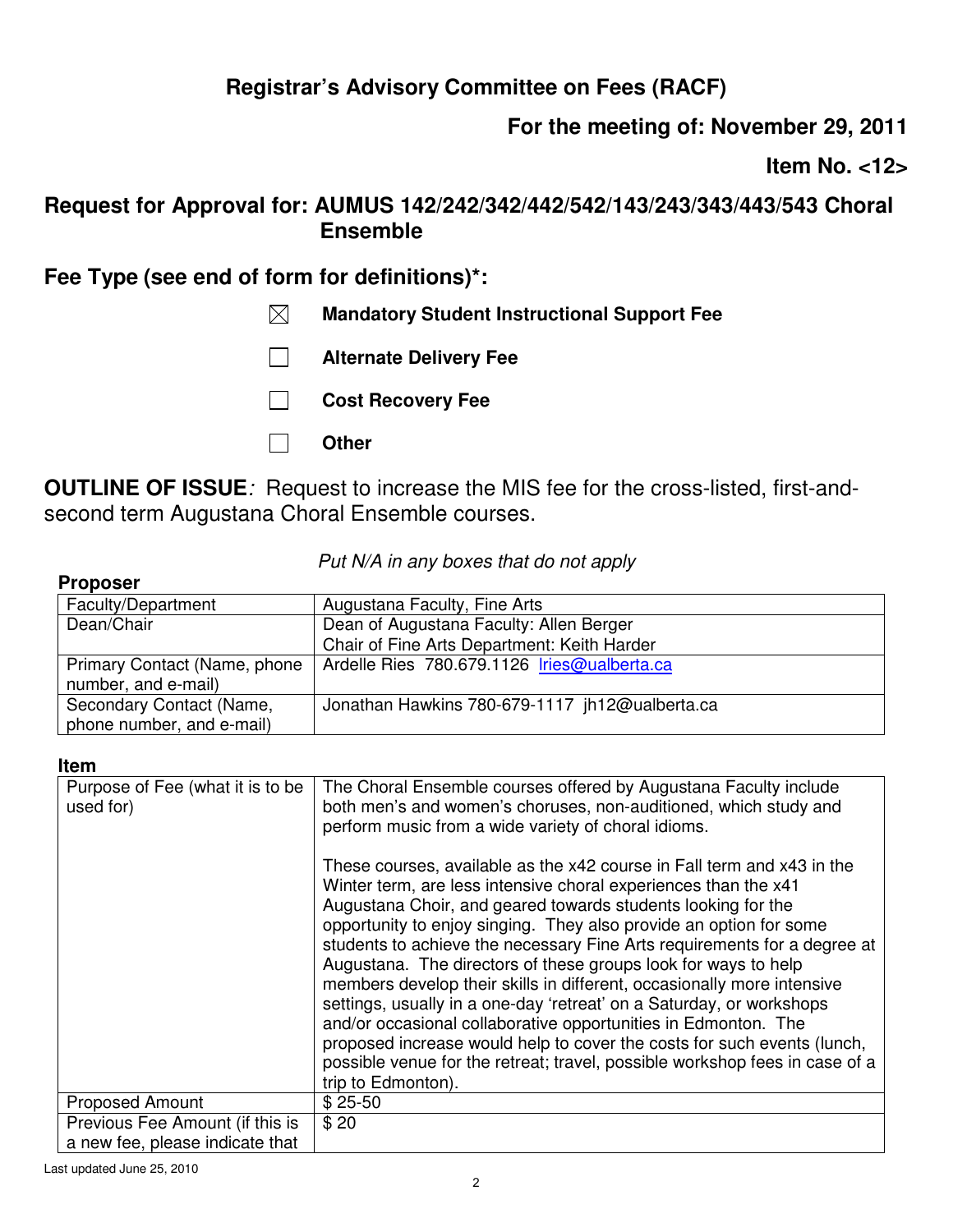| here)                         |                                                                            |
|-------------------------------|----------------------------------------------------------------------------|
| Requested Implementation      | Fall Term, 2012                                                            |
| Date                          |                                                                            |
| The Impact of the Fee (number | Enrolment limit for each chorus is 50 students; typical enrolment for each |
| of students affected, etc.)   | is 15-30.                                                                  |
| Collected Centrally or by     | Department                                                                 |
| Department                    |                                                                            |

## **Course Information (if fee is attached to a course)**

| Course Name(s)                  | AUMUS 142/242/342/442/542/143/243/343/443/543 Choral Ensemble               |
|---------------------------------|-----------------------------------------------------------------------------|
| <b>Required Course(s)</b>       | Yes                                                                         |
|                                 | No<br>$\times$                                                              |
| New or Existing Course(s)       | Existing                                                                    |
| New or Existing Program         | Bachelor of Music; B.A. Major/Minor in Music, BSc/BMgt Minor, BSc/Bed       |
| (include name)                  | Music: Choral minor, Augustana Faculty. All Augustana students are          |
|                                 | required to complete a *3 Breadth requirement in Fine Arts - the non-       |
|                                 | auditioned choirs are one of the options to meet this requirement           |
| Course Description(s)           | AUMUS 142/242/342/442/542 Choral Ensemble                                   |
|                                 | *1 (fi 2) (first term, 0-2L-0). Performance of choral music. Prerequisite:  |
|                                 | Consent of Instructor. Notes: A *1 course over the fall term. The course    |
|                                 | does not require participation in a performance tour.                       |
|                                 | <b>AUMUS 143/243/343443/543 Choral Ensemble</b>                             |
|                                 | *1 (fi 2) (second term, 0-2L-0). Performance of choral music.               |
|                                 | Prerequisite: Consent of the instructor. Notes: A *1 course over the        |
|                                 | winter term. The course does not require participation in a performance     |
|                                 | tour.                                                                       |
| <b>Details</b>                  |                                                                             |
| <b>Estimated Costs (Budget)</b> | Retreat costs typically include lunch, possible venue rental. Workshop      |
| information may be included     | costs can include fees and/or group travel to Edmonton or other             |
| here or as an attachment)       | destinations.                                                               |
| <b>Explanatory Notes</b>        | The current fee was introduced in the 2010-11 year; this proposal           |
|                                 | reflects a general increase in costs in offering a retreat and/or workshop, |
|                                 | and would give the instructors a more flexibility in course planning.       |

### **Routing (For Mandatory Student Instructional Support Fees and Non-Instructional Fees)**

| <b>Consultative Route</b>         | Augustana Department of Fine Arts           |
|-----------------------------------|---------------------------------------------|
| (parties who have seen the        |                                             |
|                                   |                                             |
| proposal prior to Registrar's     |                                             |
| <b>Advisory Committee on Fees</b> |                                             |
| and in what capacity)             |                                             |
| Advisory Route (RACF) Include     | RACF - November 29, 2011                    |
| dates                             |                                             |
| Approval Route* (Governance)      | GFC Academic Planning Committee (APC)       |
| *The approval process is          | Board Finance and Property Committee (BFPC) |
| initiated in January for the next | Board of Governors (BG)                     |
| academic year                     |                                             |
| <b>Final Approver</b>             | <b>Board of Governors</b>                   |

### **Attachments** n/a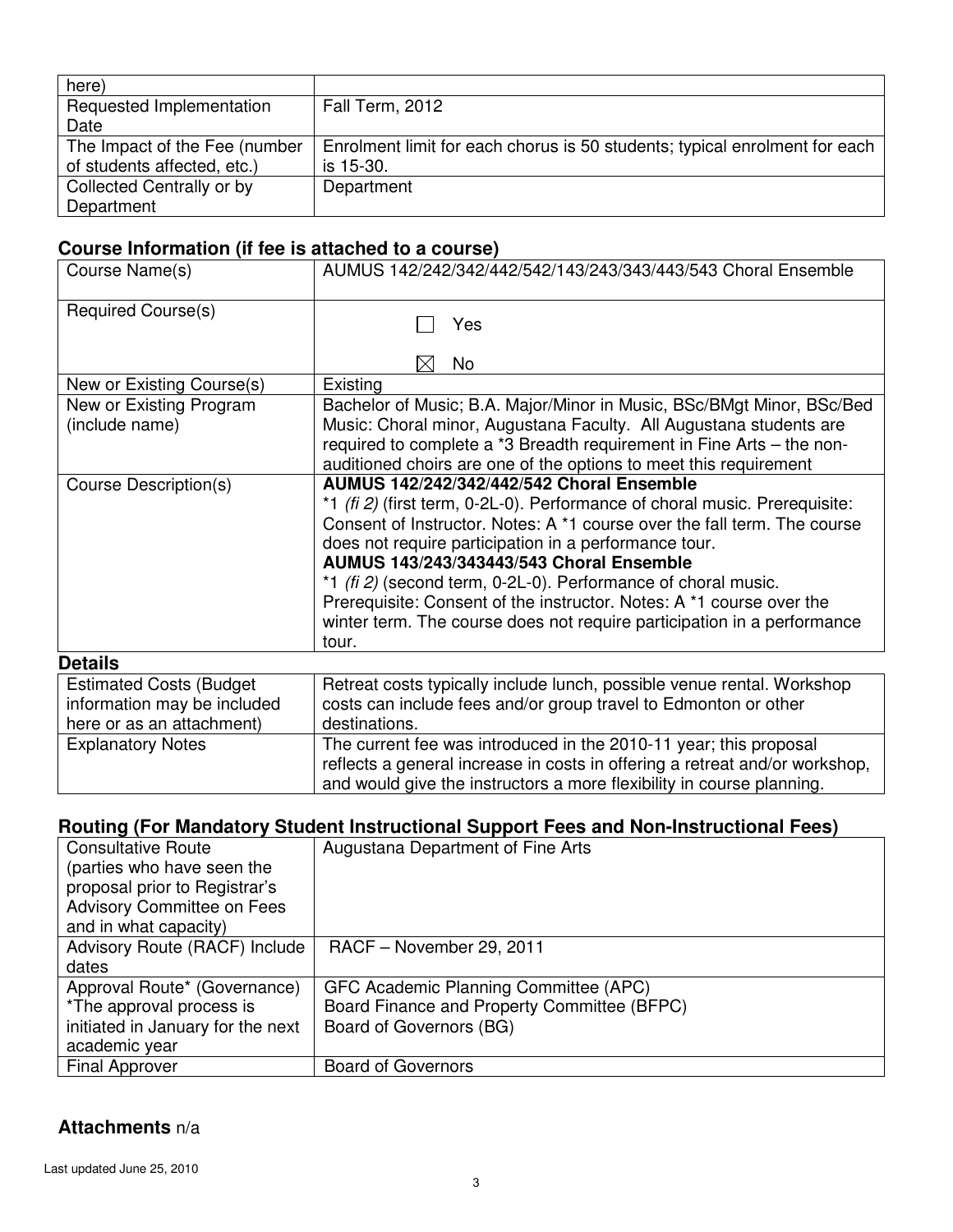**For the meeting of: November 29, 2011** 

**Item No. <7>** 

# **Request for Approval for: Deletion of Field Trip fee for DRAMA 101**

**Fee Type (see end of form for definitions)\*:** 

 $\overline{\phantom{a}}$ 

- **Mandatory Student Instructional Support Fee**
- **Alternate Delivery Fee**
- **Cost Recovery Fee** 
	- **Other**

# **OUTLINE OF ISSUE***:*

*Put N/A in any boxes that do not apply*

| <b>Proposer</b>                                       |                                                          |
|-------------------------------------------------------|----------------------------------------------------------|
| Faculty/Department                                    | Arts                                                     |
| Dean/Chair                                            | Kate Weiss (Drama)                                       |
| Primary Contact (Name, phone<br>number, and e-mail)   | Robin A Cowan<br>780-492-7657<br>robin.cowan@ualberta.ca |
| Secondary Contact (Name,<br>phone number, and e-mail) |                                                          |

#### **Item**

| Purpose of Fee (what it is to be<br>used for)                               | <b>Deletion</b> of field trip fee                                                                                                                                                                                                               |
|-----------------------------------------------------------------------------|-------------------------------------------------------------------------------------------------------------------------------------------------------------------------------------------------------------------------------------------------|
| <b>Proposed Amount</b>                                                      | \$nil – though a statement will be added to each DRAMA 101 section<br>syllabus to alert students to the fact that payment to a theatrical<br>company for attendance at a play will be required and that this amount<br>will vary by production. |
| Previous Fee Amount (if this is<br>a new fee, please indicate that<br>here) | \$5.00                                                                                                                                                                                                                                          |
| Requested Implementation<br>Date                                            | September 2012                                                                                                                                                                                                                                  |
| The Impact of the Fee (number<br>of students affected, etc.)                | $\sim$ 120 per Fall/Winter will no longer have to pay this fee                                                                                                                                                                                  |
| Collected Centrally or by<br>Department                                     | Centrally                                                                                                                                                                                                                                       |

| Course Name(s)     | DRAMA 101 |
|--------------------|-----------|
| Required Course(s) | Yes       |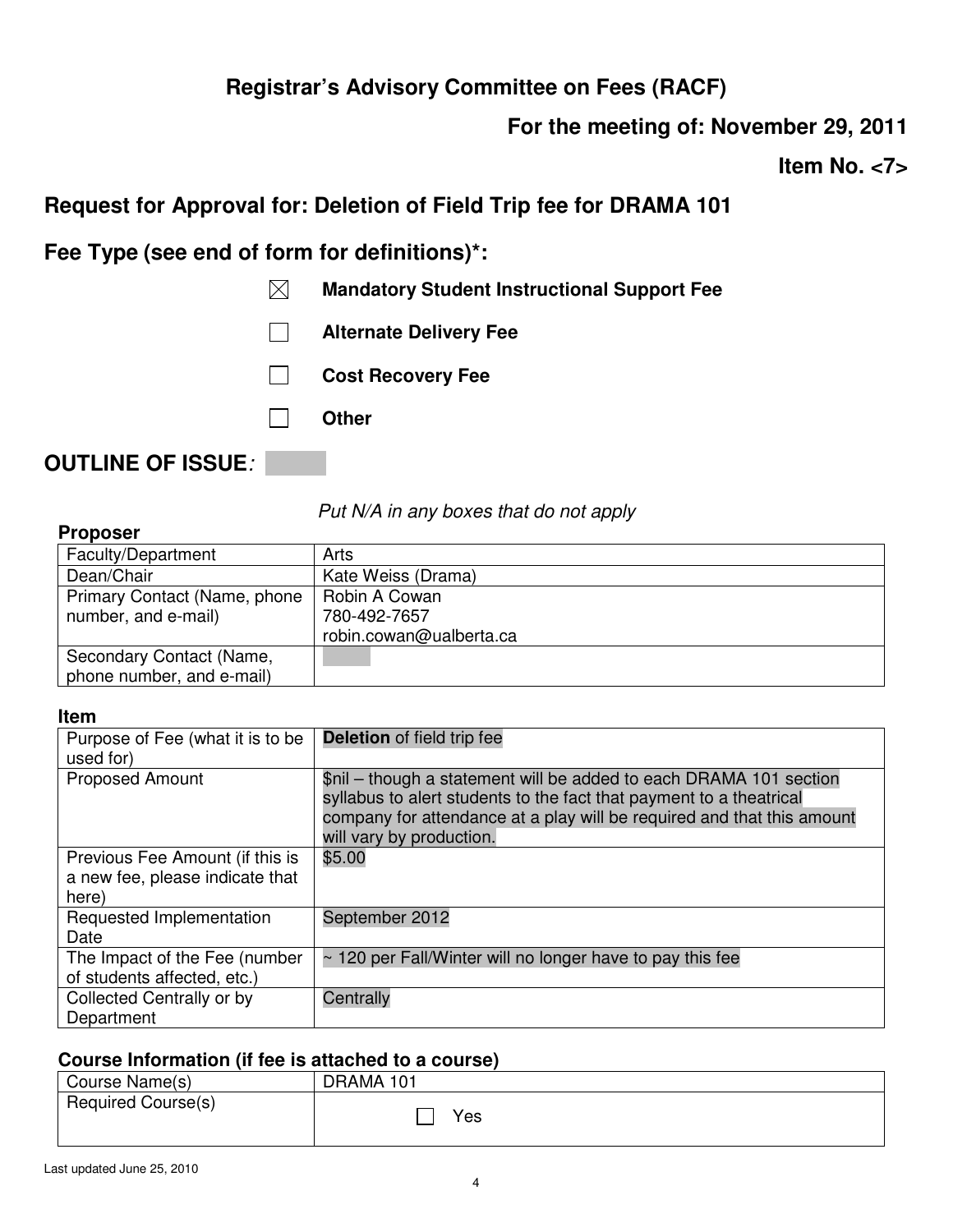|                                                                                             | No                                                                                                                                                                                                                                                                                                                                                                                                        |
|---------------------------------------------------------------------------------------------|-----------------------------------------------------------------------------------------------------------------------------------------------------------------------------------------------------------------------------------------------------------------------------------------------------------------------------------------------------------------------------------------------------------|
| New or Existing Course(s)                                                                   | existing                                                                                                                                                                                                                                                                                                                                                                                                  |
| New or Existing Program                                                                     |                                                                                                                                                                                                                                                                                                                                                                                                           |
| (include name)                                                                              |                                                                                                                                                                                                                                                                                                                                                                                                           |
| Course Description(s)                                                                       | <b>DRAMA 101 Introduction to Theatre Art</b>                                                                                                                                                                                                                                                                                                                                                              |
|                                                                                             | *3 (fi $6$ ) (either term, 3-0-0). The origins and development of theatre art;<br>introduction to theatre aesthetics. Requires payment of additional<br>student instructional support fees. Refer to the Fees Payment Guide in<br>the University Regulations and Information for students section of the<br>Calendar. Note: Not normally to be taken by BA Drama<br>Majors or BA (Honors) Drama students. |
| <b>Details</b>                                                                              |                                                                                                                                                                                                                                                                                                                                                                                                           |
| <b>Estimated Costs (Budget)</b><br>information may be included<br>here or as an attachment) |                                                                                                                                                                                                                                                                                                                                                                                                           |

| <b>Consultative Route</b>         | Department of Drama                         |
|-----------------------------------|---------------------------------------------|
| (parties who have seen the        | Faculty of Arts, Academic Affairs Committee |
| proposal prior to Registrar's     | <b>Faculty of Arts, Executive Committee</b> |
| <b>Advisory Committee on Fees</b> | <b>Faculty of Arts Council</b>              |
| and in what capacity)             |                                             |
| Advisory Route (RACF) Include     | November 29, 2011                           |
| dates                             |                                             |
| Approval Route* (Governance)      | GFC Academic Planning Committee (APC)       |
| *The approval process is          | Board Finance and Property Committee (BFPC) |
| initiated in January for the next | Board of Governors (BG)                     |
| academic year                     |                                             |
| <b>Final Approver</b>             | <b>Board of Governors</b>                   |
|                                   |                                             |

**Attachments** (each to be numbered 1 - <>)

**Explanatory Notes**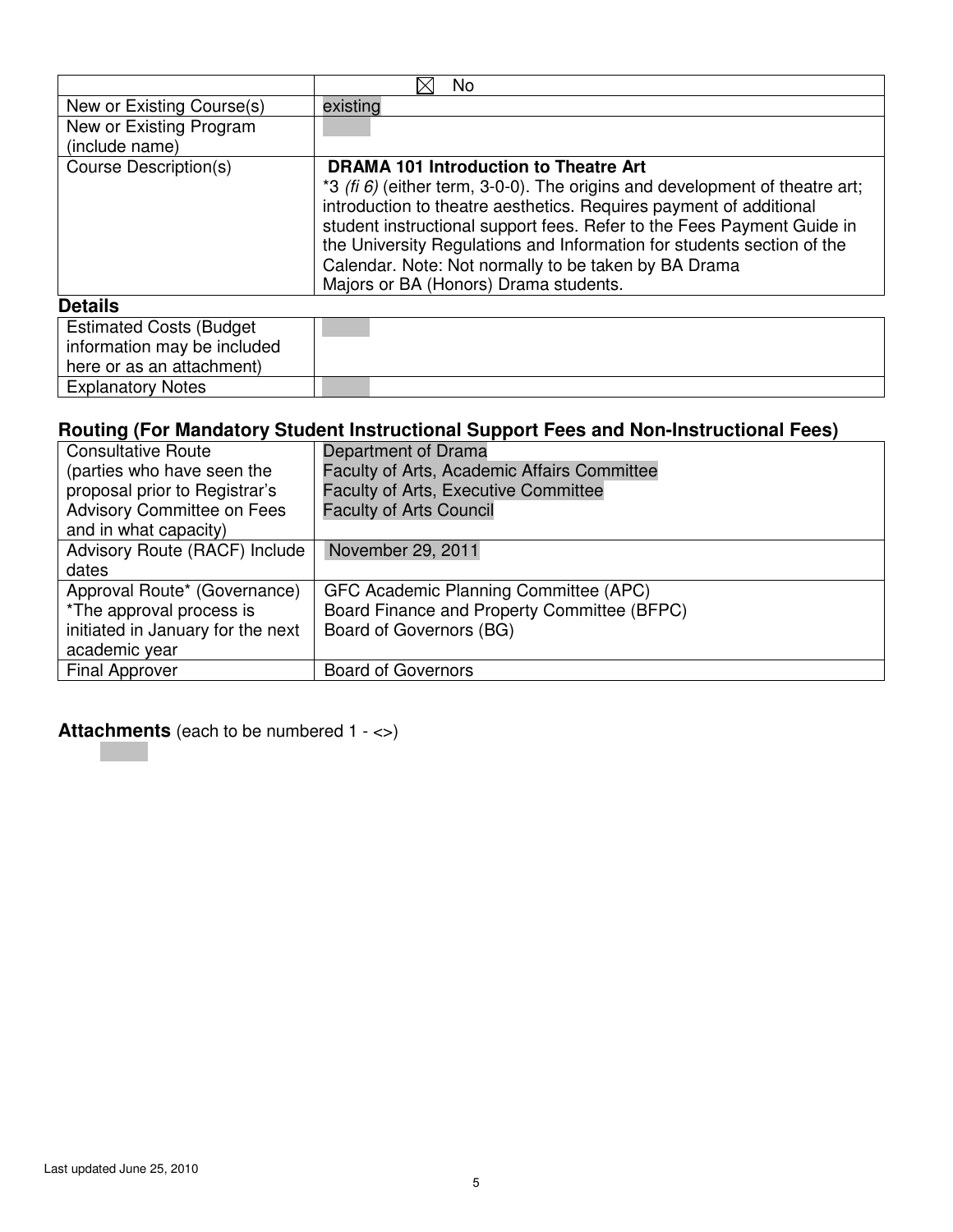### **Attachment 2**

| <b>Course</b>        | Implementation    | Fee                     | Page<br><b>Number</b> |
|----------------------|-------------------|-------------------------|-----------------------|
|                      |                   |                         |                       |
| AUECO 362/AUHIS 334  | May 1, 2011       | $$3,500.00 - $5,500.00$ | 2                     |
| AUECO 354/AUPOL 358  | September 1, 2012 | $$3,500.00 - $5,500.00$ | 5                     |
| AUGER 415            | May 1, 2011       | $$2,000.00 - $2,500.00$ | 8                     |
| <b>AUIDS 286/386</b> | May 1, 2011       | $0 - $6,000.00$         | 11                    |
| AUPED 370            | May 1, 2011       | $0 - $1,500.00$         | 14                    |
| HECOL 250            | September 1, 2012 | \$10.00                 | 16                    |
| HECOL 254            | September 1, 2012 | \$35.00                 | 18                    |
| HECOL 270            | September 1, 2012 | \$40.00                 | 20                    |
| HECOL 315            | September 1, 2012 | \$30.00                 | 22                    |
| HECOL 333            | September 1, 2012 | \$30.00                 | 24                    |
| HECOL 354            | September 1, 2012 | \$30.00                 | 26                    |
| HECOL 370            | September 1, 2012 | \$50.00                 | 28                    |
| HECOL 413            | September 1, 2012 | \$20.00                 | 30                    |
| HECOL 454            | September 1, 2012 | \$20.00                 | 32                    |
| <b>BIOL 432</b>      | September 1, 2012 | \$500.00 - \$600.00     | 34                    |

#### **Proposals for New Mandatory Student Instructional Support Fees**

Mandatory Student Instructional Support fees are mandatory fees assessed in anticipation of costs for supplies, equipment, materials, or services which are not directly related to the delivery of instruction in a course or program, but are considered required elements of a course or program. Examples include but are not limited to the costs of food, lodging, and transportation for required field trips; supply of certain specialized professional tools which the student will retain; and fees for arranging professional placements such as practica, internships, and work experience. Please refer to the UAPPOL policy and procedures for further details/guidelines on Mandatory Student Instructional Support Fees.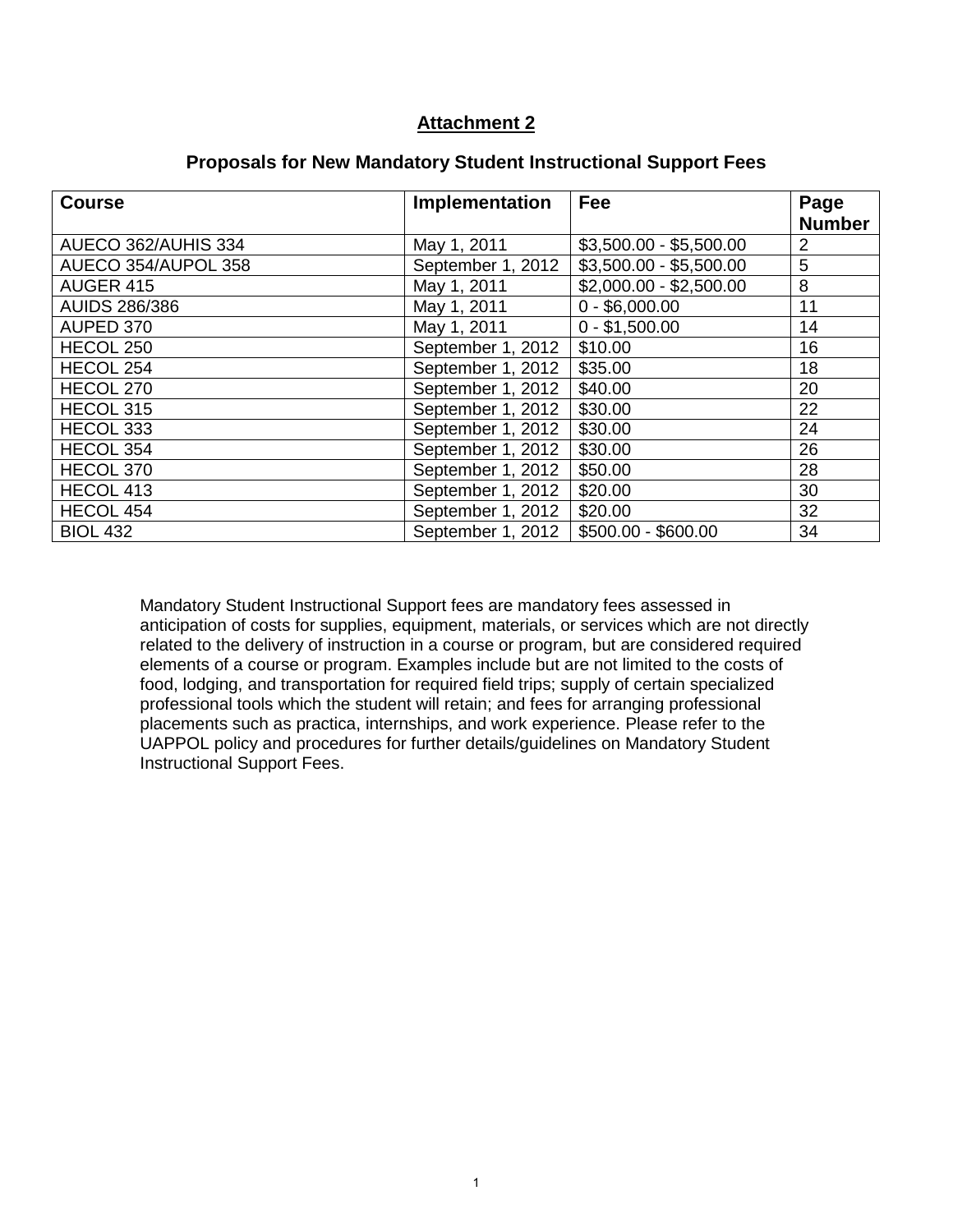# **For the meeting of: January 31, 2012**

**Item No. <18>** 

## **Request for Approval for: AUECO 362/AUHIS 334 Estonia Study Tour Mandatory Fee**

**Fee Type (see end of form for definitions)\*:** 

- **Mandatory Student Instructional Support Fee**
- **Alternate Delivery Fee**
- **Cost Recovery Fee**
- **Other**

**OUTLINE OF ISSUE***:* This proposal is to introduce a \$3500 – 5500 fee for the new Augustana Faculty Estonia Tour course, offered jointly by Economics and History in Augustana Faculty.

*Put N/A in any boxes that do not apply*

### **Proposer**

| Faculty/Department           | Augustana Faculty, Social Sciences                |
|------------------------------|---------------------------------------------------|
| Dean/Chair                   | Dean of Augustana Faculty: Allen Berger           |
|                              | Chair of Social Sciences Department: Jeremy Mouat |
| Primary Contact (Name, phone | Petr Mirejovsky 780.679.1197 petr@augustana.ca    |
| number, and e-mail)          | Neil Hepburn 780.679.1588 nhepburn@ualberta.ca    |
| Secondary Contact (Name,     | Jonathan Hawkins 780-679-1117 jh12@ualberta.ca    |
| phone number, and e-mail)    |                                                   |

### **Item**

| Purpose of Fee (what it is to be<br>used for) | Accommodation, meals, travel costs, program fees at University of Tartu. |
|-----------------------------------------------|--------------------------------------------------------------------------|
| <b>Proposed Amount</b>                        | $$3500 - 5500$                                                           |
| Previous Fee Amount (if this is               | NA                                                                       |
| a new fee, please indicate that<br>here)      |                                                                          |
|                                               |                                                                          |
| Requested Implementation                      | Spring 2013                                                              |
| Date                                          |                                                                          |
| The Impact of the Fee (number                 | 8-12 is the anticipated enrollment of the two courses for any particular |
| of students affected, etc.)                   | tour.                                                                    |
| Collected Centrally or by                     | Department                                                               |
| Department                                    |                                                                          |

| <u>000000 111101111011011 111 100 10 011001100 10 0 0001007</u> |                                        |
|-----------------------------------------------------------------|----------------------------------------|
| Course Name(s)                                                  | AUECO 362/AUHIS 334 Estonia Study Tour |
| Required Course(s)                                              | Yes                                    |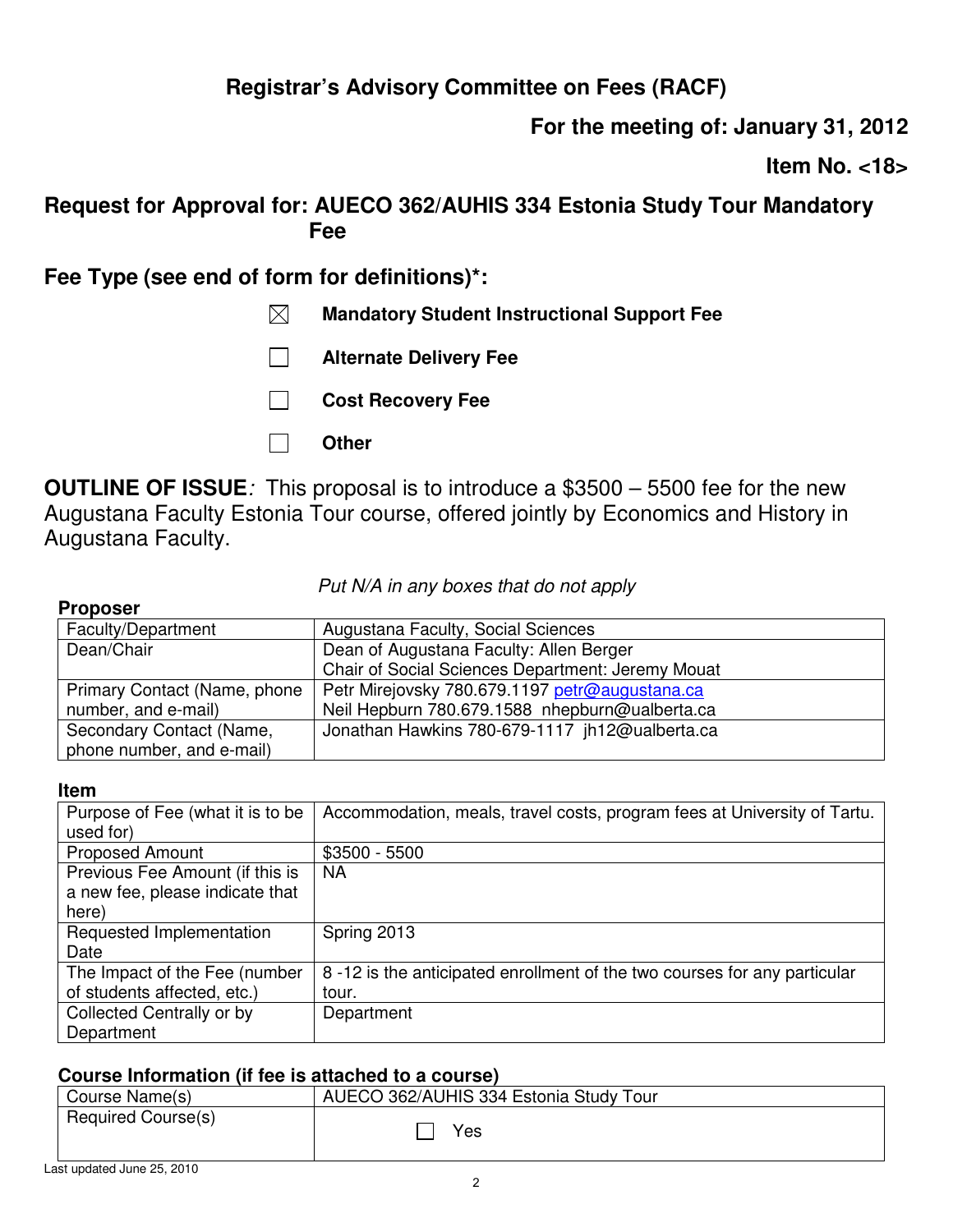|                                | $\boxtimes$<br>No                                                                                                                                                                                                                                                                                       |  |
|--------------------------------|---------------------------------------------------------------------------------------------------------------------------------------------------------------------------------------------------------------------------------------------------------------------------------------------------------|--|
| New or Existing Course(s)      | <b>New</b>                                                                                                                                                                                                                                                                                              |  |
| New or Existing Program        | Existing program include BA major and minor in Economics; BA major                                                                                                                                                                                                                                      |  |
| (include name)                 | and minor in History; BMgt in Business Economics major.                                                                                                                                                                                                                                                 |  |
| <b>Course Description(s)</b>   | <b>AUECO 362 Estonia Study Tour</b>                                                                                                                                                                                                                                                                     |  |
|                                | *2 (fi 4) (Spring/Summer, 2 weeks). A two-week study trip to Estonia, in<br>the course of which students will be able to take part in the International<br>Summer Programme offered by the University of Tartu and classes led<br>by Augustana instructors. The programme includes lectures in a number |  |
|                                | of disciplines, as well as visits to historical sites and business in Estonia<br>and in the neighbouring Baltic countries and Finland. Students will gain a<br>better understanding of the history and economic development of the<br>region. Prerequisites: At least 3 senior credits in AUECO, AUHIS, |  |
|                                | AUPOL or consent of the instructor; one of AUECO 361 or AUHIS 327;<br>and successful completion of a selection process.                                                                                                                                                                                 |  |
|                                | <b>AUHIS 334 Estonia Study Tour</b>                                                                                                                                                                                                                                                                     |  |
|                                | *2 (fi 4) (Spring/Summer, 2 weeks). A two-week study trip to Estonia, in                                                                                                                                                                                                                                |  |
|                                | the course of which students will be able to take part in the International                                                                                                                                                                                                                             |  |
|                                | Summer Programme offered by the University of Tartu and classes led<br>by Augustana instructors. The programme includes lectures in a number                                                                                                                                                            |  |
|                                | of disciplines, as well as visits to historical sites and business in Estonia                                                                                                                                                                                                                           |  |
|                                | and in the neighbouring Baltic countries and Finland. Students will gain a                                                                                                                                                                                                                              |  |
|                                | better understanding of the history and economic development of the                                                                                                                                                                                                                                     |  |
|                                | region. Prerequisites: At least 3 senior credits in AUECO, AUHIS,                                                                                                                                                                                                                                       |  |
|                                | AUPOL or consent of the instructor; one of AUECO 361 or AUHIS 327;<br>and successful completion of a selection process.                                                                                                                                                                                 |  |
| <b>Details</b>                 |                                                                                                                                                                                                                                                                                                         |  |
| <b>Estimated Costs (Budget</b> | Based on enrollment of 10 students:                                                                                                                                                                                                                                                                     |  |
| information may be included    | University of Tartu<br>\$18000                                                                                                                                                                                                                                                                          |  |
| here or as an attachment)      | <b>International Airfare</b><br>\$17000                                                                                                                                                                                                                                                                 |  |
|                                | \$7000<br>Extra meals/travel                                                                                                                                                                                                                                                                            |  |
|                                | \$42000 or \$4200 per student<br>Total                                                                                                                                                                                                                                                                  |  |
| <b>Explanatory Notes</b>       | Costs for the University of Tartu include accommodation, in-country<br>travel, breakfasts, and program fee for facility usage. Extra meals and<br>travel include lunch/dinner, and possible trips to other Baltic countries<br>and/or Finland.                                                          |  |

| <b>Consultative Route</b>         | Augustana Social Sciences Department          |
|-----------------------------------|-----------------------------------------------|
| (parties who have seen the        | Augustana Learning and Beyond Office          |
| proposal prior to Registrar's     |                                               |
| <b>Advisory Committee on Fees</b> |                                               |
| and in what capacity)             |                                               |
| Advisory Route (RACF) Include     | RACF – November 29, 2011 and January 31, 2011 |
| dates                             |                                               |
| Approval Route* (Governance)      | GFC Academic Planning Committee (APC)         |
| *The approval process is          | Board Finance and Property Committee (BFPC)   |
| initiated in January for the next | Board of Governors (BG)                       |
| academic year                     |                                               |
| <b>Final Approver</b>             | <b>Board of Governors</b>                     |

## **Routing (For Cost Recovery and Alternate Delivery)**

Consultative Route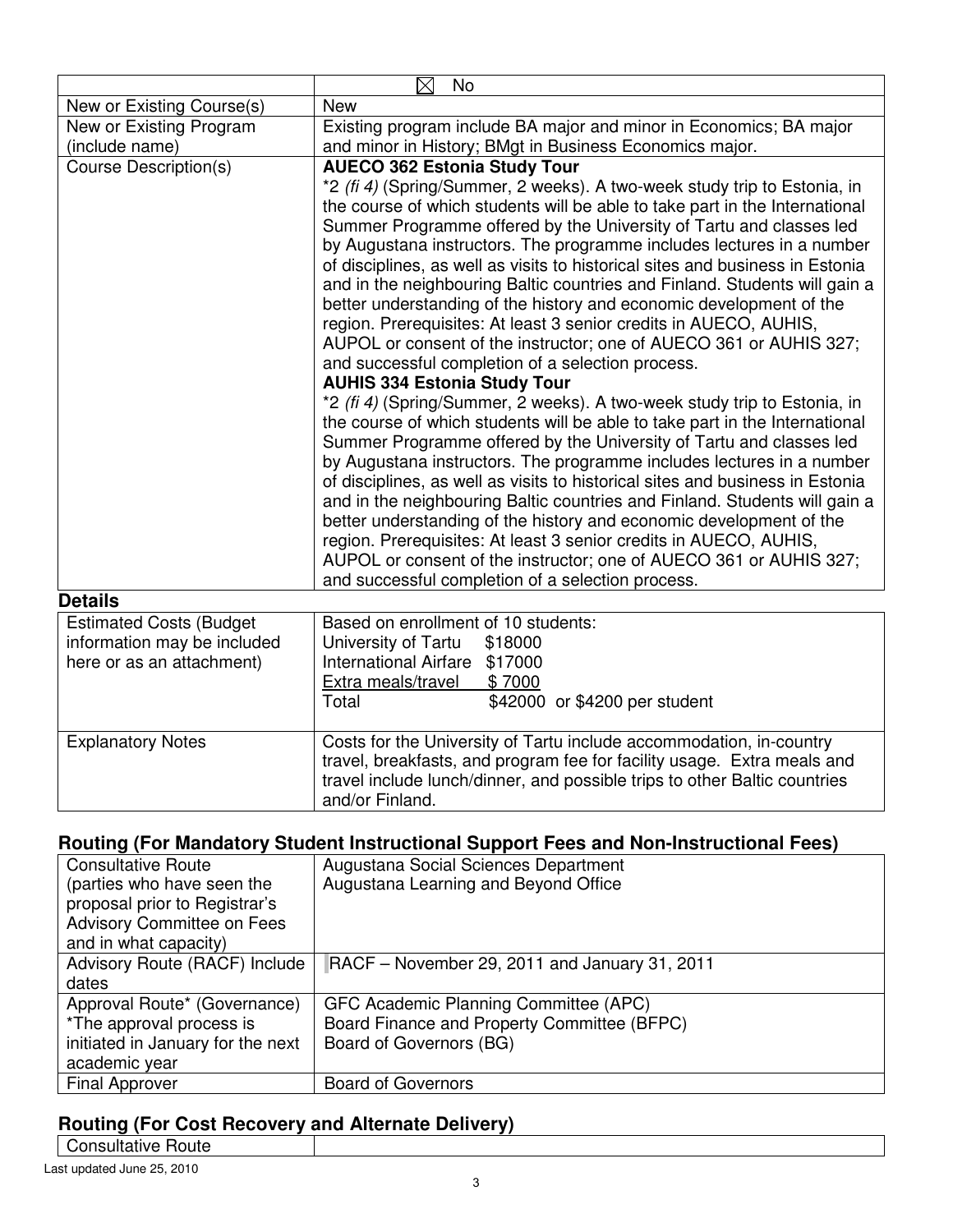| (parties who have seen the        |                                       |
|-----------------------------------|---------------------------------------|
| proposal prior to Registrar's     |                                       |
| <b>Advisory Committee on Fees</b> |                                       |
| and in what capacity)             |                                       |
| Advisory Route (RACF) Include     |                                       |
| dates                             |                                       |
| Approval Route* (Governance)      | <b>Provost Office</b>                 |
| <b>Final Approver</b>             | Provost and Vice-President (Academic) |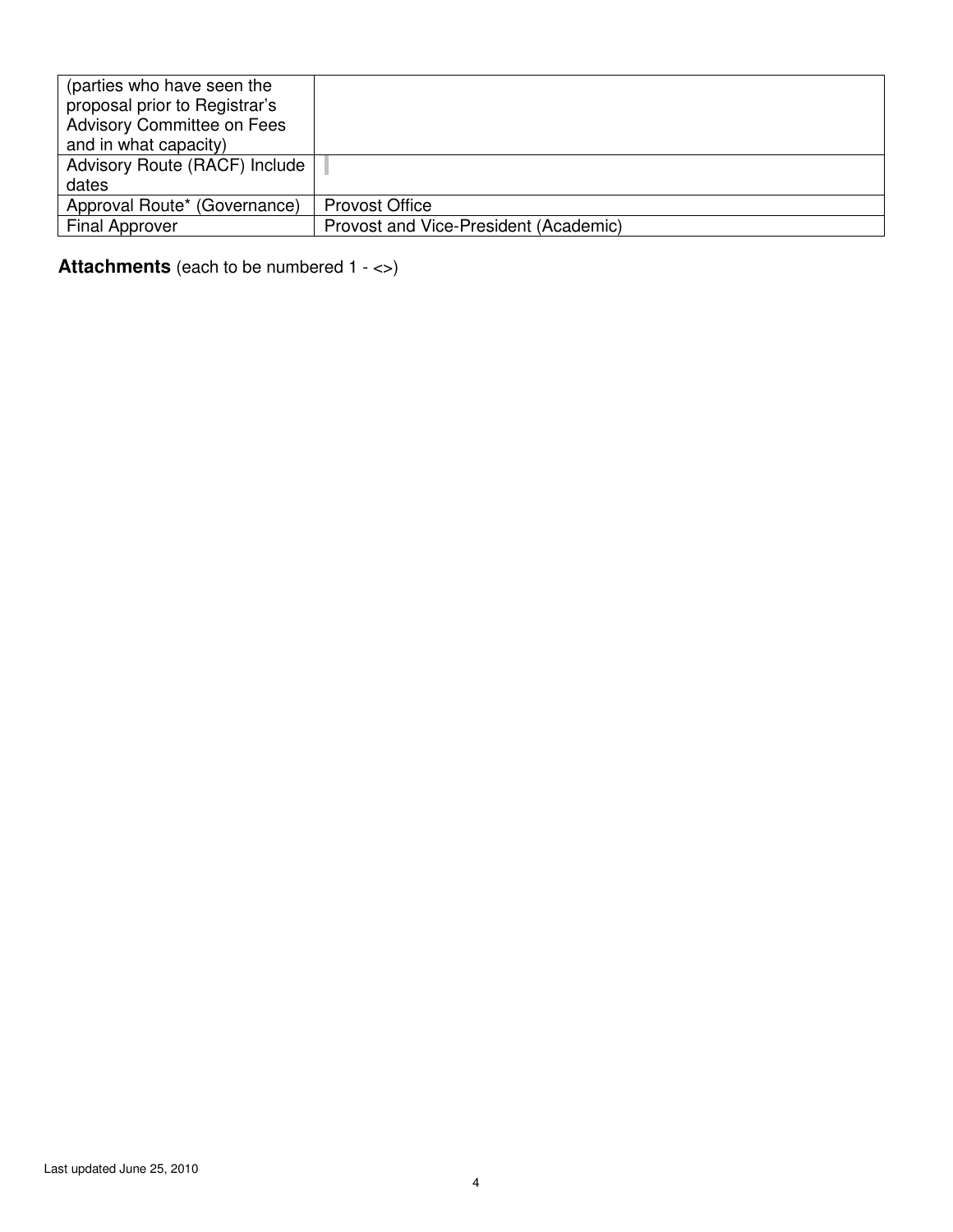**For the meeting of: Jan 31, 2012** 

**Item No. <17>** 

## **Request for Approval for: AUECO 354/AUPOL 358 Development and Institutional Change in China**

## **Fee Type (see end of form for definitions)\*:**

- **Mandatory Student Instructional Support Fee**
- **Alternate Delivery Fee**
- **Cost Recovery Fee**
- **Other**

**OUTLINE OF ISSUE***:* This proposal is to introduce a \$3500 – 5500 fee for the new Augustana Faculty Development and Institutional Change in China course, offered jointly by Economics and Political Studies in Augustana Faculty, along with Augustana's Chinese partner institution, United International College.

*Put N/A in any boxes that do not apply*

### **Proposer**

| .                            |                                                         |
|------------------------------|---------------------------------------------------------|
| Faculty/Department           | Augustana Faculty, Social Sciences                      |
| Dean/Chair                   | Dean of Augustana Faculty: Allen Berger                 |
|                              | Chair of Social Sciences Department: Jeremy Mouat       |
| Primary Contact (Name, phone | Dr. Varghese Manaloor 780.679.1191 manaloor@ualberta.ca |
| number, and e-mail)          | Dr. Jérôme Melançon 780.679.1657 jerome2@ualberta.ca    |
| Secondary Contact (Name,     | Jonathan Hawkins 780-679-1117 jh12@ualberta.ca          |
| phone number, and e-mail)    |                                                         |

### **Item**

| Purpose of Fee (what it is to be | Accommodation, meals, travel costs, programme fees at United             |
|----------------------------------|--------------------------------------------------------------------------|
| used for)                        | International College                                                    |
| <b>Proposed Amount</b>           | $$3500 - 5500$                                                           |
| Previous Fee Amount (if this is  | <b>NA</b>                                                                |
| a new fee, please indicate that  |                                                                          |
| here)                            |                                                                          |
| Requested Implementation         | <b>Fall 2012</b>                                                         |
| Date                             |                                                                          |
| The Impact of the Fee (number    | 8-12 is the anticipated enrollment of the two courses for any particular |
| of students affected, etc.)      | tour.                                                                    |
| Collected Centrally or by        | Department                                                               |
| Department                       |                                                                          |

| Course Name(s)     | AUECO 354/AUPOL 358 Development and Institutional Change in China |
|--------------------|-------------------------------------------------------------------|
| Required Course(s) |                                                                   |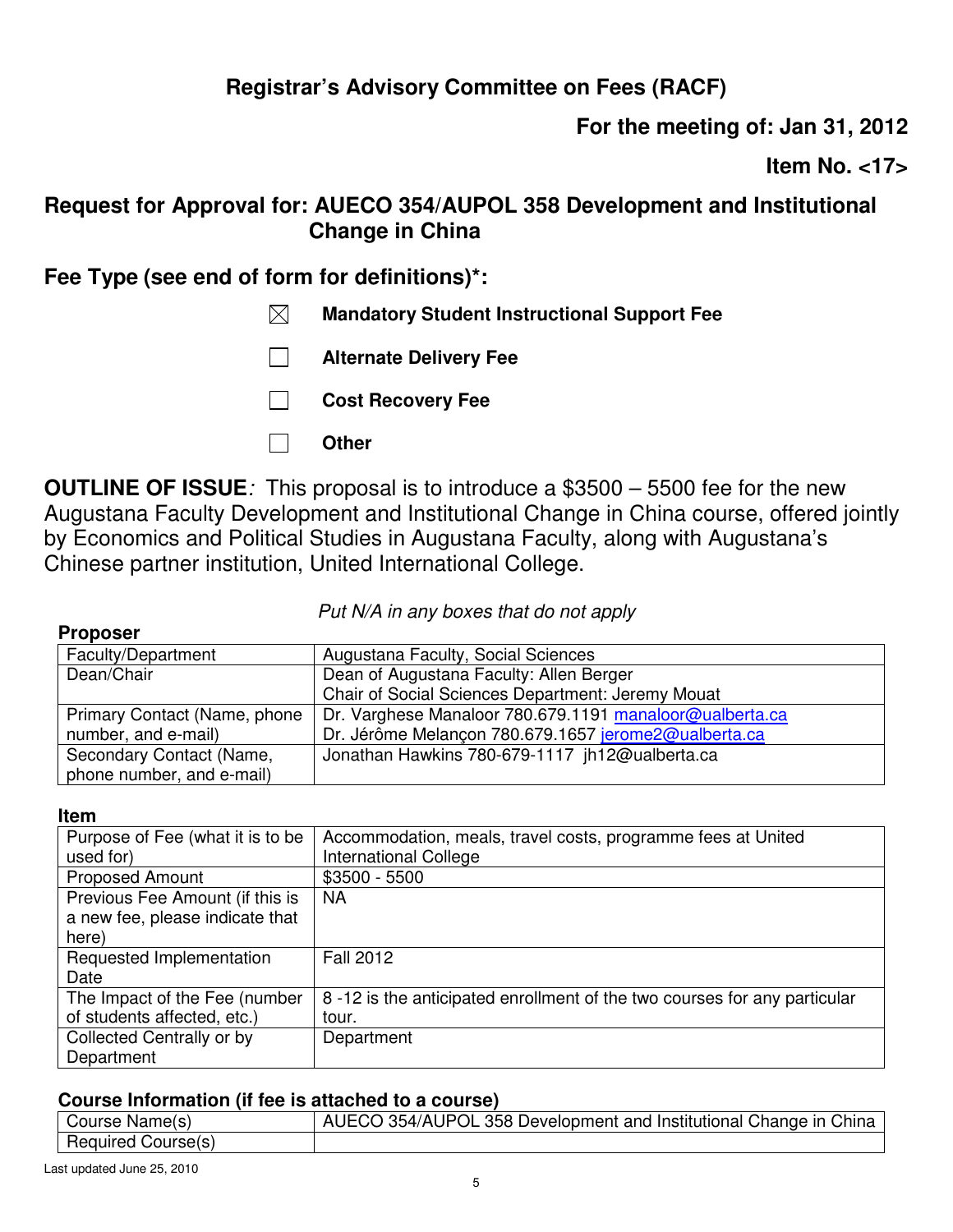|                                | Yes                                                                                                                         |  |
|--------------------------------|-----------------------------------------------------------------------------------------------------------------------------|--|
|                                |                                                                                                                             |  |
|                                | No                                                                                                                          |  |
| New or Existing Course(s)      | <b>New</b>                                                                                                                  |  |
| New or Existing Program        | Existing program include BA major and minor in Economics; BA major                                                          |  |
| (include name)                 | and minor in Political Studies; BMgt in Business Economics major; BMgt                                                      |  |
|                                | minor in Political Studies; BSc minor in Economics or Political Studies.                                                    |  |
| <b>Course Description(s)</b>   | <b>AUECO 354 Development and Institutional Change in China</b>                                                              |  |
|                                | *3 (fi 6) (Fall term, 2-1L-0). A survey of China's growth and economic                                                      |  |
|                                | development in the pre reform and post reform periods, exploring                                                            |  |
|                                | ideology, institutional structures, and state planning, and analyzing the                                                   |  |
|                                | impact of globalization on China's business and political practices.                                                        |  |
|                                | Includes a 2 week study trip to China. Prerequisites: AUECO 101 and                                                         |  |
|                                | one of AUPOL 103 or AUPOL 104; or consent of the instructor. Note:                                                          |  |
|                                | Credit may be obtained for one of AUECO 354, AUPOL358.<br>AUPOL 358 Development and Institutional Change in China *3 (fi 6) |  |
|                                | (Fall term, 2-1L-0). A survey of China's growth and economic                                                                |  |
|                                | development in the pre reform and post reform periods, exploring                                                            |  |
|                                | ideology, institutional structures, and state planning, and analyzing the                                                   |  |
|                                | impact of globalization on China's business and political practices.                                                        |  |
|                                | Includes a 2 week study trip to China. Prerequisites: AUECO 101 and                                                         |  |
|                                | one of AUPOL 103 or AUPOL 104; or consent of the instructor. Note:                                                          |  |
|                                | Credit may be obtained for one of AUECO 354, AUPOL358.                                                                      |  |
|                                |                                                                                                                             |  |
|                                | {courses are currently in GFC Circulation process}                                                                          |  |
| <b>Details</b>                 |                                                                                                                             |  |
| <b>Estimated Costs (Budget</b> | Based on enrollment of 10 students:                                                                                         |  |
| information may be included    | United International College Program Fees<br>\$4300                                                                         |  |
| here or as an attachment)      | International Airfare and visitor visas<br>\$22000                                                                          |  |
|                                | Accommodation<br>\$4000                                                                                                     |  |
|                                | Meals<br>\$2100                                                                                                             |  |
|                                | Travel in China<br>\$4000                                                                                                   |  |
|                                | <b>Total</b><br>\$36400 or \$3640/student                                                                                   |  |
| <b>Explanatory Notes</b>       | United International College (UIC) fees include a formal program                                                            |  |
|                                | opening and closing event (likely a luncheon and banquet, respectively)                                                     |  |
|                                | as well as facilities usage at UIC during the tour. UIC is located in                                                       |  |
|                                | Zhuhai, in southern China - the tour will also feature visits in the region                                                 |  |
|                                | away from the UIC campus.                                                                                                   |  |

| <b>Consultative Route</b>         | Augustana Social Sciences Department          |  |
|-----------------------------------|-----------------------------------------------|--|
| (parties who have seen the        | Augustana Learning and Beyond Office          |  |
| proposal prior to Registrar's     |                                               |  |
| <b>Advisory Committee on Fees</b> |                                               |  |
| and in what capacity)             |                                               |  |
| Advisory Route (RACF) Include     | RACF – November 29, 2011 and January 31, 2012 |  |
| dates                             |                                               |  |
| Approval Route* (Governance)      | GFC Academic Planning Committee (APC)         |  |
| *The approval process is          | Board Finance and Property Committee (BFPC)   |  |
| initiated in January for the next | Board of Governors (BG)                       |  |
| academic year                     |                                               |  |
| <b>Final Approver</b>             | <b>Board of Governors</b>                     |  |

# **Routing (For Cost Recovery and Alternate Delivery)**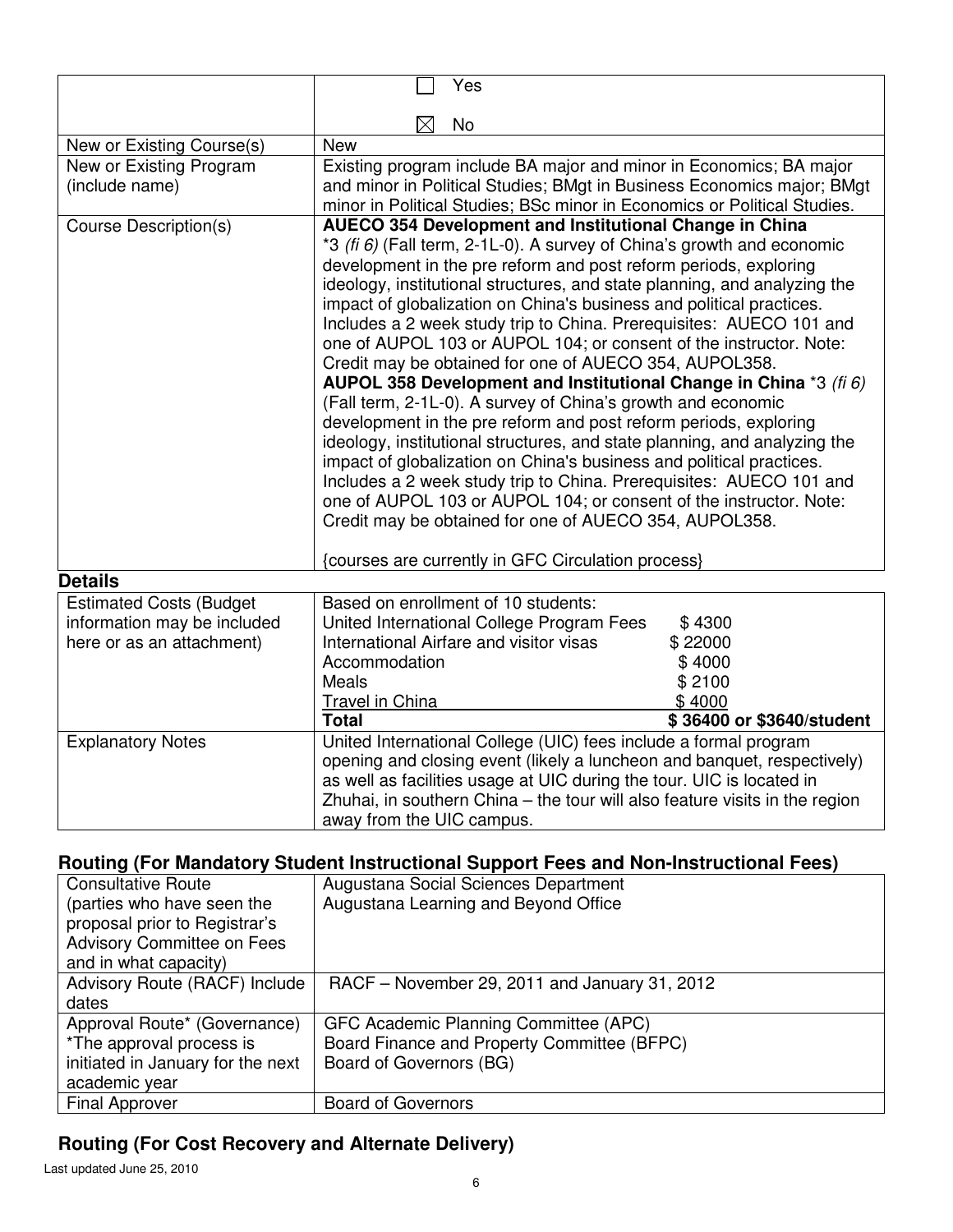| <b>Consultative Route</b>         |                                       |
|-----------------------------------|---------------------------------------|
| (parties who have seen the        |                                       |
| proposal prior to Registrar's     |                                       |
| <b>Advisory Committee on Fees</b> |                                       |
| and in what capacity)             |                                       |
| Advisory Route (RACF) Include     |                                       |
| dates                             |                                       |
| Approval Route* (Governance)      | <b>Provost Office</b>                 |
| <b>Final Approver</b>             | Provost and Vice-President (Academic) |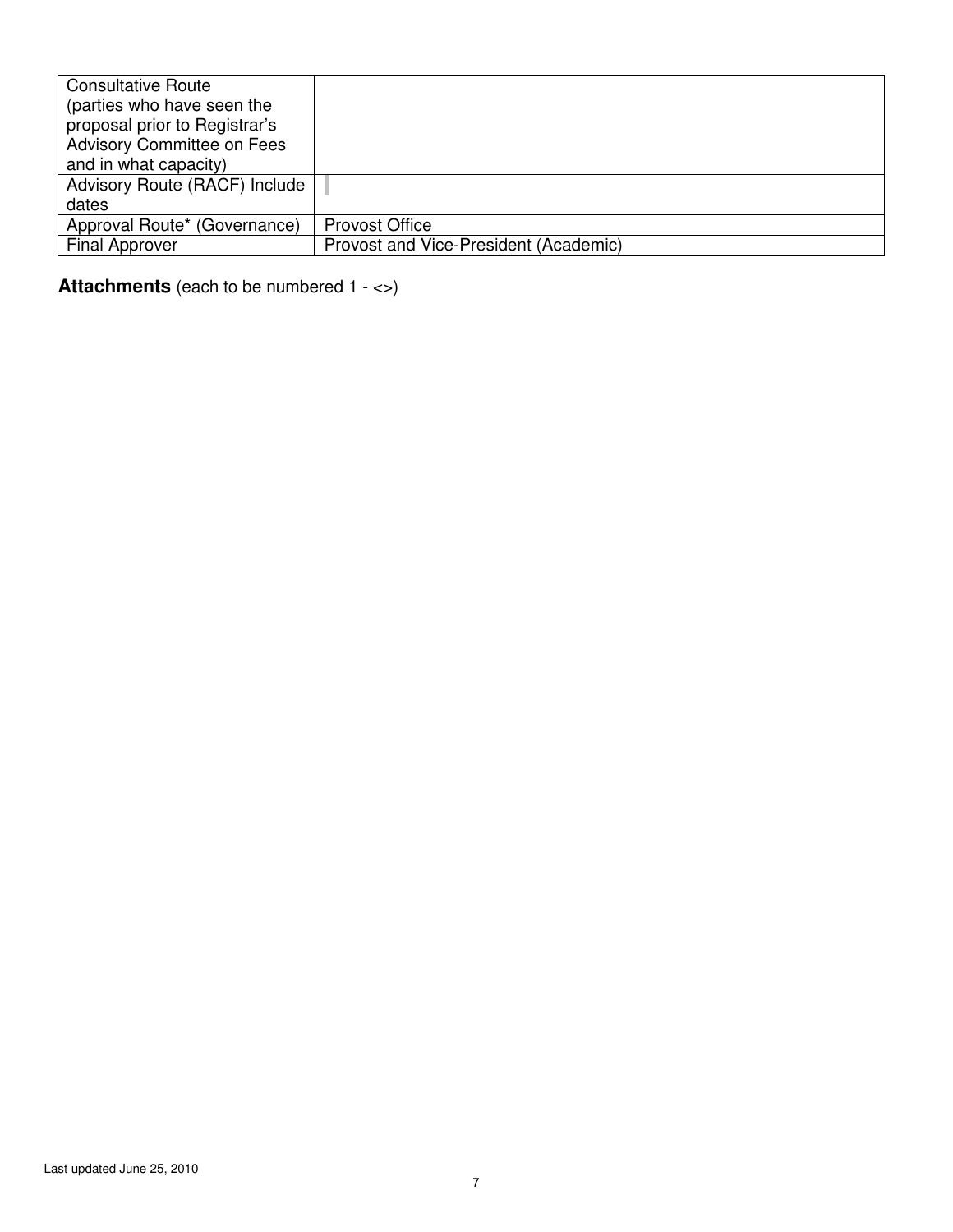**For the meeting of: Jan 31, 2012** 

**Item No. <16>** 

## **Request for Approval for: AUGER 415 German Immersion Community Service-Learning**

## **Fee Type (see end of form for definitions)\*:**

- **Mandatory Student Instructional Support Fee**
- **Alternate Delivery Fee**
- **Cost Recovery Fee**
- **Other**

**OUTLINE OF ISSUE***:* Request the implementation of a \$2000 – 2500 MIS Fee for the new Augustana Faculty German Immersion Community Service-Learning course, to be offered as part of the Canadian Summer School in Germany (CSSG) program.

*Put N/A in any boxes that do not apply*

### **Proposer**

| Faculty/Department           | Augustana Faculty, Humanities                               |
|------------------------------|-------------------------------------------------------------|
| Dean/Chair                   | Dean of Augustana Faculty: Allen Berger                     |
|                              | Acting Chair of Humanities Department: Paul Harland         |
| Primary Contact (Name, phone | Kim Fordham, kfordham@ualberta.ca (currently on sabbatical) |
| number, and e-mail)          | Paul Harland, 780.679.1513 pharland@ualberta.ca             |
| Secondary Contact (Name,     | Jonathan Hawkins 780-679-1117 jh12@ualberta.ca              |
| phone number, and e-mail)    |                                                             |

### **Item**

| Purpose of Fee (what it is to be | Transportation, accommodation and meals, social/cultural activities in |
|----------------------------------|------------------------------------------------------------------------|
| used for)                        | Germany.                                                               |
| <b>Proposed Amount</b>           | $$2000 - 2500$                                                         |
| Previous Fee Amount (if this is  | None.                                                                  |
| a new fee, please indicate that  |                                                                        |
| here)                            |                                                                        |
| Requested Implementation         | <b>Spring, 2012</b>                                                    |
| Date                             |                                                                        |
| The Impact of the Fee (number    | CSSG historically consists of approximately 60-65 students from U of A |
| of students affected, etc.)      | and other Canadian institutions. AUGER 415 will likely include 2-6     |
|                                  | students.                                                              |
| Collected Centrally or by        | Department                                                             |
| Department                       |                                                                        |

| Course Name(s) | AUGER 415 German Immersion Community Service-Learning |
|----------------|-------------------------------------------------------|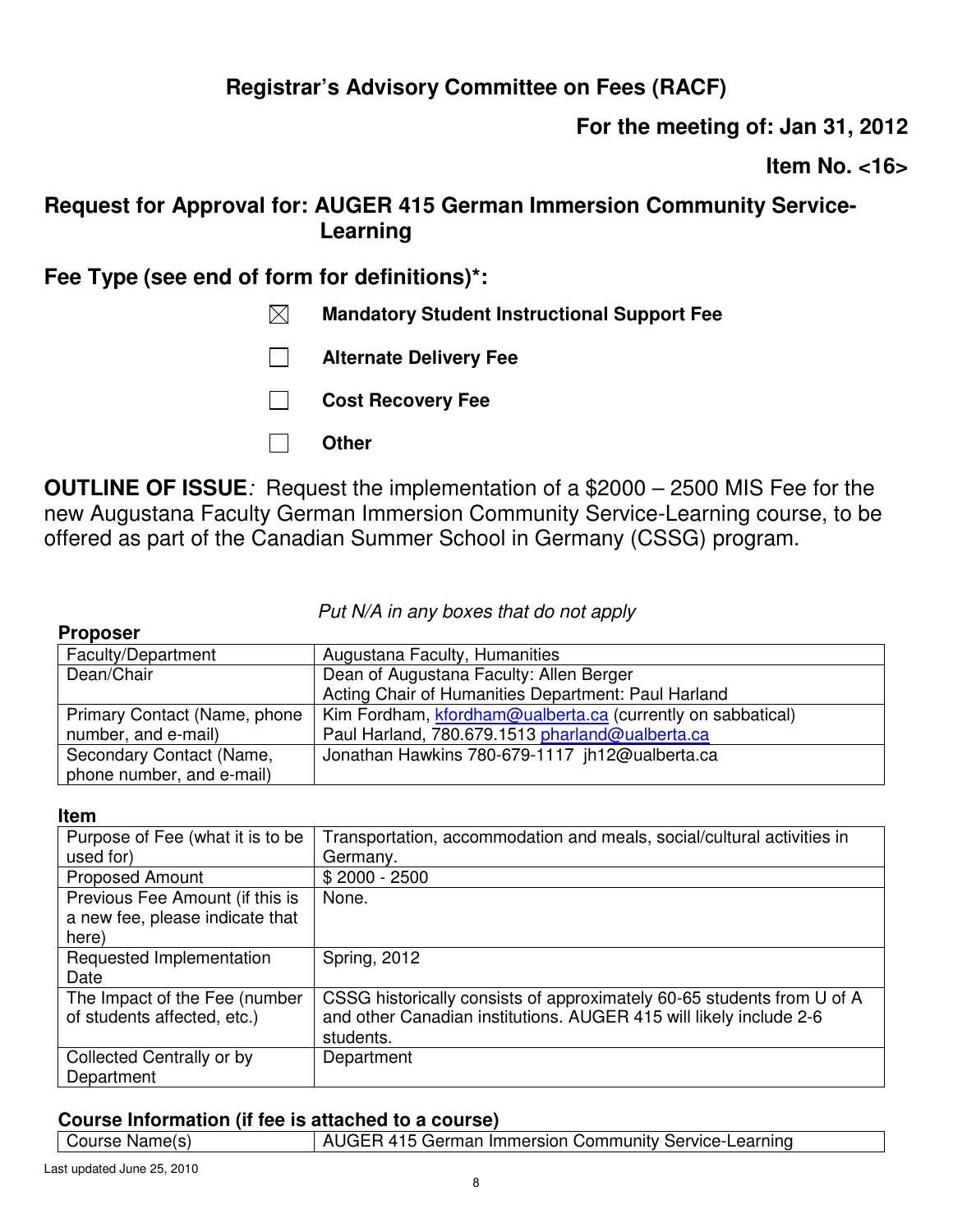| Required Course(s)                                       | Yes                                                                                                                                                                                                                                                                                                                                                                                                                                                                                                                                                                                                                                                                                                                                      |                           |
|----------------------------------------------------------|------------------------------------------------------------------------------------------------------------------------------------------------------------------------------------------------------------------------------------------------------------------------------------------------------------------------------------------------------------------------------------------------------------------------------------------------------------------------------------------------------------------------------------------------------------------------------------------------------------------------------------------------------------------------------------------------------------------------------------------|---------------------------|
|                                                          | No                                                                                                                                                                                                                                                                                                                                                                                                                                                                                                                                                                                                                                                                                                                                       |                           |
| New or Existing Course(s)                                | New course in the existing CSSG program                                                                                                                                                                                                                                                                                                                                                                                                                                                                                                                                                                                                                                                                                                  |                           |
| New or Existing Program<br>(include name)                | Existing programs include BA major in Modern Languages; BA, BSc,<br>BMgt, BMus minors in German. CSSG is organized under the auspices<br>of the Canadian Association of University Teachers of German, and thus<br>features students from a wide variety of other Canadian universities as<br>well.                                                                                                                                                                                                                                                                                                                                                                                                                                      |                           |
| <b>Course Description(s)</b>                             | <b>AUGER 415 German Immersion Community Service-Learning</b><br>*3 (fi 6) (Spring/Summer, variable). Students provide 50 hours of<br>community service to participants in the Canadian Summer School in<br>Germany program in the form of supervised classroom support and peer<br>consultation. They also critically reflect on curriculum as planned, taught,<br>and interpreted and language teacher-student professional interpersonal<br>relations. Prerequisite: Having participated in the Canadian Summer<br>School in Germany and having completed AUGER 200, 300, or 400 and<br>consent of the instructor. Note: Students enrolling in this course must be<br>able to demonstrate a high level of German language proficiency. |                           |
| <b>Details</b>                                           |                                                                                                                                                                                                                                                                                                                                                                                                                                                                                                                                                                                                                                                                                                                                          |                           |
| <b>Estimated Costs (Budget</b>                           | General Expenses of proposed Spring 2012 AUGER 415 course                                                                                                                                                                                                                                                                                                                                                                                                                                                                                                                                                                                                                                                                                |                           |
| information may be included<br>here or as an attachment) | <b>Expenses:</b>                                                                                                                                                                                                                                                                                                                                                                                                                                                                                                                                                                                                                                                                                                                         | <b>Assumes 4 students</b> |
|                                                          | Accommodation and meals in Kassel                                                                                                                                                                                                                                                                                                                                                                                                                                                                                                                                                                                                                                                                                                        | 3,200.00                  |
|                                                          | Travel/accommodation on tours in Germany                                                                                                                                                                                                                                                                                                                                                                                                                                                                                                                                                                                                                                                                                                 | 4,000.00                  |
|                                                          | Social/Cultural Activities                                                                                                                                                                                                                                                                                                                                                                                                                                                                                                                                                                                                                                                                                                               | 800.00                    |
|                                                          | <b>Total Expenses</b>                                                                                                                                                                                                                                                                                                                                                                                                                                                                                                                                                                                                                                                                                                                    | 8,000.00                  |
|                                                          | <b>Total Expense per student</b>                                                                                                                                                                                                                                                                                                                                                                                                                                                                                                                                                                                                                                                                                                         | 2,000.00                  |
| <b>Explanatory Notes</b>                                 | The proposed fee range is the same as the current fee for the Augustana<br>Canadian Summer School in Germany (CSSG) courses, AUGER 200,<br>300, and 400.<br>Over a period of approximately 6 1/2 weeks, CCSG students participate<br>in a full course (approximately 85 hours of classroom instruction based in<br>Kassel) and in numerous additional activities: lectures at various<br>museums, visits to theatres and operas, excursions to cities with cultural<br>and historical significance, and a four-day trip to Berlin. The main<br>feature of the program is the students' rapid progress in linguistic skills<br>enhanced mainly by the fact that they are immersed in German life,<br>culture and civilization.            |                           |

| <b>Consultative Route</b>         | Learning and Beyond Office, Augustana Campus  |
|-----------------------------------|-----------------------------------------------|
| (parties who have seen the        | Department of Humanities, Augustana Faculty   |
| proposal prior to Registrar's     |                                               |
| <b>Advisory Committee on Fees</b> |                                               |
| and in what capacity)             |                                               |
| Advisory Route (RACF) Include     | RACF – November 29, 2011 and January 31, 2012 |
| dates                             |                                               |
| Approval Route* (Governance)      | GFC Academic Planning Committee (APC)         |
| *The approval process is          | Board Finance and Property Committee (BFPC)   |
| initiated in January for the next | Board of Governors (BG)                       |
| academic year                     |                                               |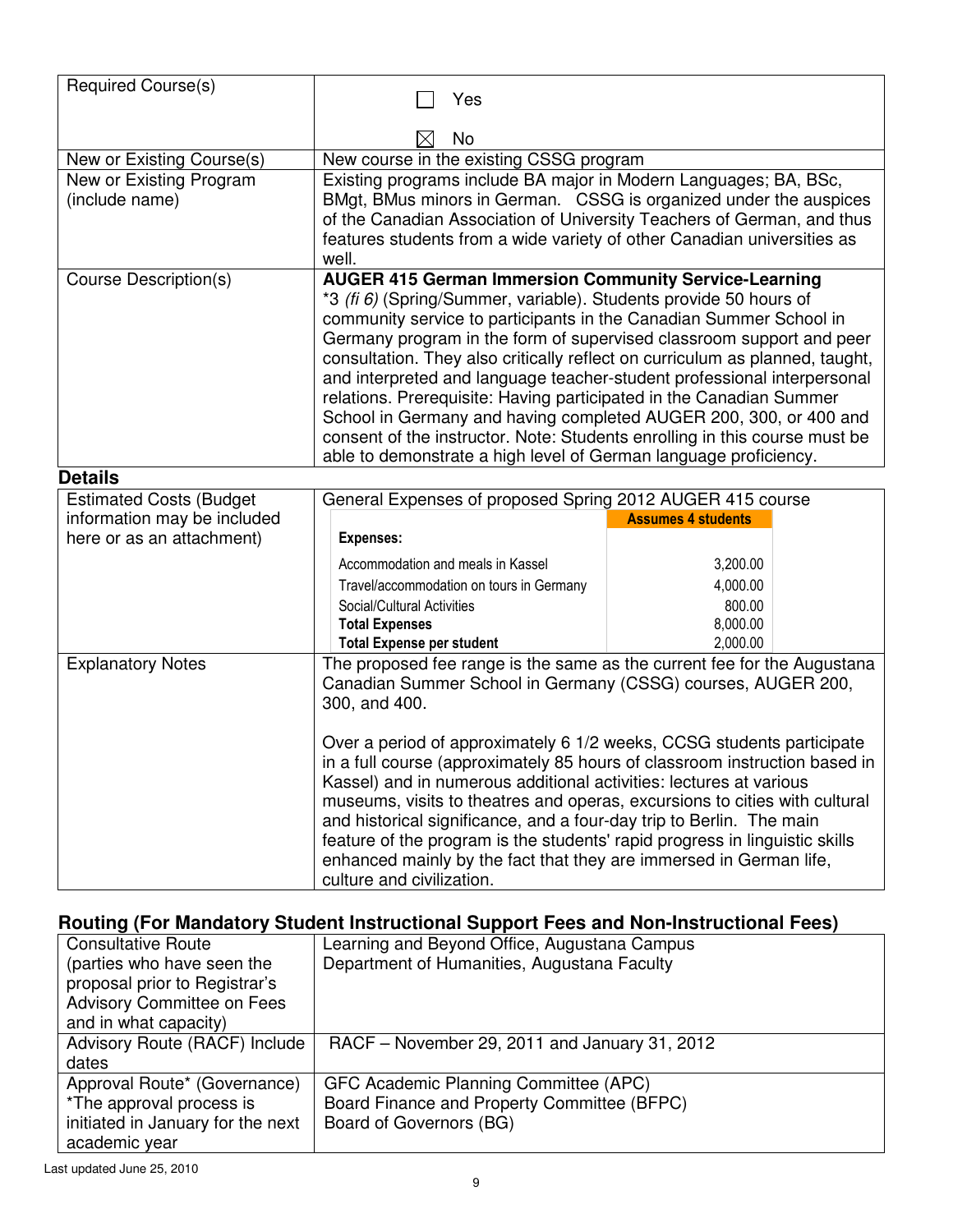| $- \cdot$<br><br>orover<br>.<br>. <i>.</i> . | - - -<br>---<br>- -<br>Ő<br>، د ۱<br>DUc<br>בוטו י |
|----------------------------------------------|----------------------------------------------------|
|                                              |                                                    |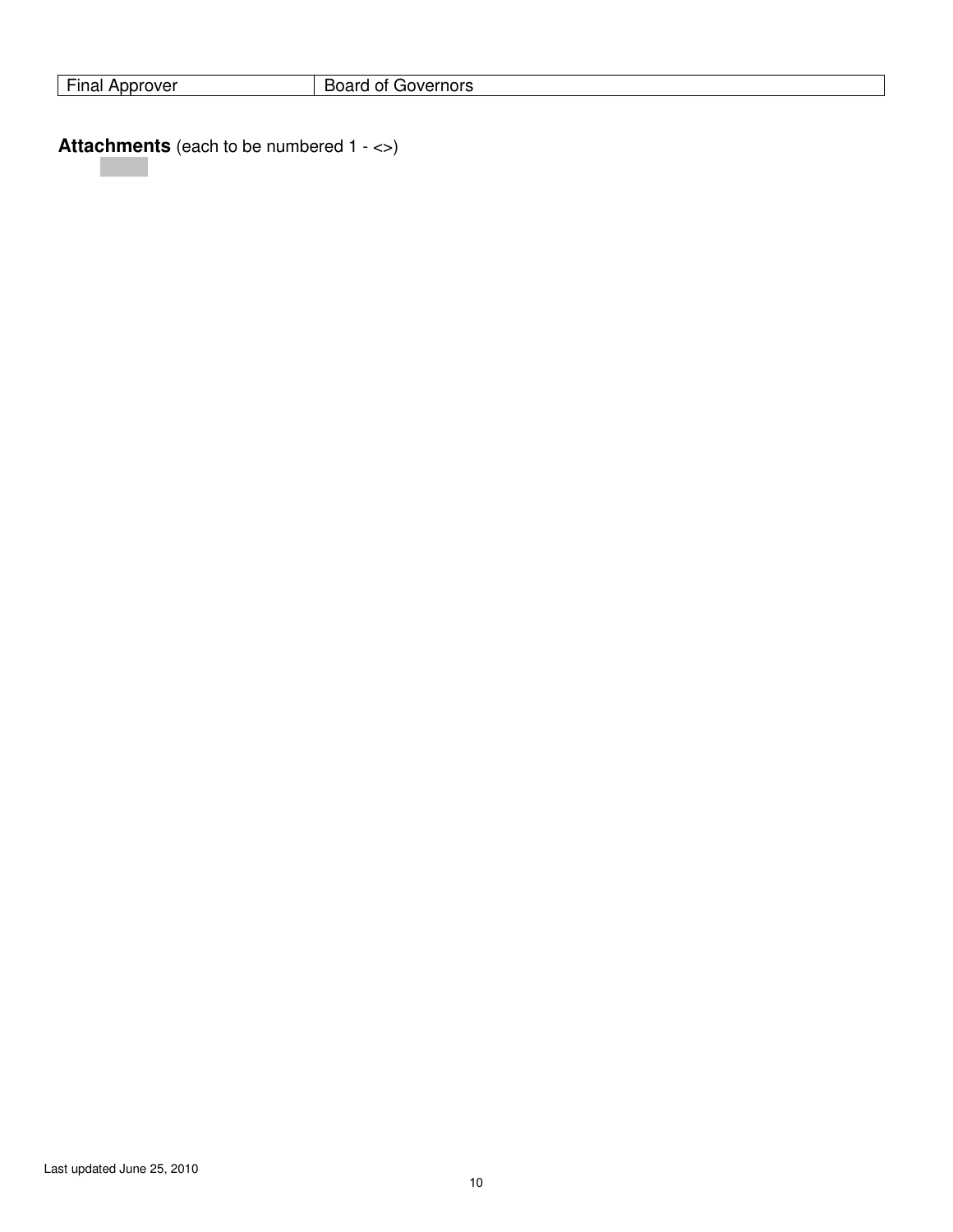## **For the meeting of: November 29, 2011**

**Item No. <11>** 

## **Request for Approval for: AUIDS 286/386 Selected Topics in Place-Based Studies Mandatory Fee**

## **Fee Type (see end of form for definitions)\*:**

- **Mandatory Student Instructional Support Fee**
- **Alternate Delivery Fee**
- **Cost Recovery Fee**
- **Other**

**OUTLINE OF ISSUE***:* Request the implementation of a \$0 – 6000 MIS Fee for two of the Augustana Faculty AUIDS Selected Topics courses, primarily to facilitate opportunities for one-time only offerings.

### *Put N/A in any boxes that do not apply*

#### **Proposer**  Faculty/Department | Augustana Faculty, Social Sciences Dean/Chair **Dean of Augustana Faculty: Allen Berger** Chair of Social Sciences Department: Jeremy Mouat Primary Contact (Name, phone number, and e-mail) Karsten Mündel, 780.679.1557, karsten.mundel@ualberta.ca Jeremy Mouat, 780.679.1633 jmouat@ualberta.ca Secondary Contact (Name, phone number, and e-mail) Jonathan Hawkins 780-679-1117 jh12@ualberta.ca

#### **Item**

| Purpose of Fee (what it is to be<br>used for)                               | Topics in place-based studies is a course that leads students in an in-<br>depth exploration of a specific place. Those places may be very close to<br>campus and therefore require no collection of fee (hence a range starting<br>at \$0) or may take place in international or remote places (\$6000 is the<br>current maximum fee attached to an international study experience). If<br>the course happens at a distance from campus, fees collected will cover<br>transportation, meals and accommodation and other program costs. |
|-----------------------------------------------------------------------------|-----------------------------------------------------------------------------------------------------------------------------------------------------------------------------------------------------------------------------------------------------------------------------------------------------------------------------------------------------------------------------------------------------------------------------------------------------------------------------------------------------------------------------------------|
| <b>Proposed Amount</b>                                                      | $$0 - 6000$                                                                                                                                                                                                                                                                                                                                                                                                                                                                                                                             |
| Previous Fee Amount (if this is<br>a new fee, please indicate that<br>here) | None                                                                                                                                                                                                                                                                                                                                                                                                                                                                                                                                    |
| Requested Implementation<br>Date                                            | <b>Spring, 2012</b>                                                                                                                                                                                                                                                                                                                                                                                                                                                                                                                     |
| The Impact of the Fee (number<br>of students affected, etc.)                | Will vary depending on particular topic and destination, but typically the<br>course will have a minimum enrolment of 10 and a maximum of 25.                                                                                                                                                                                                                                                                                                                                                                                           |
| Collected Centrally or by<br>Department                                     | Department                                                                                                                                                                                                                                                                                                                                                                                                                                                                                                                              |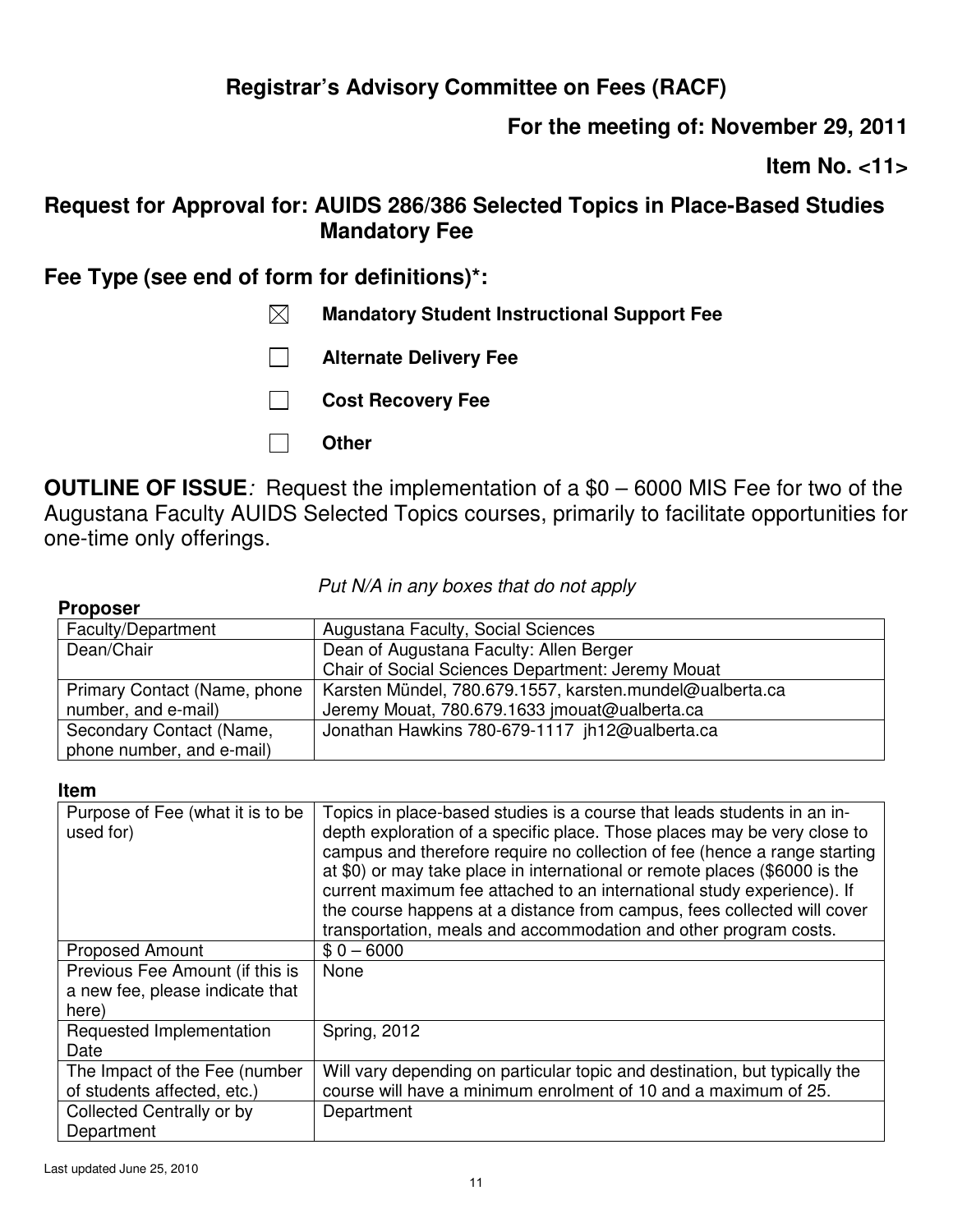| Course Name(s)                 | AUIDS 286/386 Selected Topics in Place-Based Studies                                                                                                |
|--------------------------------|-----------------------------------------------------------------------------------------------------------------------------------------------------|
| <b>Required Course(s)</b>      |                                                                                                                                                     |
|                                | Yes                                                                                                                                                 |
|                                | No<br>$\times$                                                                                                                                      |
| New or Existing Course(s)      | <b>New</b>                                                                                                                                          |
| New or Existing Program        | These courses were created as AUIDS courses with the specific                                                                                       |
| (include name)                 | intention of giving them the flexibility to be used in connection with any                                                                          |
|                                | discipline in Augustana Faculty for one-time only place-based study                                                                                 |
|                                | opportunities. The expectation is that, should a subsequent desire arise                                                                            |
|                                | to repeat a particular opportunity, then a specific course will be created                                                                          |
|                                | through all the standard approval processes. As such, these may be                                                                                  |
|                                | utilized as necessary by any current program offered in Augustana                                                                                   |
| Course Description(s)          | Faculty.<br><b>AUIDS 286 Selected Topics in Place-Based Studies</b>                                                                                 |
|                                | *3 (fi 6) (variable, 0-3s-0). Selected topics in place-based learning in                                                                            |
|                                | specific off-campus locations. The focus and content of each course are                                                                             |
|                                | determined by student and faculty interests, and may vary from year to                                                                              |
|                                | year. The course will take a specific place as the location and subject of                                                                          |
|                                | study. The locations of study can be international or closer to home, but                                                                           |
|                                | in all instances will encourage a significant engagement with the place.                                                                            |
|                                |                                                                                                                                                     |
|                                | <b>AUIDS 386 Selected Topics in Place-Based Studies</b>                                                                                             |
|                                | *3 (fi 6) (variable, 0-3s-0). Selected topics in place-based learning in<br>specific off-campus locations. The focus and content of each course are |
|                                | determined by student and faculty interests, and may vary from year to                                                                              |
|                                | year. The course will take a specific place as the location and subject of                                                                          |
|                                | study. The locations of study can be international or closer to home, but                                                                           |
|                                | in all instances will encourage a significant engagement with the place.                                                                            |
| <b>Details</b>                 |                                                                                                                                                     |
| <b>Estimated Costs (Budget</b> | Will vary depending on the particular destination.                                                                                                  |
| information may be included    |                                                                                                                                                     |
| here or as an attachment)      | Possible local experience: Travel: \$0 - 200                                                                                                        |
|                                | Proposed significant trip: Vienna, Spring 2012. Individual cost estimates                                                                           |
|                                | are:                                                                                                                                                |
|                                | \$1800<br>Airfare:                                                                                                                                  |
|                                | Travel within Austria:<br>\$250                                                                                                                     |
|                                | \$1200<br>Accommodation:                                                                                                                            |
|                                | \$700<br>Meals:                                                                                                                                     |
|                                | \$450<br>Social/Cultural Events/Admission:                                                                                                          |
|                                | Total:<br>\$4400 per student                                                                                                                        |
| <b>Explanatory Notes</b>       | In cases where a fee is collected, it will generally reflect the standard                                                                           |
|                                | costs of a significant field trip or extended travel course offering, namely<br>transportation, meals and accommodation and other program costs.    |
|                                |                                                                                                                                                     |
|                                | A possible example of a local experience could be Alberta Centre for                                                                                |
|                                | Sustainable Rural Communities (ACSRC) Summer Rural Interns                                                                                          |
|                                | expanding their summer research experience into a Fall term project.                                                                                |
|                                | ACSRC interns have worked in a wide variety of rural communities,                                                                                   |
|                                | mainly in East Central Alberta, including Camrose. In such case, the fee                                                                            |
|                                | would likely cover occasional travel to/from the place of study (or, in the                                                                         |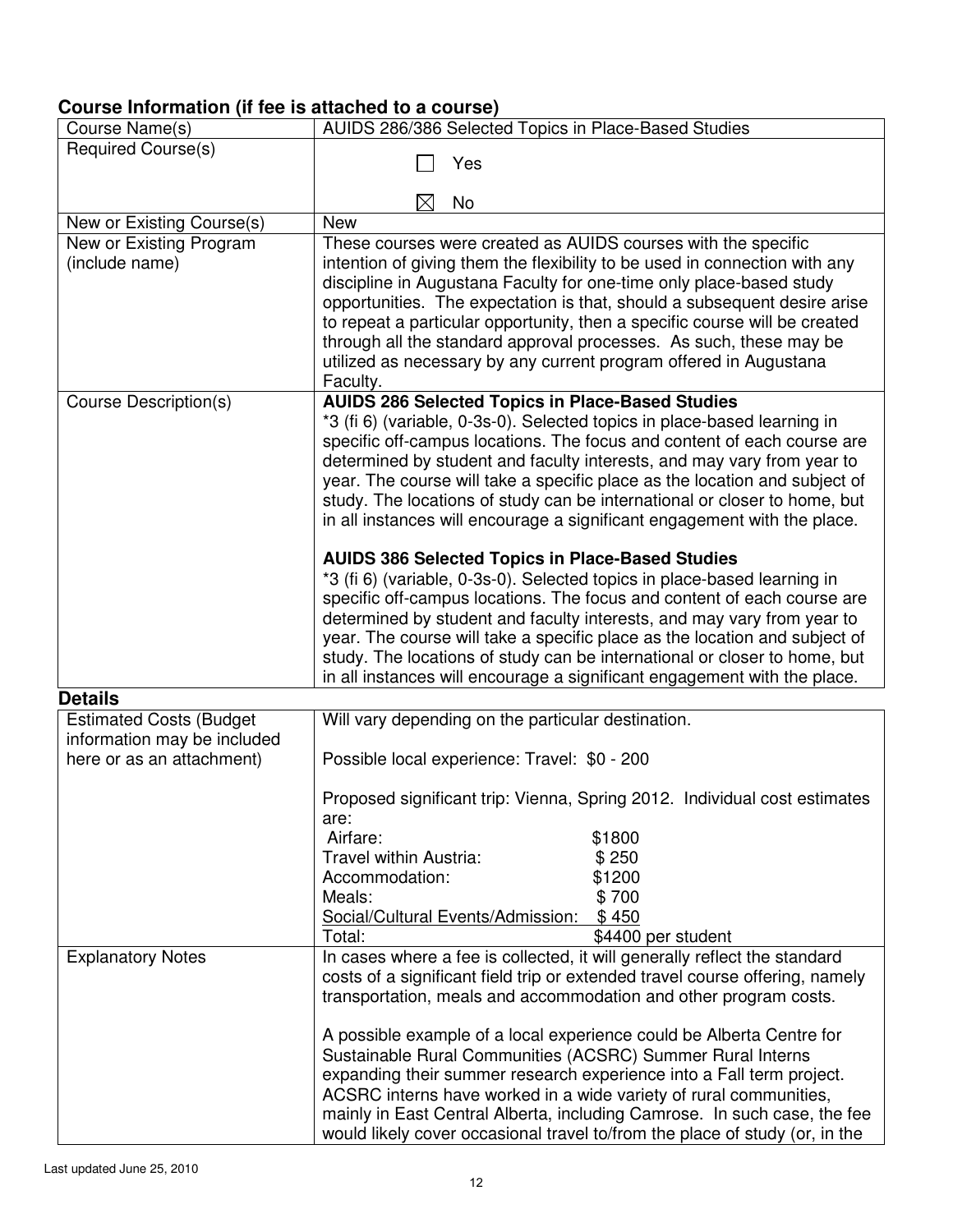| case of a Camrose-based project, no fee may be required).                                                                                                                                                                                                                                                                                                                                                                                                                                                             |
|-----------------------------------------------------------------------------------------------------------------------------------------------------------------------------------------------------------------------------------------------------------------------------------------------------------------------------------------------------------------------------------------------------------------------------------------------------------------------------------------------------------------------|
| The proposed Vienna trip for Spring 2012 originates from the Fine Arts<br>Department at Augustana, involving a 2-week trip to Austria, and<br>includes attendance at 6 different music performances, various museum<br>and gallery visits, and other study opportunities. As noted above, this<br>potentially requires a fee of approximately \$4400. A trip to a less-<br>accessible international location, and/or of longer duration, might require<br>a greater fee; hence the high-end range proposed of \$6000. |

| <b>Consultative Route</b>         | Learning and Beyond Office, Augustana Campus     |
|-----------------------------------|--------------------------------------------------|
| (parties who have seen the        | Department of Social Sciences, Augustana Faculty |
| proposal prior to Registrar's     |                                                  |
| <b>Advisory Committee on Fees</b> |                                                  |
| and in what capacity)             |                                                  |
| Advisory Route (RACF) Include     | RACF - November 29, 2011                         |
| dates                             |                                                  |
| Approval Route* (Governance)      | GFC Academic Planning Committee (APC)            |
| *The approval process is          | Board Finance and Property Committee (BFPC)      |
| initiated in January for the next | Board of Governors (BG)                          |
| academic year                     |                                                  |
| <b>Final Approver</b>             | <b>Board of Governors</b>                        |
|                                   |                                                  |

## **Attachments** n/a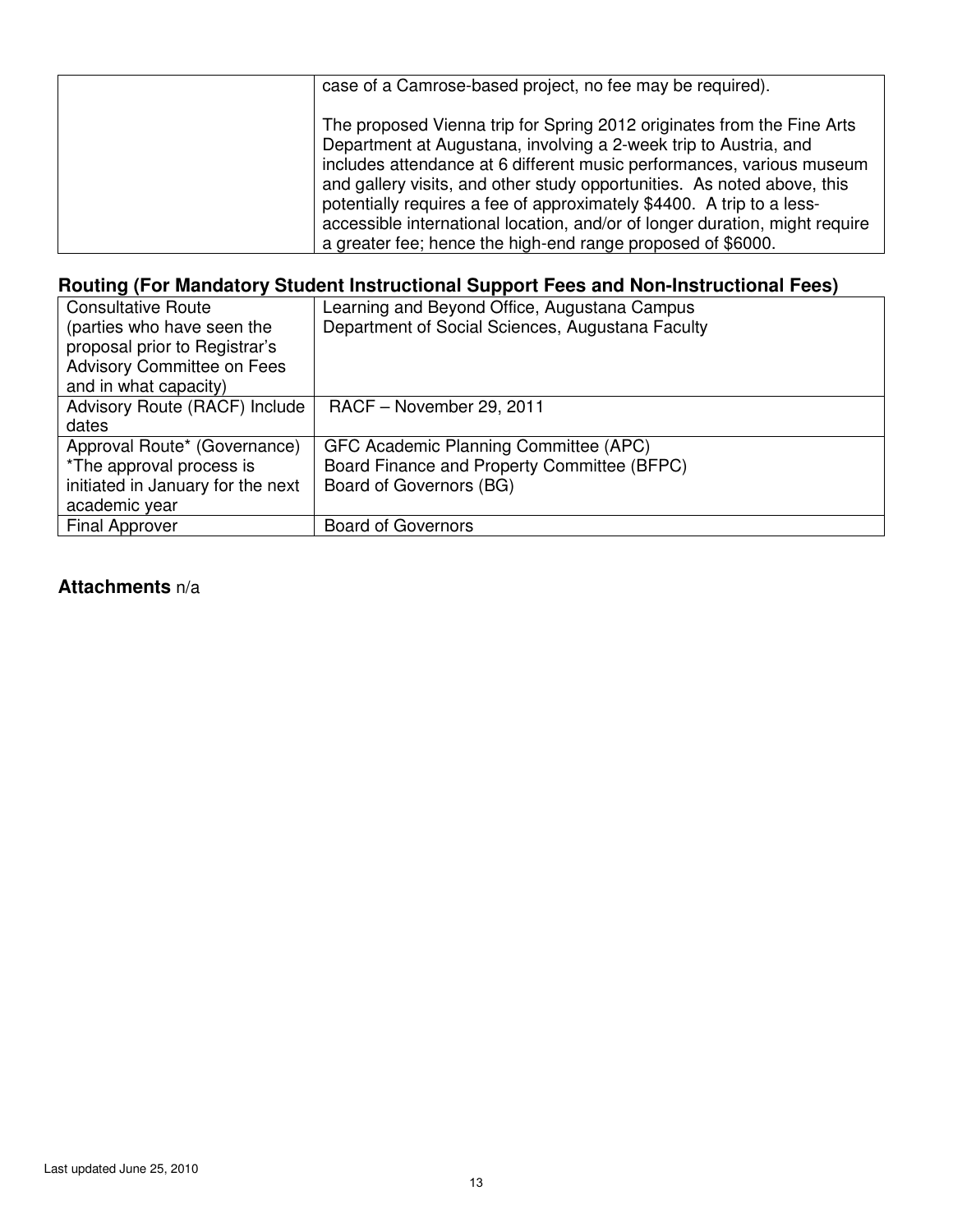# **For the meeting of: November 29, 2011**

**Item No. <13>** 

## **Request for Approval for: AUPED 370 Selected Topics in Physical Education and Sport Mandatory Fee**

## **Fee Type (see end of form for definitions)\*:**

- **Mandatory Student Instructional Support Fee**
- **Alternate Delivery Fee**
- **Cost Recovery Fee**
- **Other**

**OUTLINE OF ISSUE***:* Request the implementation of a \$0 – 1500 MIS Fee for one of the Augustana Faculty AUPED Selected Topics courses, primarily to facilitate opportunities for one-time only Outdoor Education offerings.

### *Put N/A in any boxes that do not apply*

### **Proposer**

| Faculty/Department           | Augustana Faculty, Social Sciences                       |
|------------------------------|----------------------------------------------------------|
| Dean/Chair                   | Dean of Augustana Faculty: Allen Berger                  |
|                              | Chair of Social Sciences Department: Jeremy Mouat        |
| Primary Contact (Name, phone | Morten Asfeldt, 780.679.1158, morten.asfeldt@ualberta.ca |
| number, and e-mail)          | Jeremy Mouat, 780.679.1633 jmouat@ualberta.ca            |
| Secondary Contact (Name,     | Jonathan Hawkins 780-679-1117 jh12@ualberta.ca           |
| phone number, and e-mail)    |                                                          |

### **Item**

| Purpose of Fee (what it is to be | Transportation and meals, possible accommodation                     |
|----------------------------------|----------------------------------------------------------------------|
| used for)                        |                                                                      |
| <b>Proposed Amount</b>           | $$0 - 1500$                                                          |
| Previous Fee Amount (if this is  | None                                                                 |
| a new fee, please indicate that  |                                                                      |
| here)                            |                                                                      |
| Requested Implementation         | <b>Spring, 2012</b>                                                  |
| Date                             |                                                                      |
| The Impact of the Fee (number    | Will vary depending on particular topic and destination, but typical |
| of students affected, etc.)      | Outdoor Education courses do not exceed 25 students per offering.    |
| Collected Centrally or by        | Department                                                           |
| Department                       |                                                                      |

| Course Name(s)     | AUPED 370 Selected Topics in Physical Education and Sport |
|--------------------|-----------------------------------------------------------|
| Required Course(s) | Yes                                                       |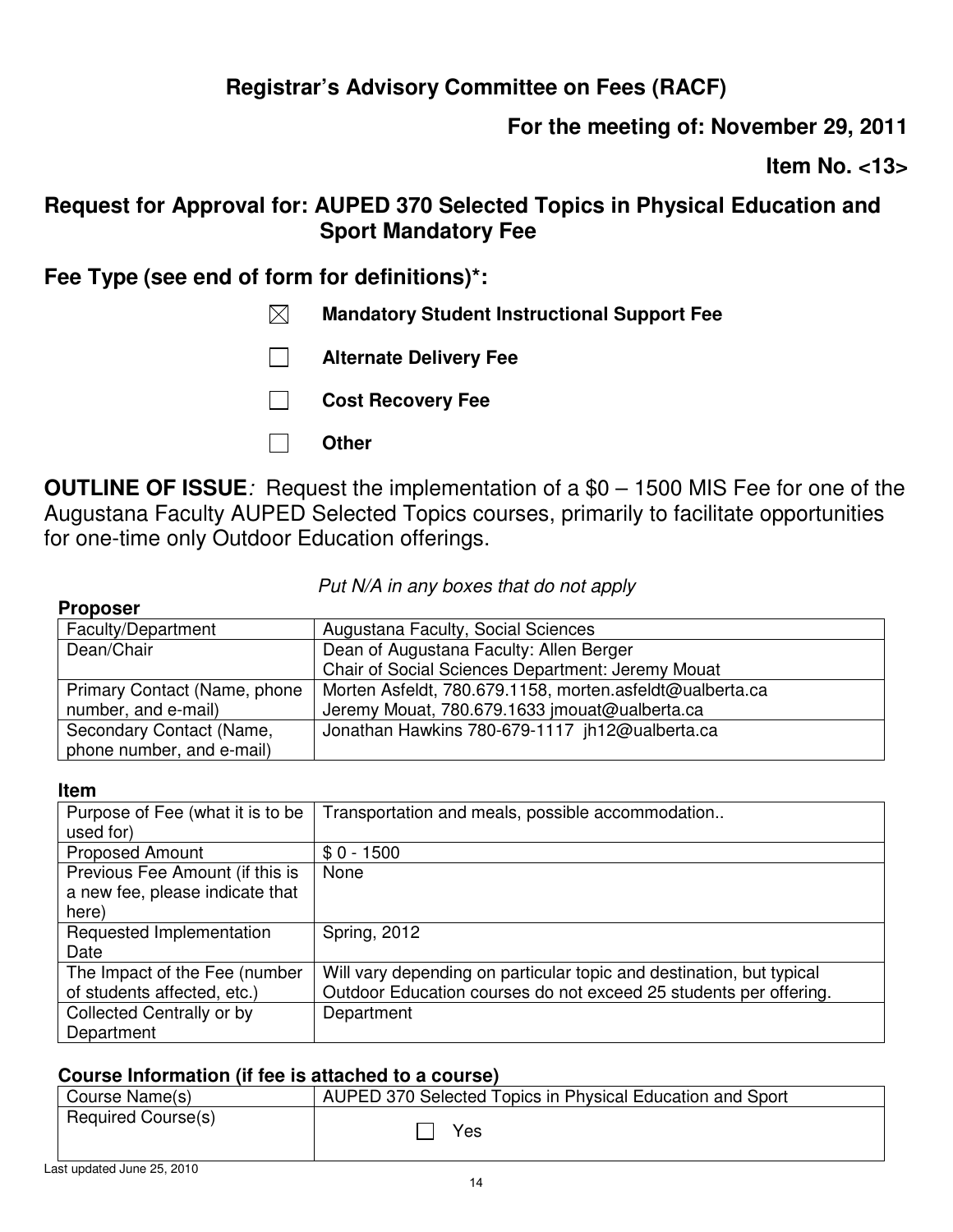|                                | $\boxtimes$<br><b>No</b>                                                       |                            |
|--------------------------------|--------------------------------------------------------------------------------|----------------------------|
| New or Existing Course(s)      | Existing                                                                       |                            |
| New or Existing Program        | Existing programs include BA/BSc in Physical Education – Outdoor               |                            |
| (include name)                 | Education stream; BA in Environmental Studies - Outdoor Education              |                            |
|                                | stream; BA/BSc/BMgt minors in Physical Education.                              |                            |
| <b>Course Description(s)</b>   | <b>AUPED 370 Selected Topics in Physical Education and Sport</b>               |                            |
|                                | *3 (fi $6$ ) (either term, 3-0-0). Advanced study of a particular dimension of |                            |
|                                | physical education and sport. Topics vary from year to year, depending         |                            |
|                                | on instructor and student interest. Prerequisite: Vary according to topic;     |                            |
|                                | second year standing. Note: AUPED 370 is classified as an arts course.         |                            |
| <b>Details</b>                 |                                                                                |                            |
| <b>Estimated Costs (Budget</b> | General Expenses of proposed Summer 2012 AUPED 370 course                      |                            |
| information may be included    |                                                                                | <b>Assumes 20 students</b> |
| here or as an attachment)      | <b>Expenses:</b>                                                               |                            |
|                                | Accommodation                                                                  | 5,000.00                   |
|                                | Transportation                                                                 | 4,000.00                   |
|                                | Meals                                                                          | 5,000.00                   |
|                                | <b>Total Expenses</b>                                                          | 14,000.00                  |
|                                | <b>Total Expense per student</b>                                               | 700.00                     |
| <b>Explanatory Notes</b>       | This particular course is proposed as "AUPED 370: Outdoor Education -          |                            |
|                                | International Perspectives of Skills, Leadership, and Nature." The goal is     |                            |
|                                | to engage students in an international experience of outdoor education.        |                            |
|                                | The class will be comprised of 10 Japanese students and 10 Canadian            |                            |
|                                | students, and be co-taught by faculty from Japan and Canada. It is             |                            |
|                                | primarily a field-based course, where students will live and travel in         |                            |
|                                | culturally diverse groups while being introduced to skills in moving water     |                            |
|                                | canoeing, Leave No Trace camping, backpacking, and navigation.                 |                            |
|                                | International perspectives on outdoor skills, leadership, and human-           |                            |
|                                | nature relationships will be explored as well as the history and practice of   |                            |
|                                | outdoor education in Japan and Canada. The course includes a 6-day             |                            |
|                                | canoe trip and a 5-day backpacking trip with a few days of preparation         |                            |
|                                | and wrap-up on the Augustana campus in Camrose. The intention is to            |                            |
|                                | offer it in August, 2012.                                                      |                            |
|                                | The suggested range is intended to offer flexibility in planning future        |                            |
|                                | excursions.                                                                    |                            |
|                                |                                                                                |                            |

| <b>Consultative Route</b>         | Learning and Beyond Office, Augustana Campus     |  |  |
|-----------------------------------|--------------------------------------------------|--|--|
| (parties who have seen the        | Department of Social Sciences, Augustana Faculty |  |  |
| proposal prior to Registrar's     |                                                  |  |  |
| <b>Advisory Committee on Fees</b> |                                                  |  |  |
| and in what capacity)             |                                                  |  |  |
| Advisory Route (RACF) Include     | RACF - November 29, 2011                         |  |  |
| dates                             |                                                  |  |  |
| Approval Route* (Governance)      | GFC Academic Planning Committee (APC)            |  |  |
| *The approval process is          | Board Finance and Property Committee (BFPC)      |  |  |
| initiated in January for the next | Board of Governors (BG)                          |  |  |
| academic year                     |                                                  |  |  |
| <b>Final Approver</b>             | <b>Board of Governors</b>                        |  |  |

### **Attachments** n/a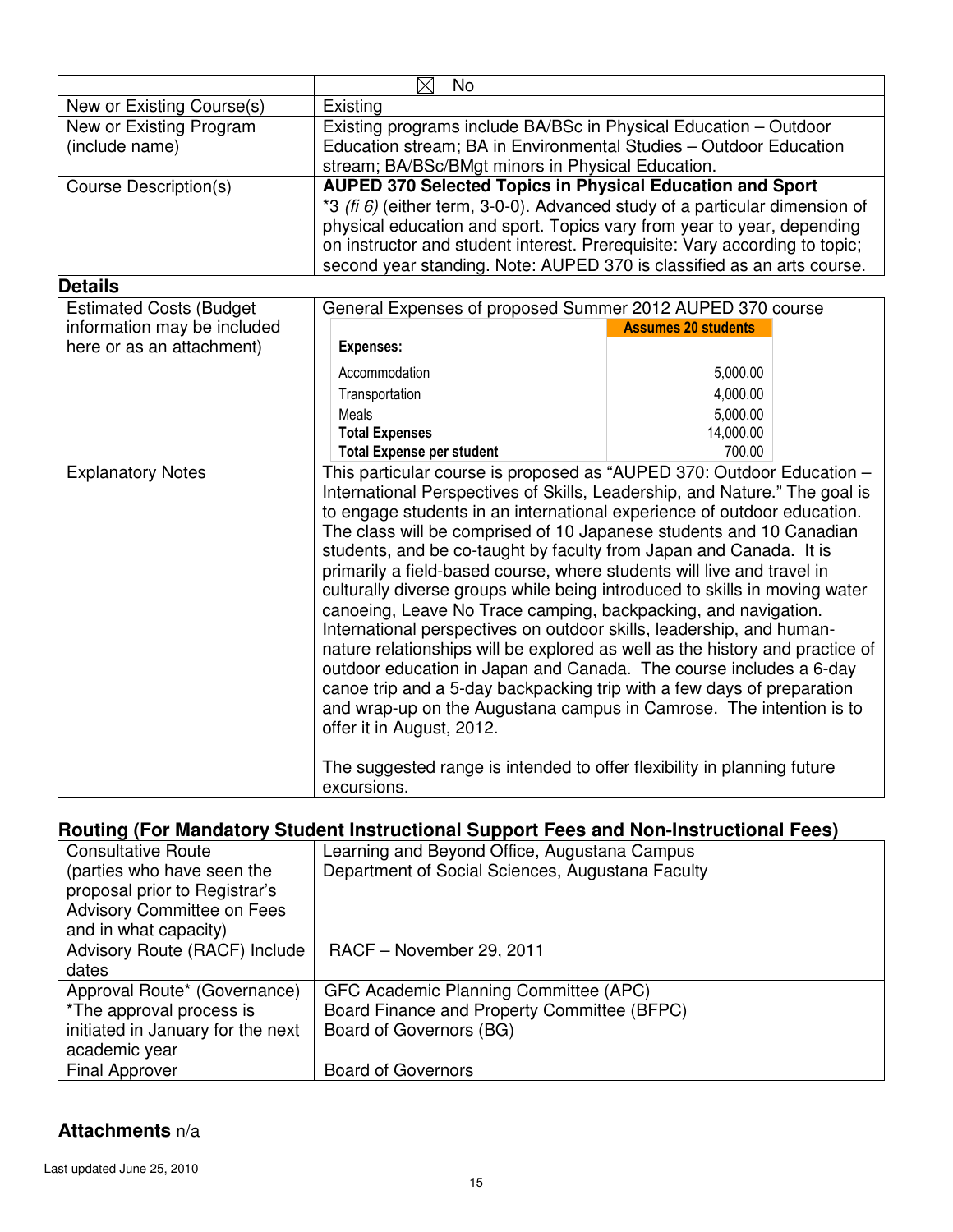**For the meeting of: Jan 31, 2012** 

**Item No. <6>** 

## **Request for Approval for: HECOL 250 Mandatory Student Inst. Fee**

**Fee Type (see end of form for definitions)\*:** 

- **Mandatory Student Instructional Support Fee**
- **Alternate Delivery Fee**
- **Cost Recovery Fee**
- **Other**

**OUTLINE OF ISSUE***:* Outlining need for mandatory student instructional support fee For Hecol 250 Design Studies and Practice

*Put N/A in any boxes that do not apply*

### **Proposer**

| Faculty/Department           | Dept. of Human Ecology, ALES                                         |
|------------------------------|----------------------------------------------------------------------|
| Dean/Chair                   | Deanna Williamson, Chair                                             |
| Primary Contact (Name, phone | Lori Moran 492-8971 lori.moran@ualberta.ca                           |
| number, and e-mail)          |                                                                      |
| Secondary Contact (Name,     | Colleen Borden, Dept. Secretary 492-3824 colleen.borden@ualbelrta.ca |
| phone number, and e-mail)    |                                                                      |

#### **Item**

| Purpose of Fee (what it is to be | Costs of studio supplies |
|----------------------------------|--------------------------|
| used for)                        |                          |
| <b>Proposed Amount</b>           | \$10                     |
| Previous Fee Amount (if this is  |                          |
| a new fee, please indicate that  |                          |
| here)                            |                          |
| Requested Implementation         | <b>Fall 2012</b>         |
| Date                             |                          |
| The Impact of the Fee (number    | 100 students/year        |
| of students affected, etc.)      |                          |
| Collected Centrally or by        | <b>Collect centrally</b> |
| Department                       |                          |

| Course Name(s)                            | Design Studies and Practice                                                   |
|-------------------------------------------|-------------------------------------------------------------------------------|
| <b>Required Course(s)</b>                 | Yes<br>No                                                                     |
| New or Existing Course(s)                 | Existing                                                                      |
| New or Existing Program<br>(include name) | Existing<br>BSc. Human Ecology, Textiles, Clothing and Material Culture Major |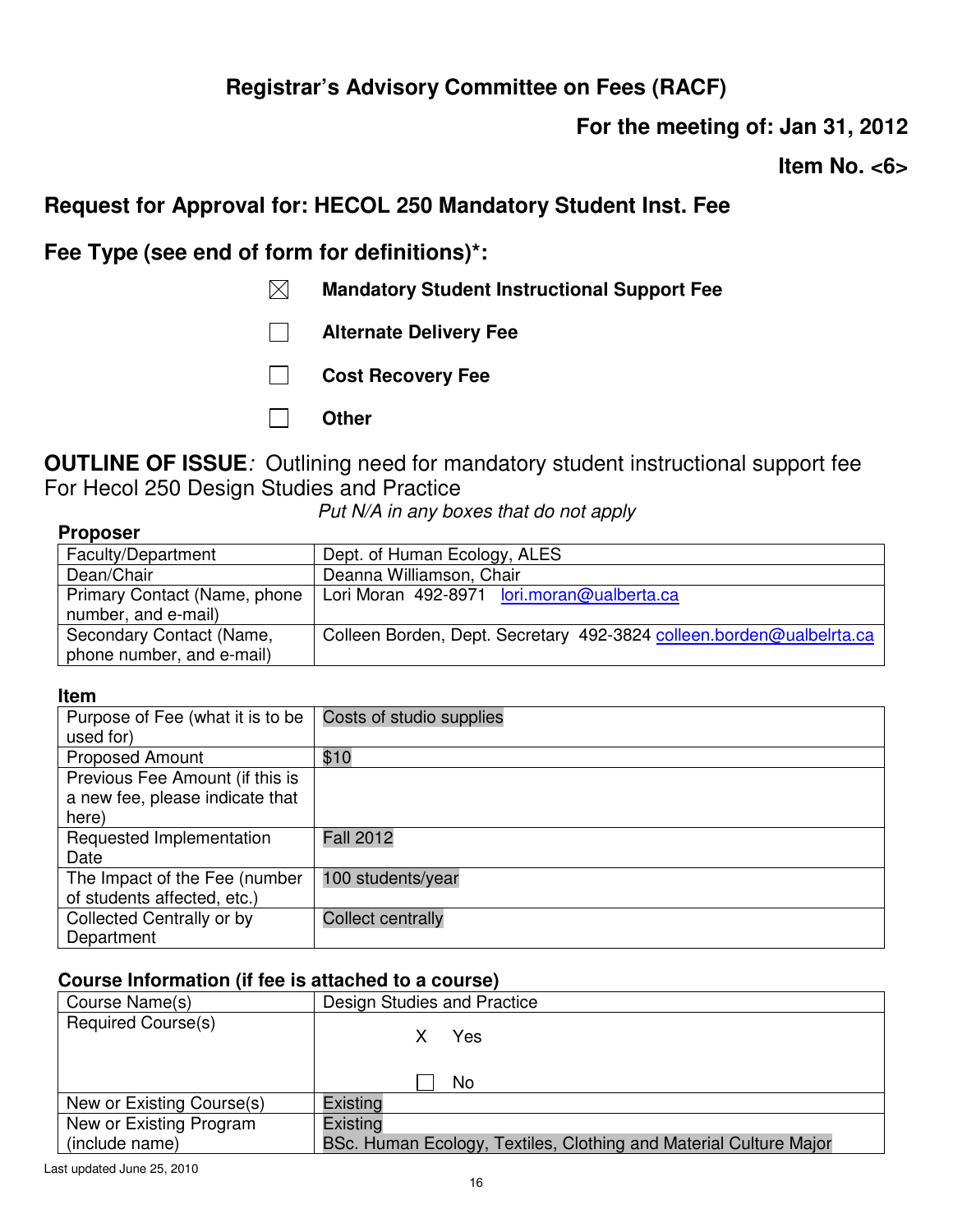| Course Description(s)                                          | Explores the production of artifacts as material culture form a human<br>ecology perspective. Students are introduced to the production of 2-D<br>and 3-D design through historical and contemporary examples. Students<br>also complete hands-on design projects in the studio. |
|----------------------------------------------------------------|----------------------------------------------------------------------------------------------------------------------------------------------------------------------------------------------------------------------------------------------------------------------------------|
| <b>Details</b>                                                 |                                                                                                                                                                                                                                                                                  |
| <b>Estimated Costs (Budget)</b><br>information may be included | \$10                                                                                                                                                                                                                                                                             |

| here or as an attachment) |                                                                     |
|---------------------------|---------------------------------------------------------------------|
| <b>Explanatory Notes</b>  | Costs for studio materials (specialty papers, pantone colour chips) |
|                           |                                                                     |

| <b>Consultative Route</b>         | Dept. Council, Chair's Advisory Team, Undergraduate Program |
|-----------------------------------|-------------------------------------------------------------|
| (parties who have seen the        | Committee, Human Ecology Students' Assoc., Students' Union  |
| proposal prior to Registrar's     |                                                             |
| <b>Advisory Committee on Fees</b> |                                                             |
| and in what capacity)             |                                                             |
| Advisory Route (RACF) Include     | <b>January 31, 2012</b>                                     |
| dates                             |                                                             |
| Approval Route* (Governance)      | GFC Academic Planning Committee (APC)                       |
| *The approval process is          | Board Finance and Property Committee (BFPC)                 |
| initiated in January for the next | Board of Governors (BG)                                     |
| academic year                     |                                                             |
| <b>Final Approver</b>             | <b>Board of Governors</b>                                   |
|                                   |                                                             |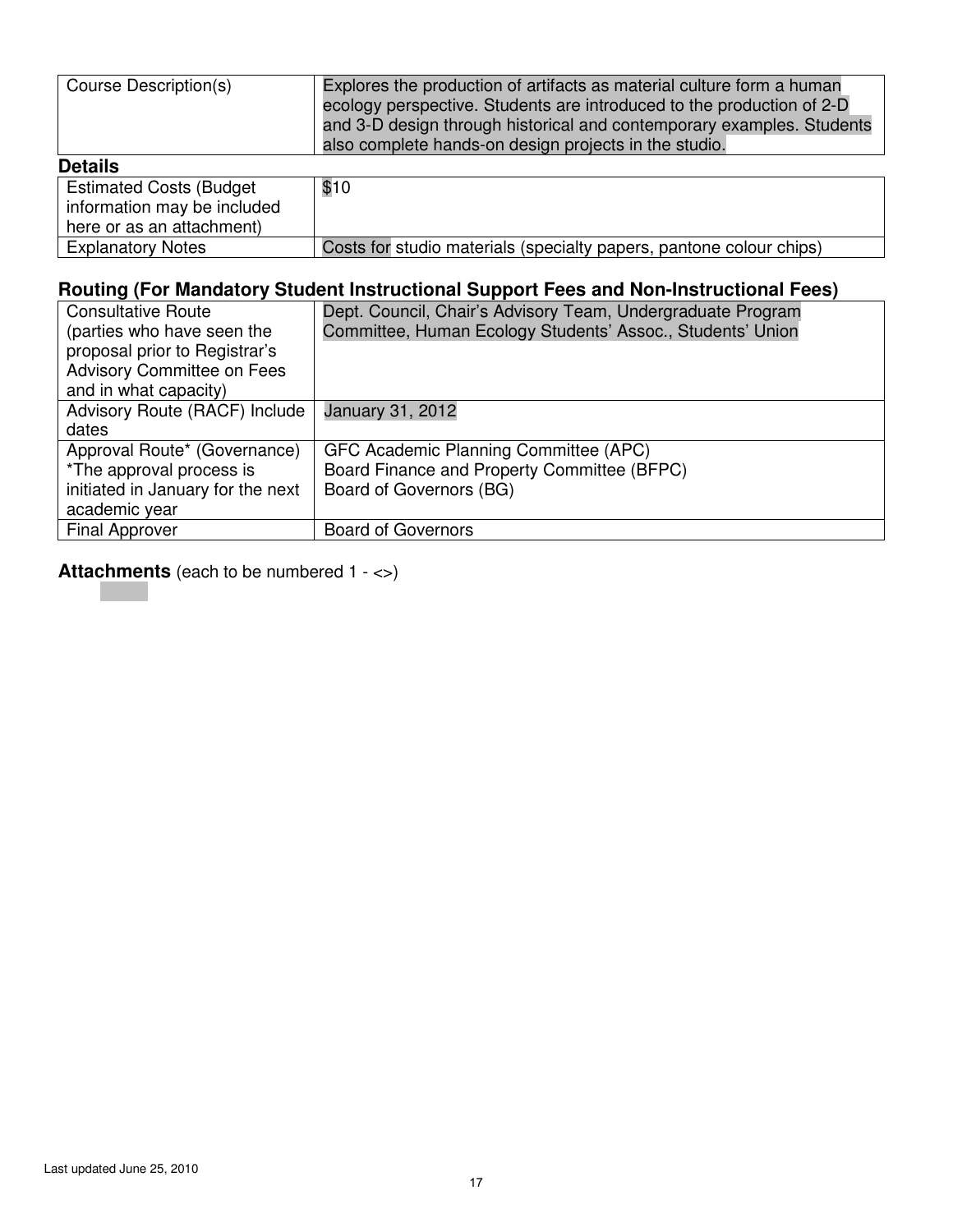**For the meeting of: Jan 31, 2012** 

**Item No. <7>** 

## **Request for Approval for: HECOL 254 Mandatory Student Inst. Fee**

**Fee Type (see end of form for definitions)\*:** 

- **Mandatory Student Instructional Support Fee**
- **Alternate Delivery Fee**
- **Cost Recovery Fee**
- **Other**

**OUTLINE OF ISSUE***:* Outlining need for mandatory student instructional support fee For Hecol 254 Apparel Design and Construction Fundamentals

*Put N/A in any boxes that do not apply*

| <b>Proposer</b> |  |
|-----------------|--|
|-----------------|--|

| Faculty/Department           | Dept. of Human Ecology, ALES                                         |
|------------------------------|----------------------------------------------------------------------|
| Dean/Chair                   | Deanna Williamson, Chair                                             |
| Primary Contact (Name, phone | Lori Moran 492-8971 lori.moran@ualberta.ca                           |
| number, and e-mail)          |                                                                      |
| Secondary Contact (Name,     | Colleen Borden, Dept. Secretary 492-3824 colleen.borden@ualbelrta.ca |
| phone number, and e-mail)    |                                                                      |

#### **Item**

| Purpose of Fee (what it is to be | lab supplies                                                  |
|----------------------------------|---------------------------------------------------------------|
| used for)                        |                                                               |
| <b>Proposed Amount</b>           | \$35                                                          |
| Previous Fee Amount (if this is  | \$35                                                          |
| a new fee, please indicate that  | Previously collected by department but not listed in calendar |
| here)                            |                                                               |
| Requested Implementation         | <b>Fall 2012</b>                                              |
| Date                             |                                                               |
| The Impact of the Fee (number    | 30-40 students/year                                           |
| of students affected, etc.)      |                                                               |
| Collected Centrally or by        | <b>Collect centrally</b>                                      |
| Department                       |                                                               |

| Course Name(s)            | Apparel Design and Construction Fundamentals                      |
|---------------------------|-------------------------------------------------------------------|
| <b>Required Course(s)</b> | Yes X<br>No.                                                      |
| New or Existing Course(s) | Existing                                                          |
| New or Existing Program   | Existing                                                          |
| (include name)            | BSc. Human Ecology, Textiles, Clothing and Material Culture Major |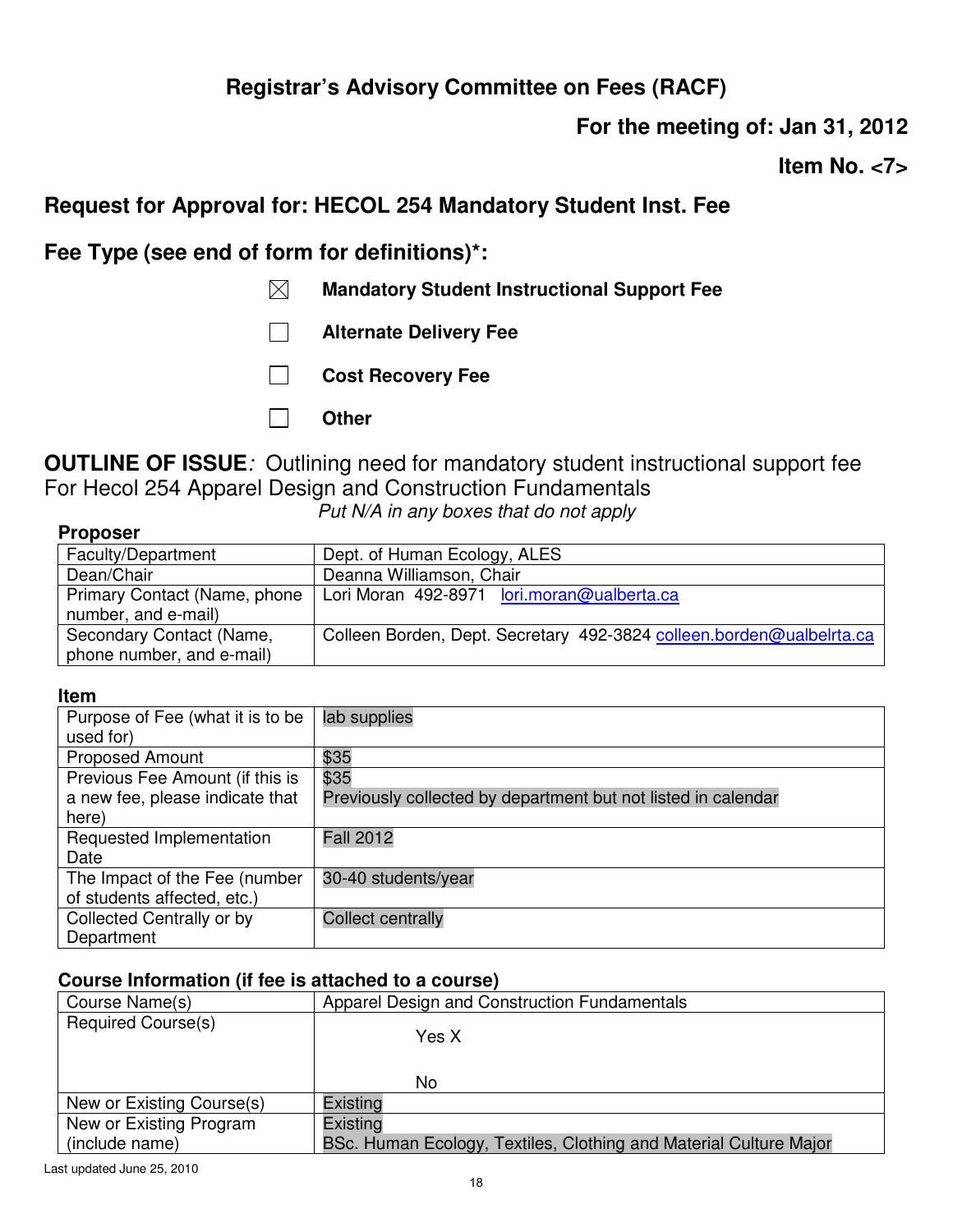| Course Description(s)                                                                       | In this studio course students develop fundamental awareness and skills<br>for the textiles and clothing filed including machine operation, design and<br>construction terminology, pattern manipulation and fit, and quality<br>construction techniques. |
|---------------------------------------------------------------------------------------------|-----------------------------------------------------------------------------------------------------------------------------------------------------------------------------------------------------------------------------------------------------------|
| <b>Details</b>                                                                              |                                                                                                                                                                                                                                                           |
| <b>Estimated Costs (Budget)</b><br>information may be included<br>here or as an attachment) | \$35 for studio supplies                                                                                                                                                                                                                                  |
| <b>Explanatory Notes</b>                                                                    | Costs for studio materials including fabric and notions for sample<br>construction                                                                                                                                                                        |

| <b>Consultative Route</b>         | Dept. Council, Chair's Advisory Team, Undergraduate Program |
|-----------------------------------|-------------------------------------------------------------|
| (parties who have seen the        | Committee, Human Ecology Students' Assoc., Students' Union  |
| proposal prior to Registrar's     |                                                             |
| <b>Advisory Committee on Fees</b> |                                                             |
| and in what capacity)             |                                                             |
| Advisory Route (RACF) Include     | January 31, 2012                                            |
| dates                             |                                                             |
| Approval Route* (Governance)      | GFC Academic Planning Committee (APC)                       |
| *The approval process is          | Board Finance and Property Committee (BFPC)                 |
| initiated in January for the next | Board of Governors (BG)                                     |
| academic year                     |                                                             |
| <b>Final Approver</b>             | <b>Board of Governors</b>                                   |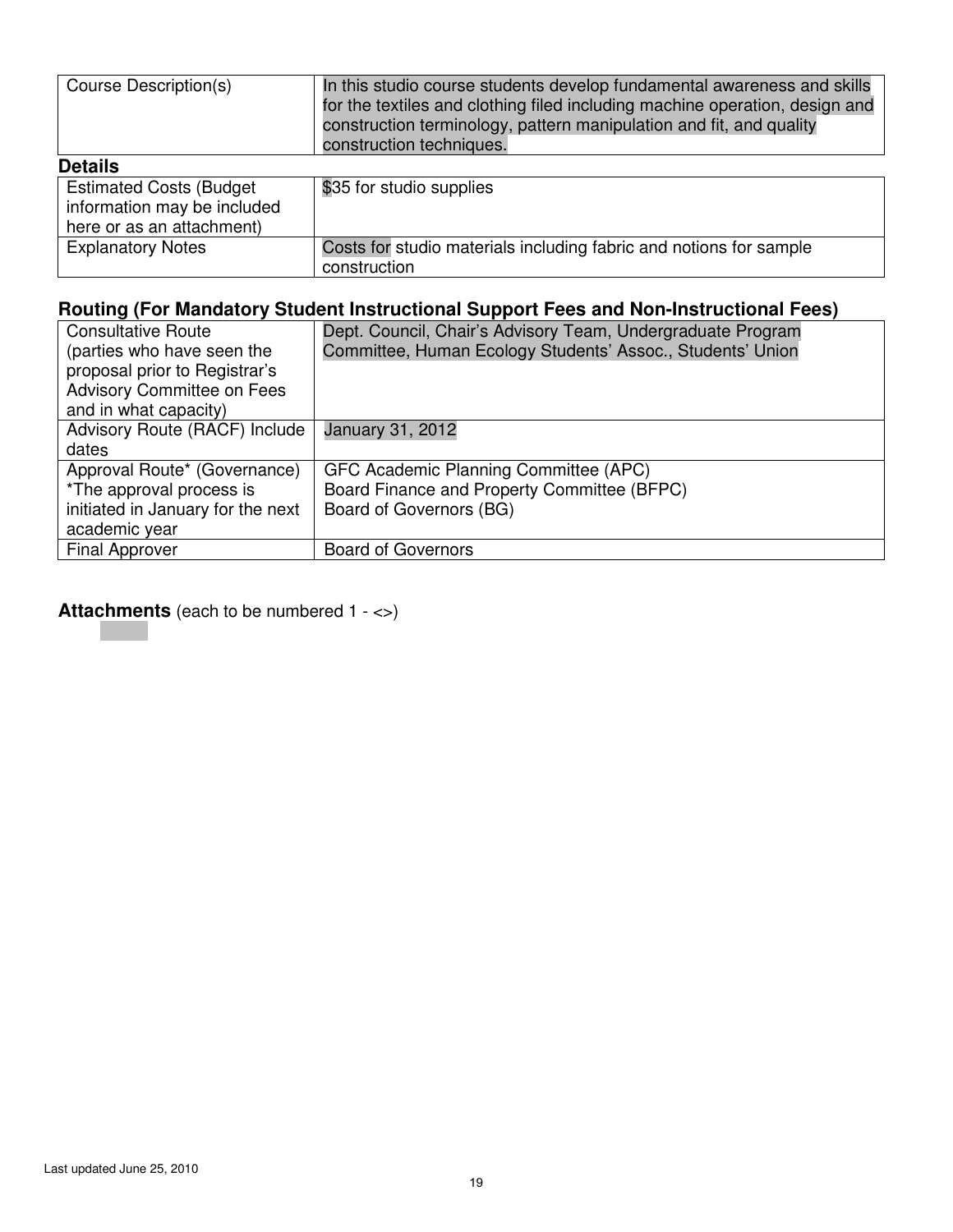**For the meeting of: Jan 31, 2012** 

**Item No. <8>** 

## **Request for Approval for: HECOL 270 Mandatory Student Inst. Fee**

**Fee Type (see end of form for definitions)\*:** 

- **Mandatory Student Instructional Support Fee**
- **Alternate Delivery Fee**
- **Cost Recovery Fee**
- **Other**

**OUTLINE OF ISSUE***:* Outlining need for mandatory student instructional support fee For Hecol 270 Applications of Textile Science

*Put N/A in any boxes that do not apply*

### **Proposer**

| Faculty/Department           | Dept. of Human Ecology, ALES                                         |
|------------------------------|----------------------------------------------------------------------|
| Dean/Chair                   | Deanna Williamson, Chair                                             |
| Primary Contact (Name, phone | Lori Moran 492-8971 lori.moran@ualberta.ca                           |
| number, and e-mail)          |                                                                      |
| Secondary Contact (Name,     | Colleen Borden, Dept. Secretary 492-3824 colleen.borden@ualbelrta.ca |
| phone number, and e-mail)    |                                                                      |

#### **Item**

| Purpose of Fee (what it is to be                             | Costs of required textile lab materials, e.g. fabric testing materials, & |
|--------------------------------------------------------------|---------------------------------------------------------------------------|
| used for)                                                    | fabric sample books                                                       |
| <b>Proposed Amount</b>                                       | \$40                                                                      |
| Previous Fee Amount (if this is                              | \$40 Previously collected by department but not listed as a mandatory     |
| a new fee, please indicate that<br>here)                     | fee in the calendar.                                                      |
| Requested Implementation<br>Date                             | <b>Fall 2012</b>                                                          |
| The Impact of the Fee (number<br>of students affected, etc.) | 45 students/year                                                          |
| Collected Centrally or by<br>Department                      | <b>Collect centrally</b>                                                  |

| Course Name(s)            | Applications of Textile Science                                   |
|---------------------------|-------------------------------------------------------------------|
| <b>Required Course(s)</b> | X Yes<br>No                                                       |
| New or Existing Course(s) | Existing                                                          |
| New or Existing Program   | Existing                                                          |
| (include name)            | BSc. Human Ecology, Textiles, Clothing and Material Culture Major |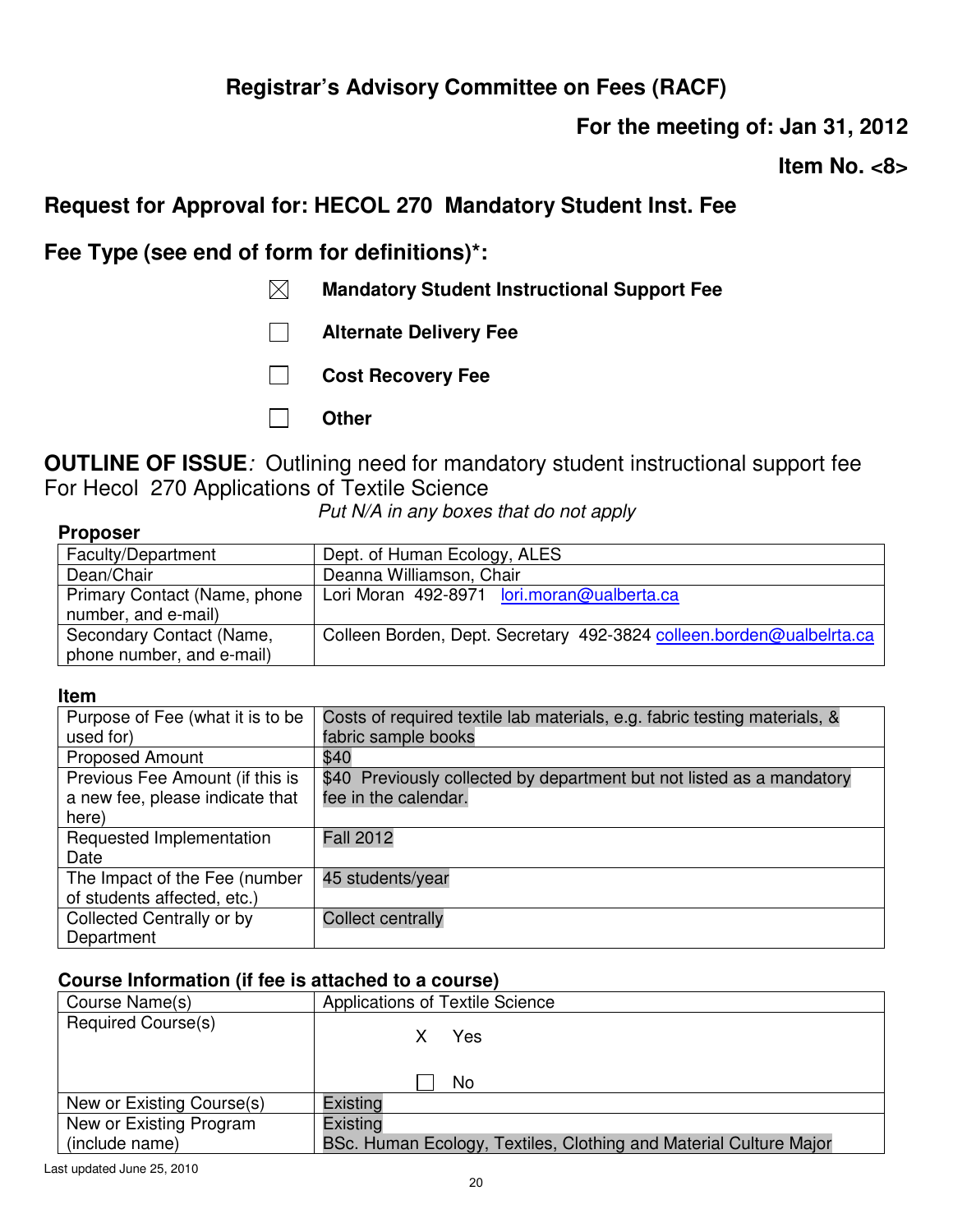| Course Description(s)                                                                      | Exploring techniques for fibre identification, yarn and fabric structural<br>analyses; focus on fabric finishing, colouration, care and maintenance.                                                |
|--------------------------------------------------------------------------------------------|-----------------------------------------------------------------------------------------------------------------------------------------------------------------------------------------------------|
| <b>Details</b>                                                                             |                                                                                                                                                                                                     |
| <b>Estimated Costs (Budget</b><br>information may be included<br>here or as an attachment) | \$40 lab materials                                                                                                                                                                                  |
| <b>Explanatory Notes</b>                                                                   | Costs associated with required textile design lab materials: consumer<br>textile apparel and household textile products and fabric sample book<br>(including materials and labour to compile book). |

| <b>Consultative Route</b>         | Dept. Council, Chair's Advisory Team, Undergraduate Program |
|-----------------------------------|-------------------------------------------------------------|
| (parties who have seen the        | Committee, Human Ecology Students' Assoc., Students' Union  |
| proposal prior to Registrar's     |                                                             |
| <b>Advisory Committee on Fees</b> |                                                             |
| and in what capacity)             |                                                             |
| Advisory Route (RACF) Include     | <b>January 31, 2012</b>                                     |
| dates                             |                                                             |
| Approval Route* (Governance)      | GFC Academic Planning Committee (APC)                       |
| *The approval process is          | Board Finance and Property Committee (BFPC)                 |
| initiated in January for the next | Board of Governors (BG)                                     |
| academic year                     |                                                             |
| <b>Final Approver</b>             | <b>Board of Governors</b>                                   |
|                                   |                                                             |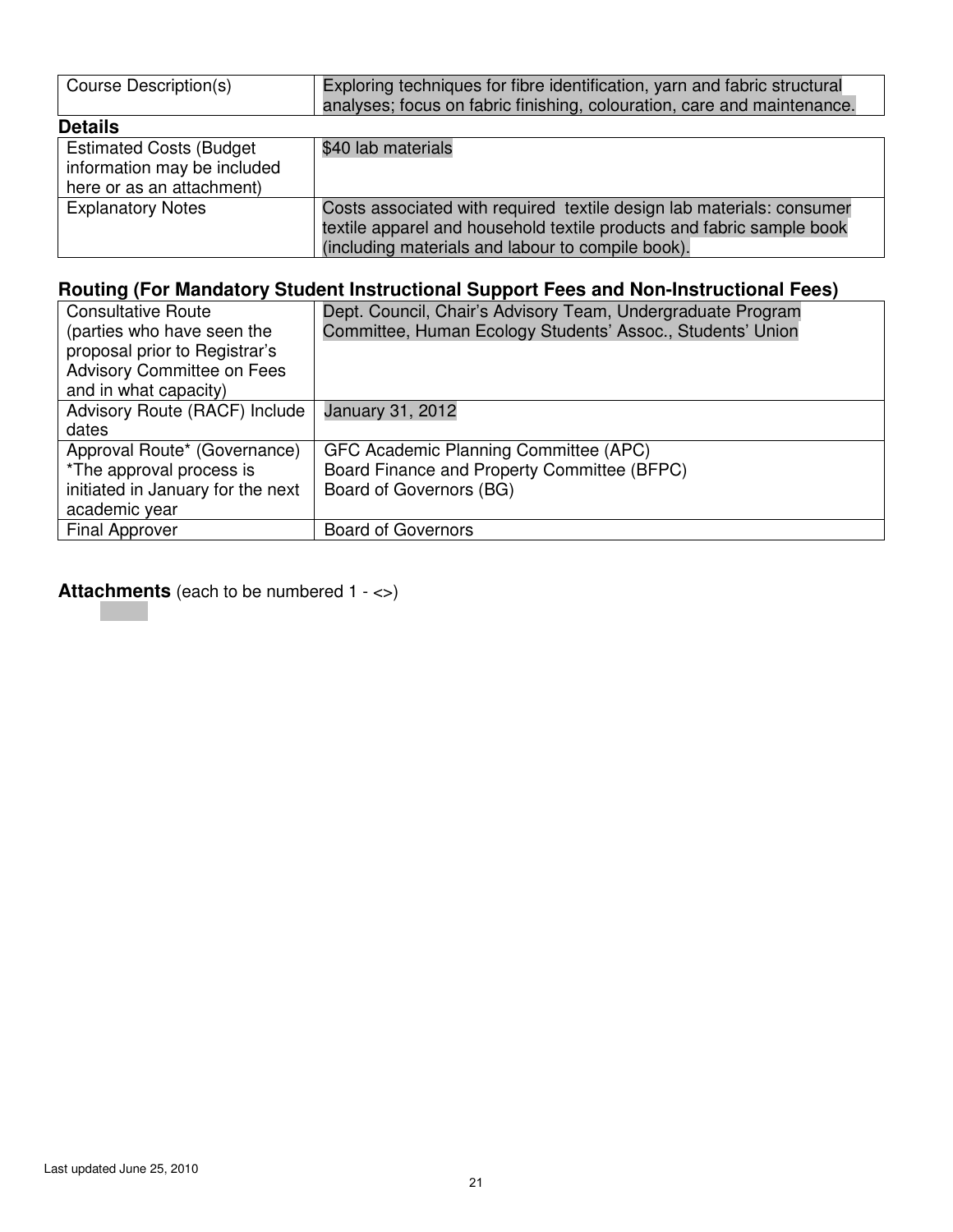**For the meeting of: Jan 31, 2012** 

**Item No. <9>** 

## **Request for Approval for: HECOL 315 Mandatory Student Inst. Fee**

**Fee Type (see end of form for definitions)\*:** 

- **Mandatory Student Instructional Support Fee**
- **Alternate Delivery Fee**
- **Cost Recovery Fee**
- **Other**

**OUTLINE OF ISSUE***:* Outlining need for mandatory student instructional support fee For Hecol 315 Interviewing and Counseling

*Put N/A in any boxes that do not apply*

| Proposer |  |
|----------|--|
|          |  |

| Faculty/Department           | Dept. of Human Ecology, ALES                                         |
|------------------------------|----------------------------------------------------------------------|
| Dean/Chair                   | Deanna Williamson, Chair                                             |
| Primary Contact (Name, phone | Lori Moran 492-8971 lori.moran@ualberta.ca                           |
| number, and e-mail)          |                                                                      |
| Secondary Contact (Name,     | Colleen Borden, Dept. Secretary 492-3824 colleen.borden@ualbelrta.ca |
| phone number, and e-mail)    |                                                                      |

#### **Item**

| Purpose of Fee (what it is to be | Costs of interviewing supplies.                               |
|----------------------------------|---------------------------------------------------------------|
| used for)                        |                                                               |
| <b>Proposed Amount</b>           | \$30                                                          |
| Previous Fee Amount (if this is  | \$30                                                          |
| a new fee, please indicate that  | Previously collected by department but not listed in calendar |
| here)                            |                                                               |
| Requested Implementation         | <b>Fall 2012</b>                                              |
| Date                             |                                                               |
| The Impact of the Fee (number    | 25 students/year                                              |
| of students affected, etc.)      |                                                               |
| Collected Centrally or by        | <b>Collect centrally</b>                                      |
| Department                       |                                                               |

| Course Name(s)            | Interviewing and Counseling              |
|---------------------------|------------------------------------------|
| <b>Required Course(s)</b> | Yes X<br>No                              |
| New or Existing Course(s) | Existing                                 |
| New or Existing Program   | Existing                                 |
| (include name)            | BSc. Human Ecology, Family Ecology Major |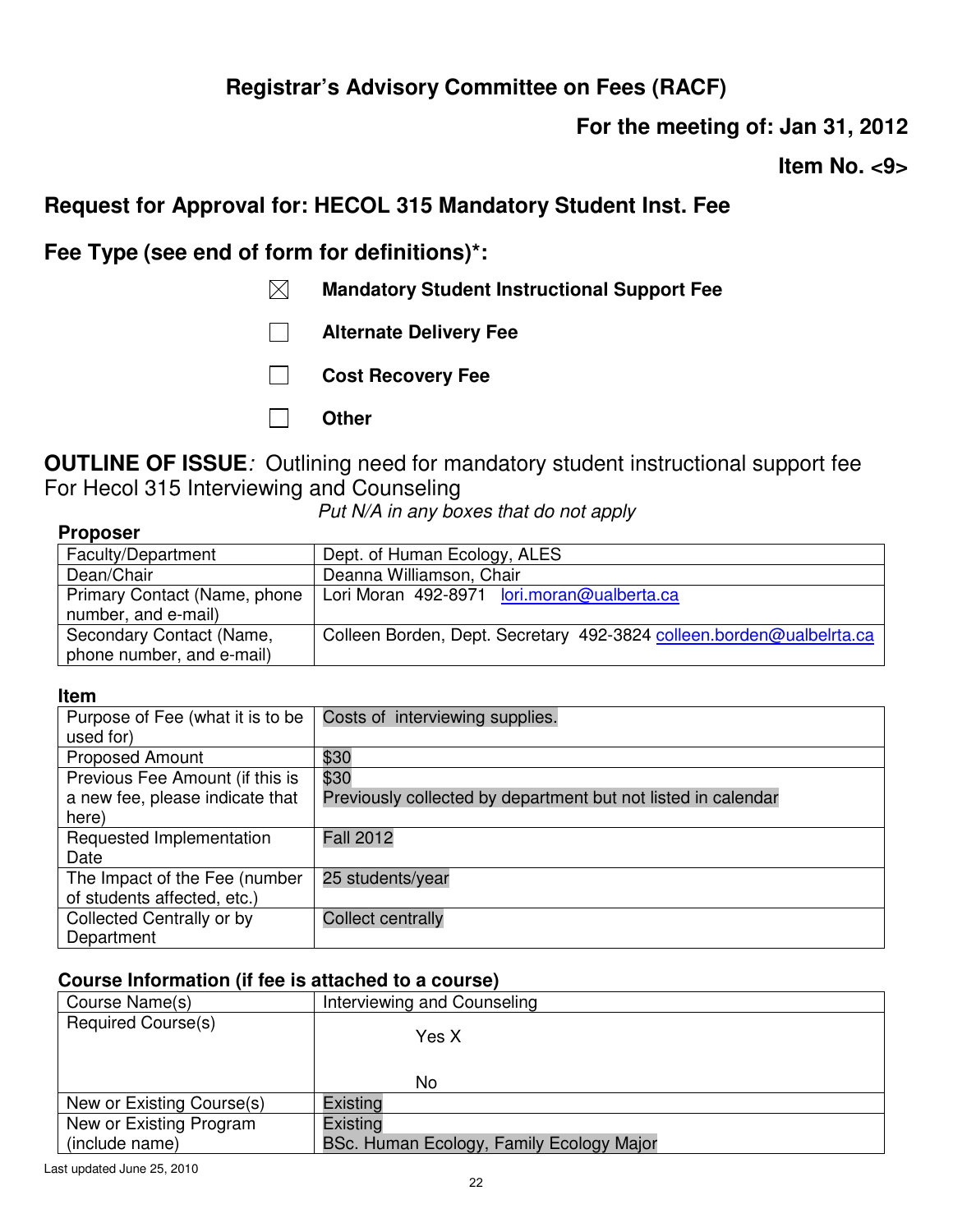| Course Description(s)                                                                       | An introduction to interviewing and counseling strategies for working with<br>individuals using a strengths-based, human ecological approach.                                              |
|---------------------------------------------------------------------------------------------|--------------------------------------------------------------------------------------------------------------------------------------------------------------------------------------------|
| <b>Details</b>                                                                              |                                                                                                                                                                                            |
| <b>Estimated Costs (Budget)</b><br>information may be included<br>here or as an attachment) | \$30                                                                                                                                                                                       |
| <b>Explanatory Notes</b>                                                                    | Costs of interviewing materials including rewritable DVDs for recording<br>counseling role-plays which the student keeps; for administration and<br>scoring of the Colors Personality test |

| <b>Consultative Route</b>         | Dept. Council, Chair's Advisory Team, Undergraduate Program |
|-----------------------------------|-------------------------------------------------------------|
| (parties who have seen the        | Committee, Human Ecology Students' Assoc., Students' Union  |
| proposal prior to Registrar's     |                                                             |
| <b>Advisory Committee on Fees</b> |                                                             |
| and in what capacity)             |                                                             |
| Advisory Route (RACF) Include     | January 31, 2012                                            |
| dates                             |                                                             |
| Approval Route* (Governance)      | GFC Academic Planning Committee (APC)                       |
| *The approval process is          | Board Finance and Property Committee (BFPC)                 |
| initiated in January for the next | Board of Governors (BG)                                     |
| academic year                     |                                                             |
| <b>Final Approver</b>             | <b>Board of Governors</b>                                   |
|                                   |                                                             |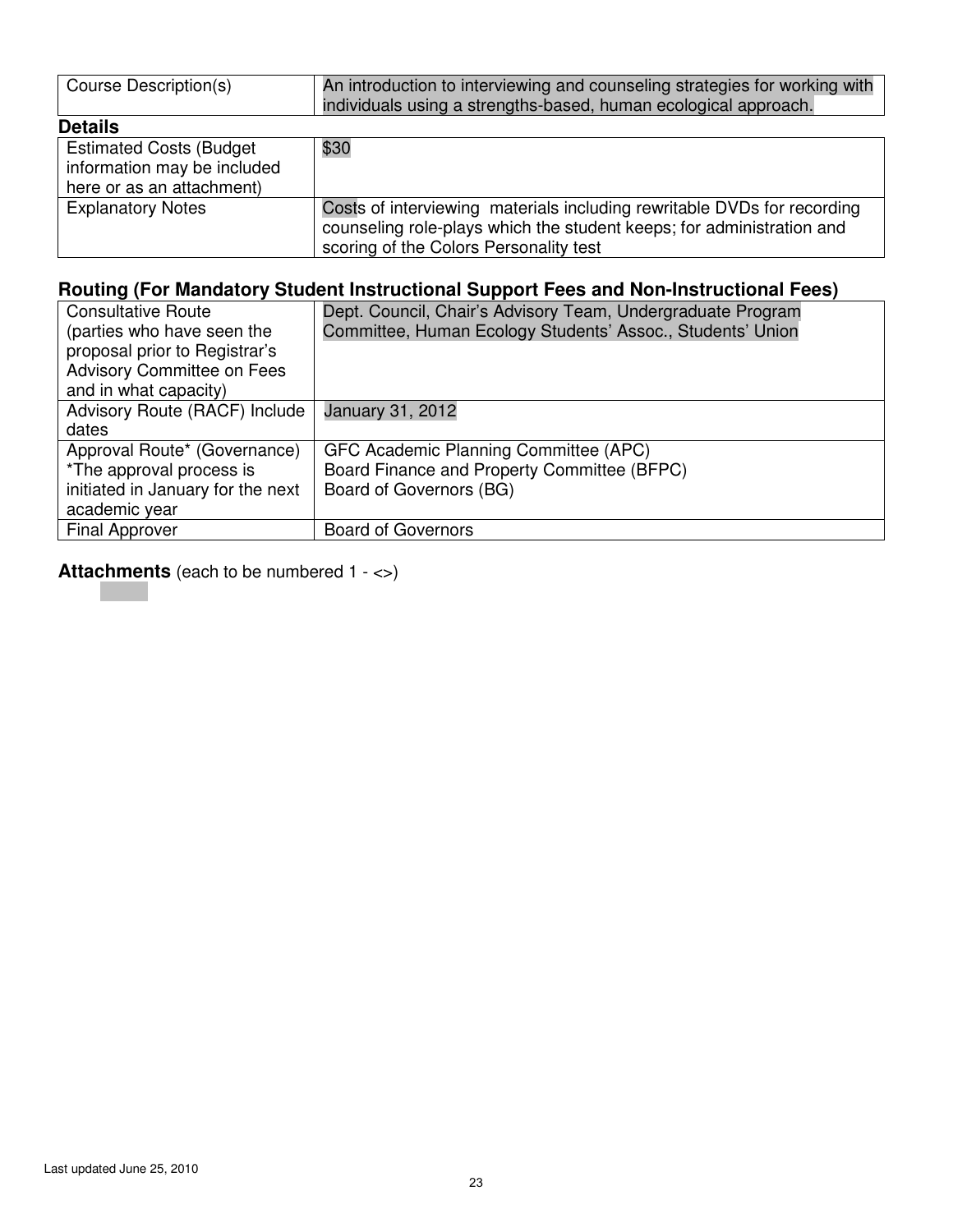**For the meeting of: Jan 31, 2012** 

**Item No. <10>** 

## **Request for Approval for: HECOL 333 Mandatory Student Inst. Fee**

**Fee Type (see end of form for definitions)\*:** 

- **Mandatory Student Instructional Support Fee**
- **Alternate Delivery Fee**
- **Cost Recovery Fee**
- **Other**

**OUTLINE OF ISSUE***:* Outlining need for mandatory student instructional support fee For Hecol 333, Cross Cultural Textiles

*Put N/A in any boxes that do not apply*

| .                            |                                                                      |
|------------------------------|----------------------------------------------------------------------|
| Faculty/Department           | Dept. of Human Ecology, ALES                                         |
| Dean/Chair                   | Deanna Williamson, Chair                                             |
| Primary Contact (Name, phone | Lori Moran 492-8971 lori.moran@ualberta.ca                           |
| number, and e-mail)          |                                                                      |
| Secondary Contact (Name,     | Colleen Borden, Dept. Secretary 492-3824 colleen.borden@ualbelrta.ca |
| phone number, and e-mail)    |                                                                      |

#### **Item**

| Purpose of Fee (what it is to be | Costs of textile design lab materials, dyes, fabrics |
|----------------------------------|------------------------------------------------------|
| used for)                        |                                                      |
| <b>Proposed Amount</b>           | \$30                                                 |
| Previous Fee Amount (if this is  |                                                      |
| a new fee, please indicate that  |                                                      |
| here)                            |                                                      |
| Requested Implementation         | <b>Fall 2012</b>                                     |
| Date                             |                                                      |
| The Impact of the Fee (number    | 35 students/year                                     |
| of students affected, etc.)      |                                                      |
| Collected Centrally or by        | <b>Collect centrally</b>                             |
| Department                       |                                                      |

| Course Name(s)            | <b>Cross Cultural Textiles</b>                                 |
|---------------------------|----------------------------------------------------------------|
| <b>Required Course(s)</b> | Yes X<br>No                                                    |
|                           |                                                                |
| New or Existing Course(s) | Existing                                                       |
| New or Existing Program   | Existing                                                       |
| (include name)            | BSc. Human Ecology, Textiles, Clothing & Material Cultur Major |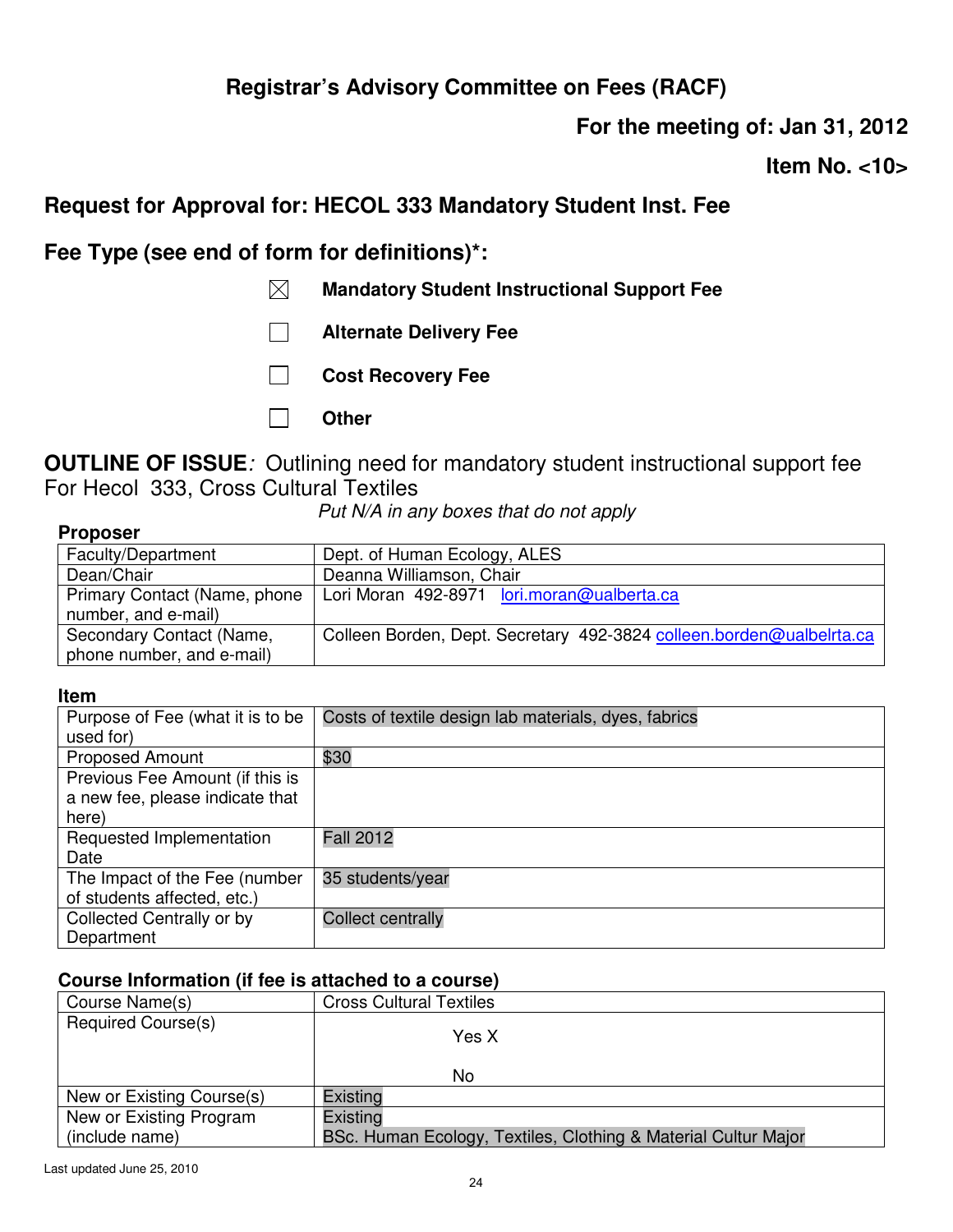| Course Description(s)             | Survey of common textile making techniques, designs & embellishments.<br>Examination of ethnographic textiles in social-cultural, political,<br>economic, environmental and aesthetic contexts. Lecture/Lab |
|-----------------------------------|-------------------------------------------------------------------------------------------------------------------------------------------------------------------------------------------------------------|
| <b>Details</b>                    |                                                                                                                                                                                                             |
| <b>Estimated Costs (Budget)</b>   | \$30                                                                                                                                                                                                        |
| information may be included       |                                                                                                                                                                                                             |
| here or as an attachment)         |                                                                                                                                                                                                             |
| <b>Explanatory Notes</b>          | Costs for textiles design lab materials – dyes, fabrics                                                                                                                                                     |
|                                   | Routing (For Mandatory Student Instructional Support Fees and Non-Instructional Fees)                                                                                                                       |
| <b>Consultative Route</b>         | Dept. Council, Chair's Advisory Team, Undergraduate Program                                                                                                                                                 |
| (parties who have seen the        | Committee, Human Ecology Students' Assoc., Students' Union                                                                                                                                                  |
| proposal prior to Registrar's     |                                                                                                                                                                                                             |
| <b>Advisory Committee on Fees</b> |                                                                                                                                                                                                             |
| and in what capacity)             |                                                                                                                                                                                                             |
| Advisory Route (RACF) Include     | January 31, 2012                                                                                                                                                                                            |
| dates                             |                                                                                                                                                                                                             |
| Approval Route* (Governance)      | GFC Academic Planning Committee (APC)                                                                                                                                                                       |
| *The approval process is          | Board Finance and Property Committee (BFPC)                                                                                                                                                                 |
| initiated in January for the next | Board of Governors (BG)                                                                                                                                                                                     |
| academic year                     |                                                                                                                                                                                                             |
| <b>Final Approver</b>             | <b>Board of Governors</b>                                                                                                                                                                                   |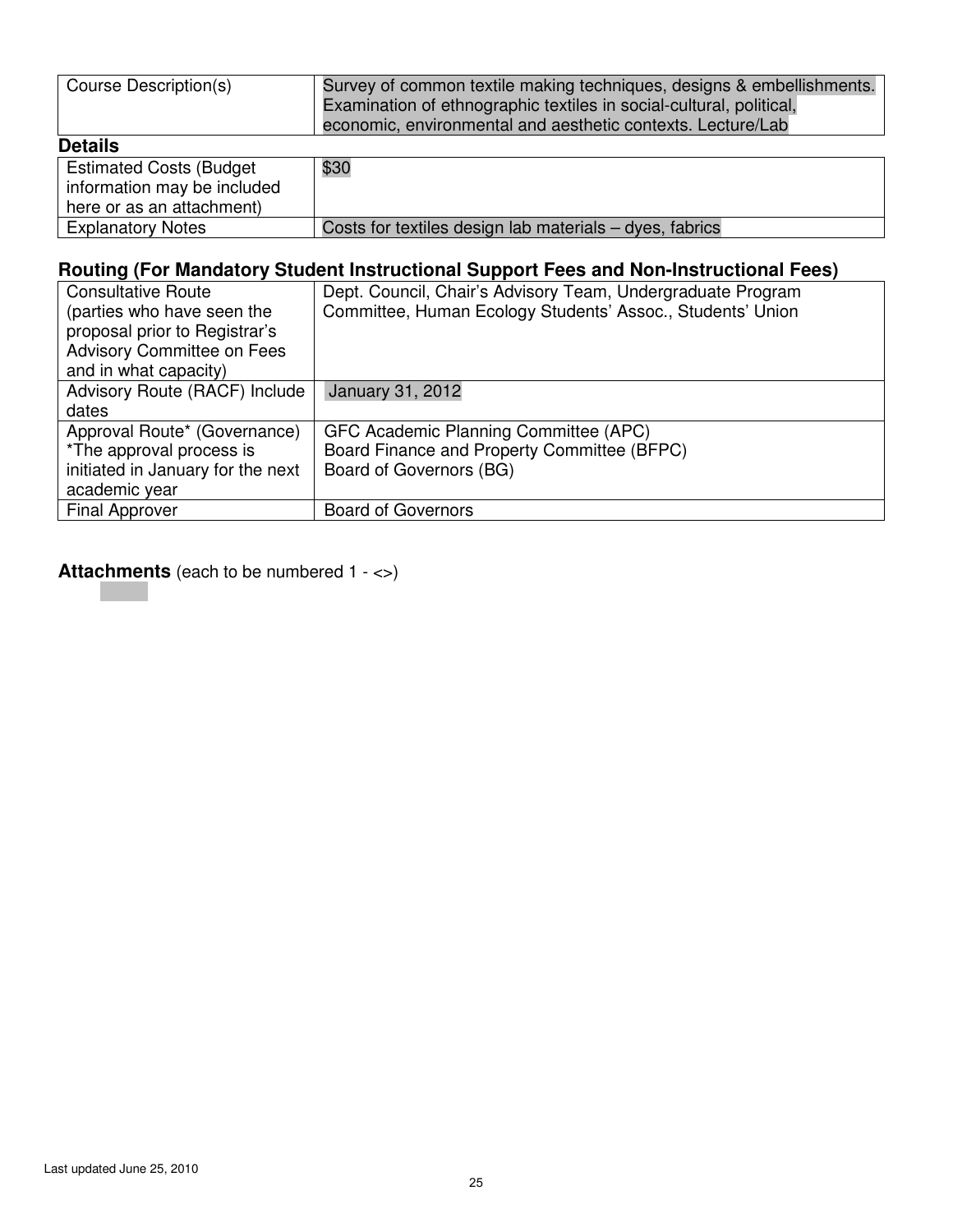**For the meeting of: Jan 31, 2012** 

**Item No. <11>** 

## **Request for Approval for: HECOL 354 Mandatory Student Inst. Fee**

**Fee Type (see end of form for definitions)\*:** 

- **Mandatory Student Instructional Support Fee**
- **Alternate Delivery Fee**
- **Cost Recovery Fee**
- **Other**

**OUTLINE OF ISSUE***:* Outlining need for mandatory student instructional support fee For Hecol 354 Apparel Design and Product Development I

*Put N/A in any boxes that do not apply*

| <b>Proposer</b> |  |
|-----------------|--|
|-----------------|--|

| Faculty/Department           | Dept. of Human Ecology, ALES                                         |
|------------------------------|----------------------------------------------------------------------|
| Dean/Chair                   | Deanna Williamson, Chair                                             |
| Primary Contact (Name, phone | Lori Moran 492-8971 lori.moran@ualberta.ca                           |
| number, and e-mail)          |                                                                      |
| Secondary Contact (Name,     | Colleen Borden, Dept. Secretary 492-3824 colleen.borden@ualbelrta.ca |
| phone number, and e-mail)    |                                                                      |

#### **Item**

| Purpose of Fee (what it is to be | Costs of required lab supplies                                |
|----------------------------------|---------------------------------------------------------------|
| used for)                        |                                                               |
| <b>Proposed Amount</b>           | \$30                                                          |
| Previous Fee Amount (if this is  | \$30                                                          |
| a new fee, please indicate that  | Previously collected by department but not listed in calendar |
| here)                            |                                                               |
| Requested Implementation         | <b>Fall 2012</b>                                              |
| Date                             |                                                               |
| The Impact of the Fee (number    | 30 students/year                                              |
| of students affected, etc.)      |                                                               |
| Collected Centrally or by        | <b>Collect centrally</b>                                      |
| Department                       |                                                               |

| Course Name(s)            | Apparel Design and Product Development I                          |
|---------------------------|-------------------------------------------------------------------|
| Required Course(s)        | Yes<br>No X                                                       |
| New or Existing Course(s) | Existing                                                          |
| New or Existing Program   | Existing                                                          |
| (include name)            | BSc. Human Ecology, Textiles, Clothing and Material Culture Major |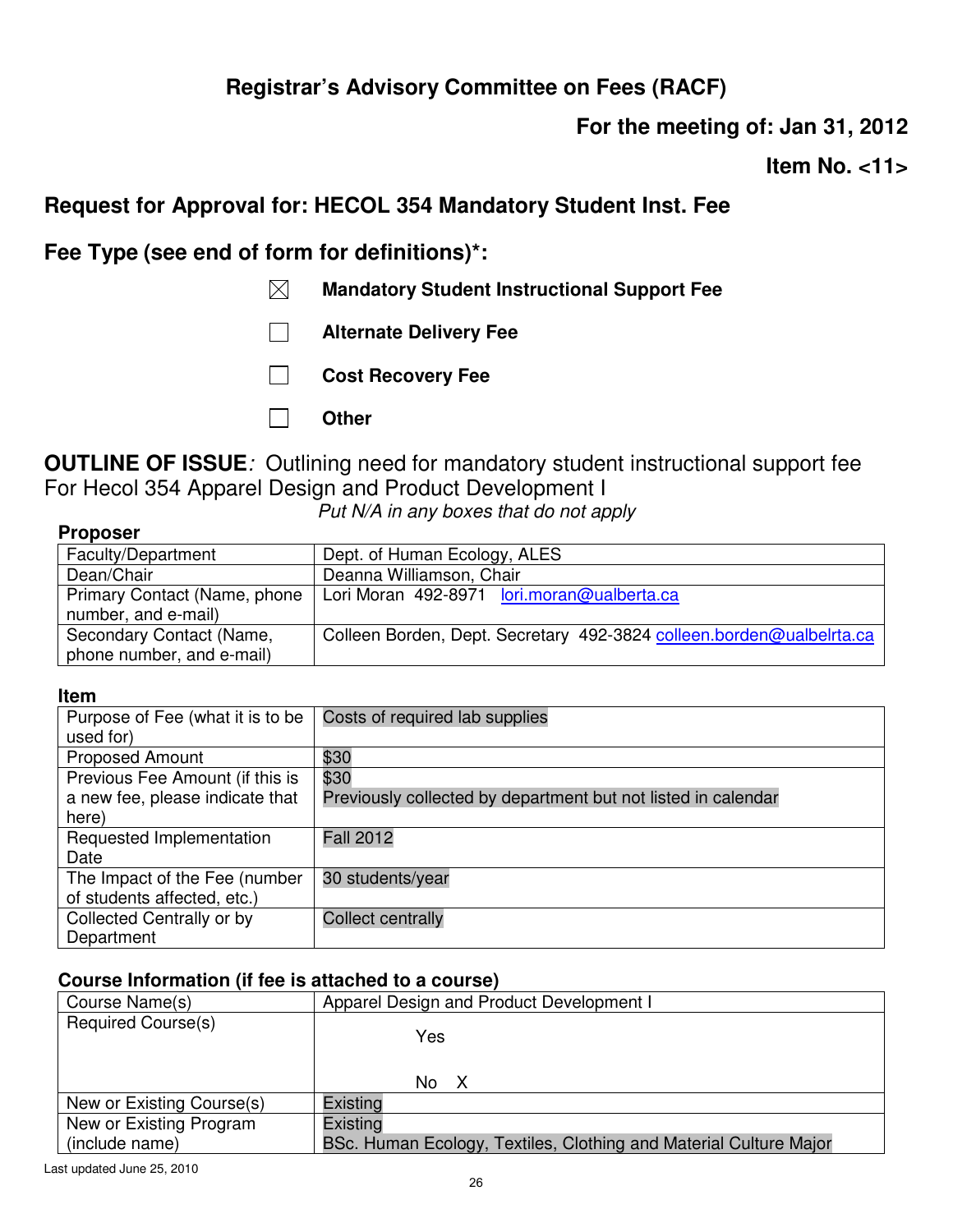| Course Description(s)                                                                      | Principles of design and merchandising applied to apparel design and<br>portfolio development. A creative, problem-solving approach to the<br>production of a line of clothing. |
|--------------------------------------------------------------------------------------------|---------------------------------------------------------------------------------------------------------------------------------------------------------------------------------|
| <b>Details</b>                                                                             |                                                                                                                                                                                 |
| <b>Estimated Costs (Budget</b><br>information may be included<br>here or as an attachment) | \$30                                                                                                                                                                            |
| <b>Explanatory Notes</b>                                                                   | Costs of the materials for labs including fabric and notions for sample<br>construction.                                                                                        |

| <b>Consultative Route</b>         | Dept. Council, Chair's Advisory Team, Undergraduate Program |
|-----------------------------------|-------------------------------------------------------------|
| (parties who have seen the        | Committee, Human Ecology Students' Assoc., Students' Union  |
| proposal prior to Registrar's     |                                                             |
| <b>Advisory Committee on Fees</b> |                                                             |
| and in what capacity)             |                                                             |
| Advisory Route (RACF) Include     | January 31, 2012                                            |
| dates                             |                                                             |
| Approval Route* (Governance)      | GFC Academic Planning Committee (APC)                       |
| *The approval process is          | Board Finance and Property Committee (BFPC)                 |
| initiated in January for the next | Board of Governors (BG)                                     |
| academic year                     |                                                             |
| <b>Final Approver</b>             | <b>Board of Governors</b>                                   |
|                                   |                                                             |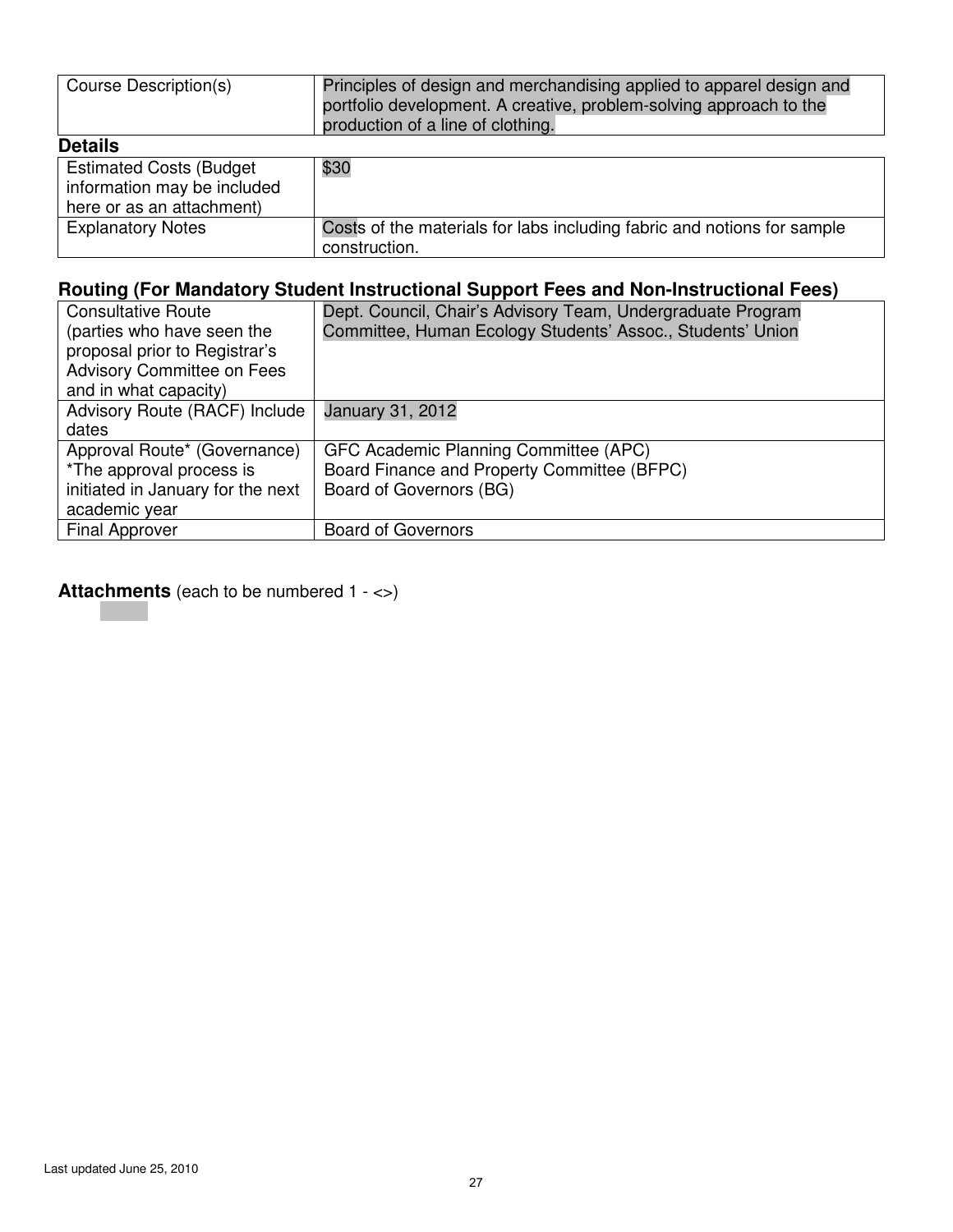**For the meeting of: Jan 31, 2012** 

**Item No. <12>** 

# **Request for Approval for: HECOL 370 Mandatory Student Inst. Fee**

**Fee Type (see end of form for definitions)\*:** 

- **Mandatory Student Instructional Support Fee**
- **Alternate Delivery Fee**
- **Cost Recovery Fee**
- **Other**

**OUTLINE OF ISSUE***:* Outlining need for mandatory student instructional support fee For Hecol 370 Quality Assurance for Textiles and Apparel.

| <b>Proposer</b>              |                                                                      |
|------------------------------|----------------------------------------------------------------------|
| Faculty/Department           | Dept. of Human Ecology, ALES                                         |
| Dean/Chair                   | Deanna Williamson, Chair                                             |
| Primary Contact (Name, phone | Lori Moran 492-8971 lori.moran@ualberta.ca                           |
| number, and e-mail)          |                                                                      |
| Secondary Contact (Name,     | Colleen Borden, Dept. Secretary 492-3824 colleen.borden@ualbelrta.ca |
| phone number, and e-mail)    |                                                                      |

### *Put N/A in any boxes that do not apply*

#### **Item**

**Proposer** 

| Purpose of Fee (what it is to be<br>used for)                               | Costs of required textile lab materials, e.g. fabric testing materials                        |
|-----------------------------------------------------------------------------|-----------------------------------------------------------------------------------------------|
| <b>Proposed Amount</b>                                                      | \$50                                                                                          |
| Previous Fee Amount (if this is<br>a new fee, please indicate that<br>here) | \$50 Previously collected by department but not listed as a mandatory fee<br>in the calendar. |
| Requested Implementation<br>Date                                            | <b>Fall 2012</b>                                                                              |
| The Impact of the Fee (number<br>of students affected, etc.)                | 36 students/year                                                                              |
| Collected Centrally or by<br>Department                                     | <b>Collect centrally</b>                                                                      |

| Course Name(s)            | Quality Assurance for Textiles and Apparel |
|---------------------------|--------------------------------------------|
| <b>Required Course(s)</b> | Yes                                        |
|                           | No                                         |
| New or Existing Course(s) | Existing                                   |
| New or Existing Program   | Existing                                   |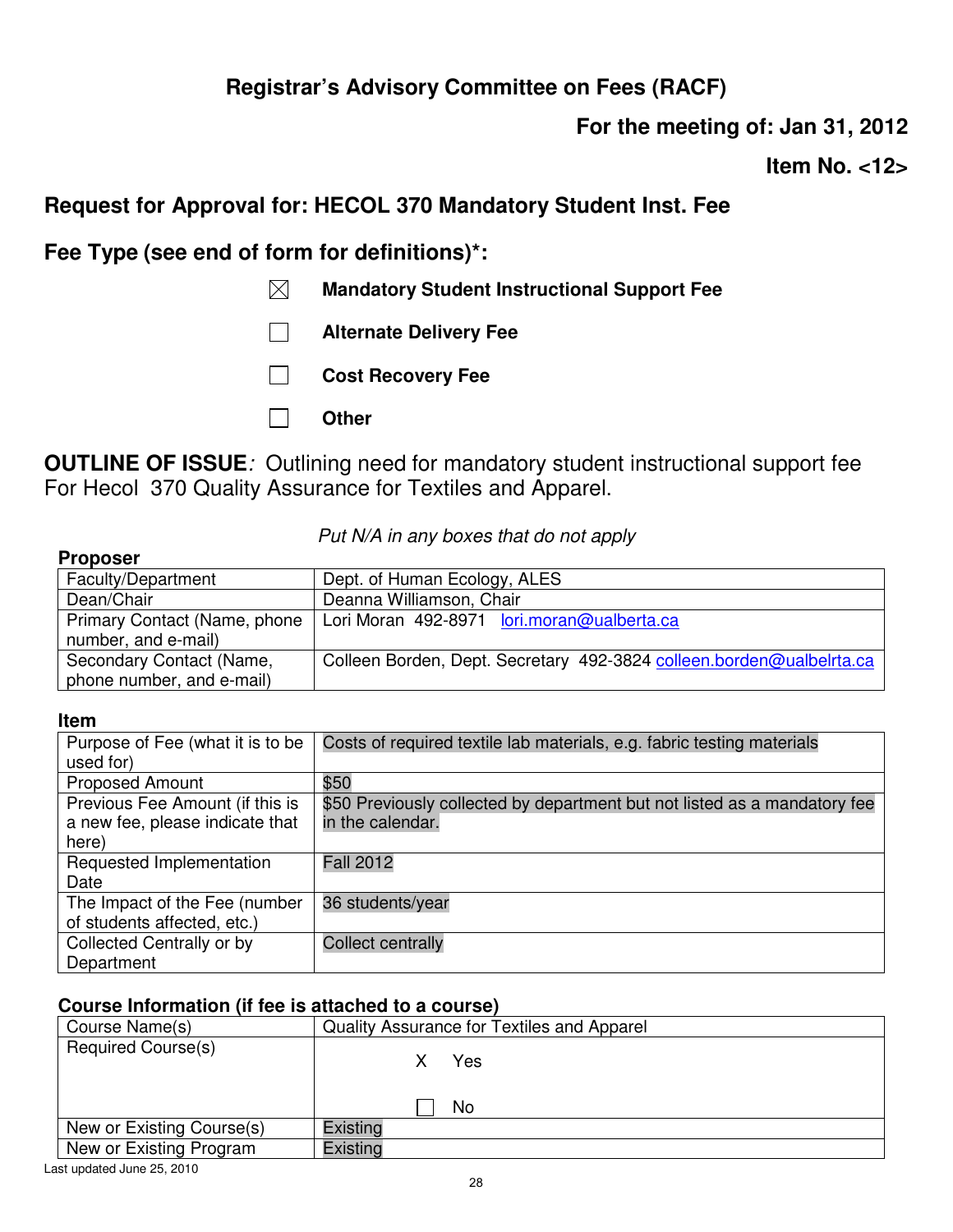| (include name)                 | BSc. Human Ecology, Textiles, Clothing and Material Culture Major          |
|--------------------------------|----------------------------------------------------------------------------|
| Course Description(s)          | Exploration of quality assurance of textiles and apparel through materials |
|                                | testing. Performance of textiles relative to product standards and         |
|                                | specifications.                                                            |
| <b>Details</b>                 |                                                                            |
| <b>Estimated Costs (Budget</b> | \$50 lab materials                                                         |
| information may be included    |                                                                            |
| here or as an attachment)      |                                                                            |
| <b>Explanatory Notes</b>       | Costs of required textile design lab materials -consumer textile apparel   |
|                                | and household textile products.                                            |

| <b>Consultative Route</b>         | Dept. Council, Chair's Advisory Team, Undergraduate Program |
|-----------------------------------|-------------------------------------------------------------|
| (parties who have seen the        | Committee, Human Ecology Students' Assoc., Students' Union  |
| proposal prior to Registrar's     |                                                             |
| <b>Advisory Committee on Fees</b> |                                                             |
| and in what capacity)             |                                                             |
| Advisory Route (RACF) Include     | January 31, 2012                                            |
| dates                             |                                                             |
| Approval Route* (Governance)      | GFC Academic Planning Committee (APC)                       |
| *The approval process is          | Board Finance and Property Committee (BFPC)                 |
| initiated in January for the next | Board of Governors (BG)                                     |
| academic year                     |                                                             |
| <b>Final Approver</b>             | <b>Board of Governors</b>                                   |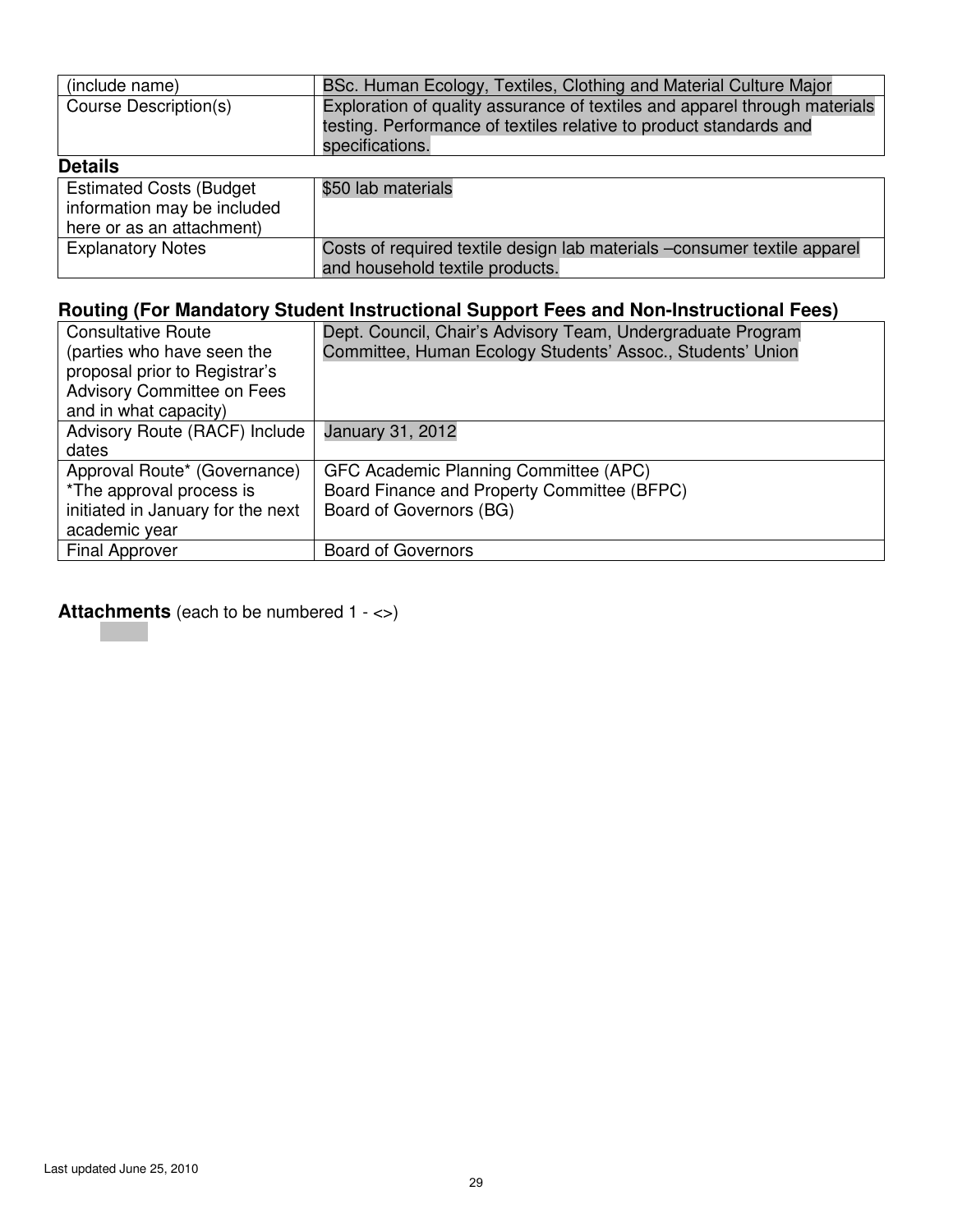**For the meeting of: Jan 31, 2012** 

**Item No. <13>** 

## **Request for Approval for: HECOL 413 Mandatory Student Inst. Fee**

**Fee Type (see end of form for definitions)\*:** 

- **Mandatory Student Instructional Support Fee**
- **Alternate Delivery Fee**
- **Cost Recovery Fee**
- **Other**

**OUTLINE OF ISSUE***:* Outlining need for mandatory student instructional support fee For Hecol 413, Working with Families

*Put N/A in any boxes that do not apply*

| <b>Proposer</b>              |                                                                      |
|------------------------------|----------------------------------------------------------------------|
| Faculty/Department           | Dept. of Human Ecology, ALES                                         |
| Dean/Chair                   | Deanna Williamson, Chair                                             |
| Primary Contact (Name, phone | Lori Moran 492-8971 lori.moran@ualberta.ca                           |
| number, and e-mail)          |                                                                      |
| Secondary Contact (Name,     | Colleen Borden, Dept. Secretary 492-3824 colleen.borden@ualbelrta.ca |
| phone number, and e-mail)    |                                                                      |

#### **Item**

| Purpose of Fee (what it is to be | Costs of interviewing supplies |
|----------------------------------|--------------------------------|
| used for)                        |                                |
| <b>Proposed Amount</b>           | \$20                           |
| Previous Fee Amount (if this is  |                                |
| a new fee, please indicate that  |                                |
| here)                            |                                |
| Requested Implementation         | <b>Fall 2012</b>               |
| Date                             |                                |
| The Impact of the Fee (number    | 15 students/year               |
| of students affected, etc.)      |                                |
| Collected Centrally or by        | <b>Collect centrally</b>       |
| Department                       |                                |

| Course Name(s)            | <b>Working with Families</b>             |
|---------------------------|------------------------------------------|
| Required Course(s)        | Yes X<br>No                              |
|                           |                                          |
| New or Existing Course(s) | Existing                                 |
| New or Existing Program   | Existing                                 |
| (include name)            | BSc. Human Ecology, Family Ecology Major |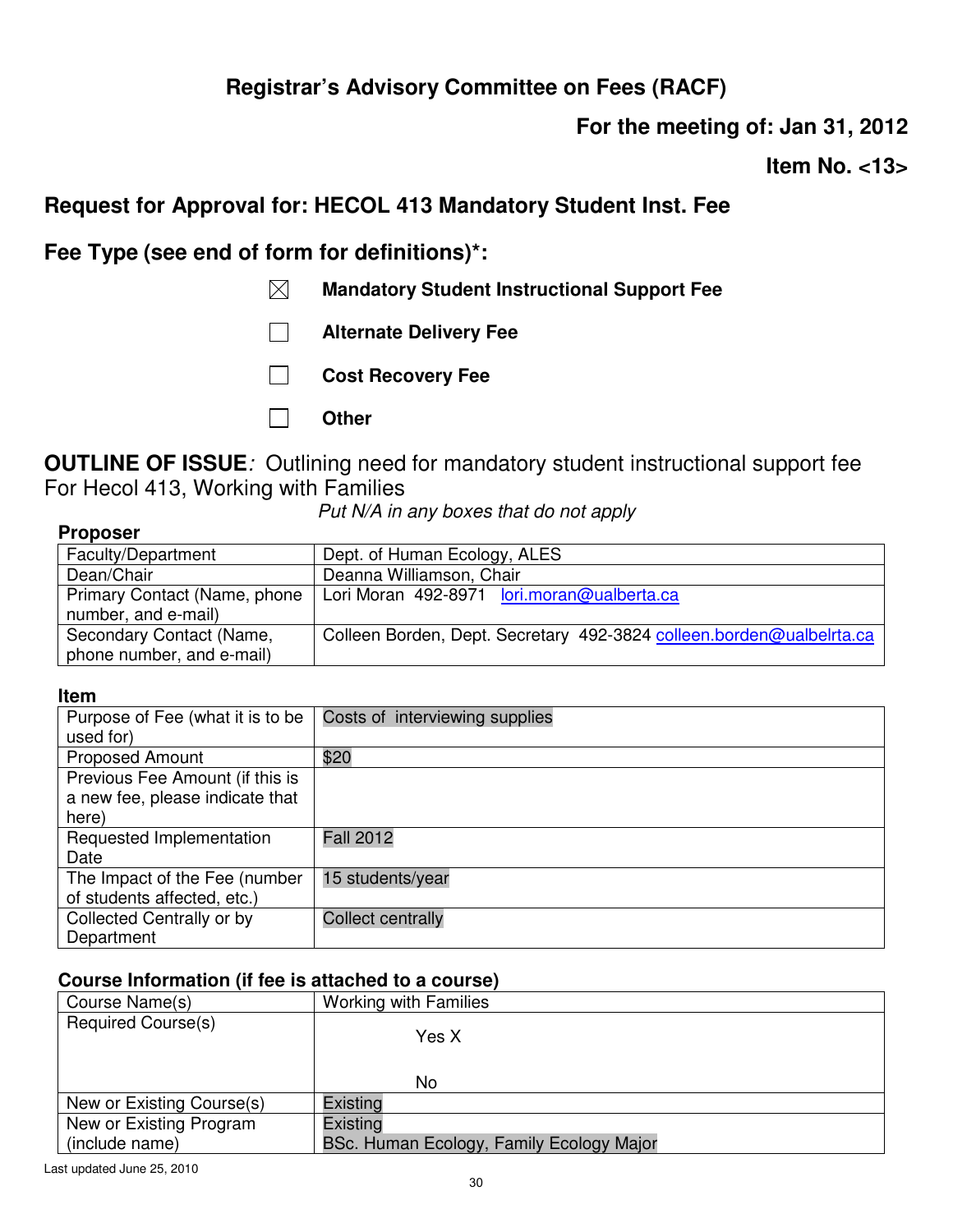| Course Description(s)                                                                      | Assessment and counseling strategies for working with families using a<br>strengths-based, family-centered approach. |
|--------------------------------------------------------------------------------------------|----------------------------------------------------------------------------------------------------------------------|
| <b>Details</b>                                                                             |                                                                                                                      |
| <b>Estimated Costs (Budget</b><br>information may be included<br>here or as an attachment) | \$20                                                                                                                 |
| <b>Explanatory Notes</b>                                                                   | Costs of interviewing materials including rewritable DVDs that the<br>student keeps.                                 |

| <b>Consultative Route</b>         | Dept. Council, Chair's Advisory Team, Undergraduate Program |
|-----------------------------------|-------------------------------------------------------------|
| (parties who have seen the        | Committee, Human Ecology Students' Assoc., Students' Union  |
| proposal prior to Registrar's     |                                                             |
| <b>Advisory Committee on Fees</b> |                                                             |
| and in what capacity)             |                                                             |
| Advisory Route (RACF) Include     | January 31, 2012                                            |
| dates                             |                                                             |
| Approval Route* (Governance)      | GFC Academic Planning Committee (APC)                       |
| *The approval process is          | Board Finance and Property Committee (BFPC)                 |
| initiated in January for the next | Board of Governors (BG)                                     |
| academic year                     |                                                             |
| <b>Final Approver</b>             | <b>Board of Governors</b>                                   |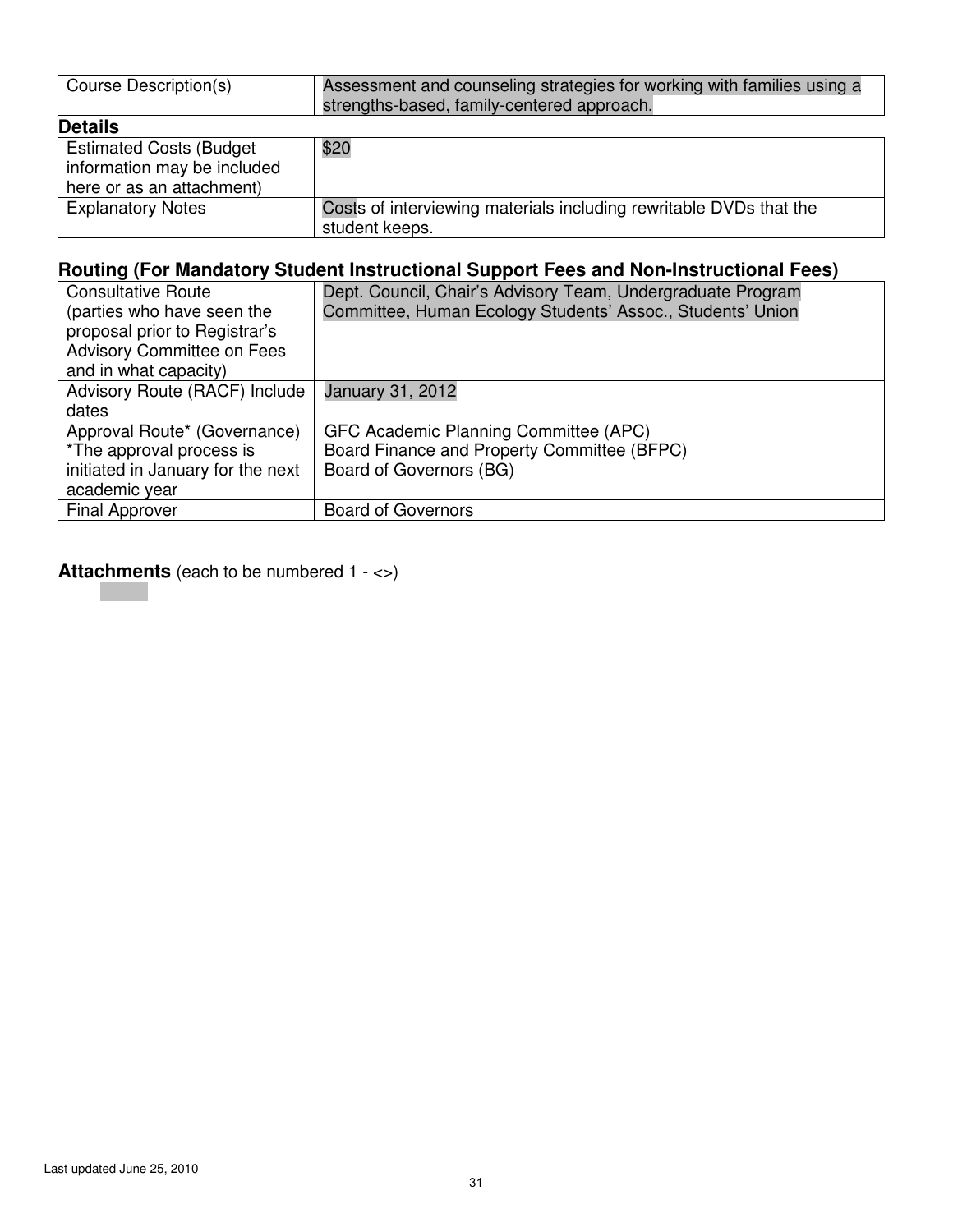**For the meeting of: Jan. 31, 2012** 

**Item No. <14>** 

## **Request for Approval for: HECOL 454 Mandatory Student Inst. Fee**

**Fee Type (see end of form for definitions)\*:** 

- **Mandatory Student Instructional Support Fee**
- **Alternate Delivery Fee**
- **Cost Recovery Fee**
- **Other**

**OUTLINE OF ISSUE***:* Outlining need for mandatory student instructional support fee For Hecol 454 Apparel Design and Product Development II

*Put N/A in any boxes that do not apply*

| <b>Proposer</b> |  |
|-----------------|--|
|-----------------|--|

| Faculty/Department           | Dept. of Human Ecology, ALES                                         |
|------------------------------|----------------------------------------------------------------------|
| Dean/Chair                   | Deanna Williamson, Chair                                             |
| Primary Contact (Name, phone | Lori Moran 492-8971 lori.moran@ualberta.ca                           |
| number, and e-mail)          |                                                                      |
| Secondary Contact (Name,     | Colleen Borden, Dept. Secretary 492-3824 colleen.borden@ualbelrta.ca |
| phone number, and e-mail)    |                                                                      |

#### **Item**

| Purpose of Fee (what it is to be | Cost recovery of lab supplies                                 |
|----------------------------------|---------------------------------------------------------------|
| used for)                        |                                                               |
| <b>Proposed Amount</b>           | \$20                                                          |
| Previous Fee Amount (if this is  | \$20                                                          |
| a new fee, please indicate that  | Previously collected by department but not listed in calendar |
| here)                            |                                                               |
| Requested Implementation         | <b>Fall 2012</b>                                              |
| Date                             |                                                               |
| The Impact of the Fee (number    | 20 students/year                                              |
| of students affected, etc.)      |                                                               |
| Collected Centrally or by        | <b>Collect centrally</b>                                      |
| Department                       |                                                               |

| Course Name(s)            | Apparel Design and Product Development II                         |
|---------------------------|-------------------------------------------------------------------|
| Required Course(s)        | Yes<br>No X                                                       |
| New or Existing Course(s) | Existing                                                          |
| New or Existing Program   | Existing                                                          |
| (include name)            | BSc. Human Ecology, Textiles, Clothing and Material Culture Major |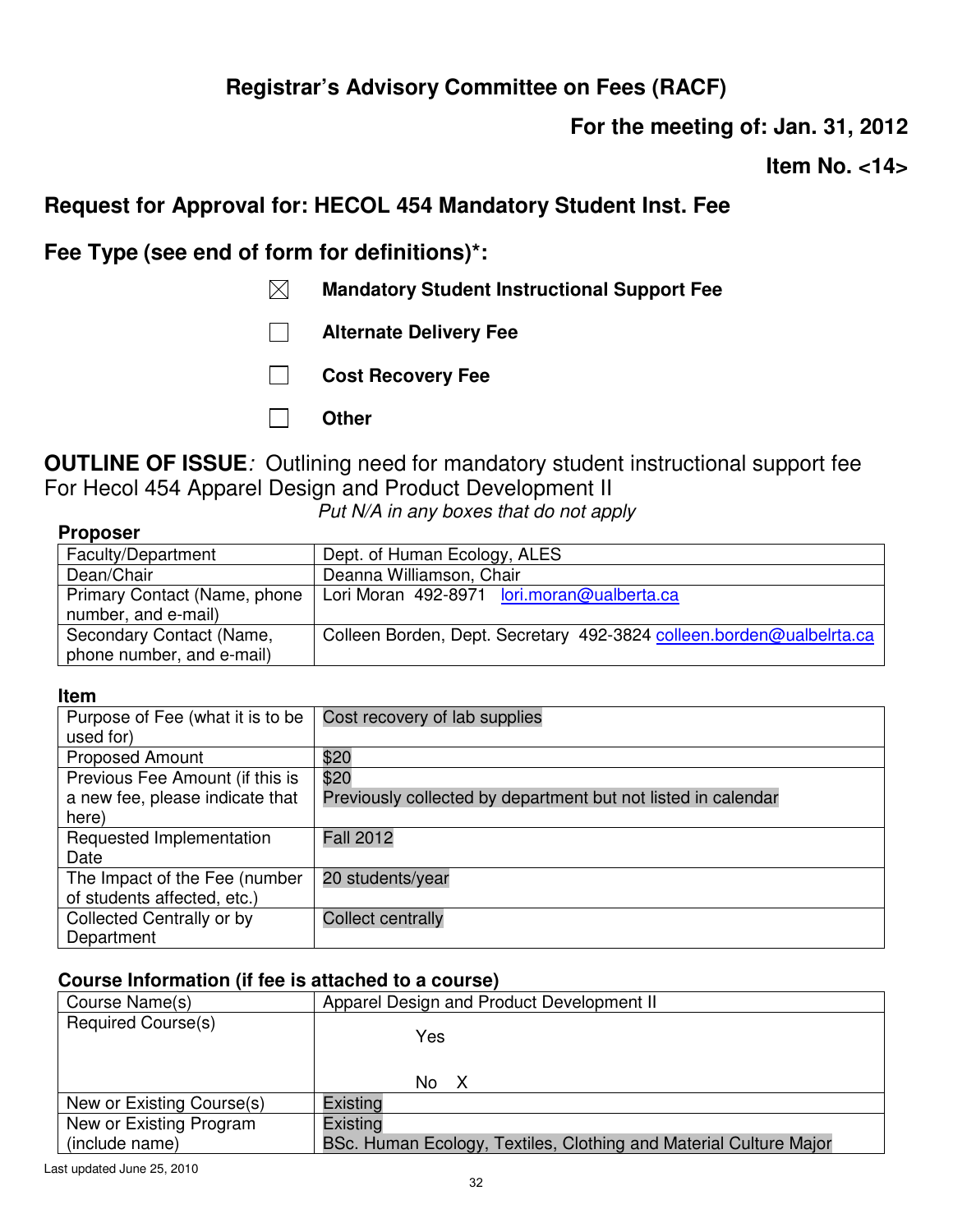| Course Description(s)                                                                      | In this studio course students develop fundamental awareness and skills<br>for the textiles and clothing filed including machine operation, design and<br>construction terminology, pattern manipulation and fit, and quality<br>construction techniques. |
|--------------------------------------------------------------------------------------------|-----------------------------------------------------------------------------------------------------------------------------------------------------------------------------------------------------------------------------------------------------------|
| <b>Details</b>                                                                             |                                                                                                                                                                                                                                                           |
| <b>Estimated Costs (Budget</b><br>information may be included<br>here or as an attachment) | \$20                                                                                                                                                                                                                                                      |

Explanatory Notes **Costs of the materials for 2** apparel production samples

| $\cdots$ , $\cdots$ , $\cdots$ , $\cdots$ , $\cdots$ , $\cdots$ , $\cdots$ , $\cdots$ , $\cdots$ , $\cdots$ , $\cdots$ , $\cdots$ , $\cdots$ , $\cdots$ , $\cdots$ , $\cdots$ , $\cdots$ , $\cdots$ , $\cdots$ , $\cdots$ , $\cdots$ , $\cdots$ , $\cdots$ , $\cdots$ , $\cdots$ , $\cdots$ , $\cdots$ , $\cdots$ , $\cdots$ , $\cdots$ , $\cdots$ , $\cdots$ |                                                             |
|---------------------------------------------------------------------------------------------------------------------------------------------------------------------------------------------------------------------------------------------------------------------------------------------------------------------------------------------------------------|-------------------------------------------------------------|
| <b>Consultative Route</b>                                                                                                                                                                                                                                                                                                                                     | Dept. Council, Chair's Advisory Team, Undergraduate Program |
| (parties who have seen the                                                                                                                                                                                                                                                                                                                                    | Committee, Human Ecology Students' Assoc., Students' Union  |
| proposal prior to Registrar's                                                                                                                                                                                                                                                                                                                                 |                                                             |
| <b>Advisory Committee on Fees</b>                                                                                                                                                                                                                                                                                                                             |                                                             |
| and in what capacity)                                                                                                                                                                                                                                                                                                                                         |                                                             |
| Advisory Route (RACF) Include                                                                                                                                                                                                                                                                                                                                 | January 31, 2012                                            |
| dates                                                                                                                                                                                                                                                                                                                                                         |                                                             |
| Approval Route* (Governance)                                                                                                                                                                                                                                                                                                                                  | GFC Academic Planning Committee (APC)                       |
| *The approval process is                                                                                                                                                                                                                                                                                                                                      | Board Finance and Property Committee (BFPC)                 |
| initiated in January for the next                                                                                                                                                                                                                                                                                                                             | Board of Governors (BG)                                     |
| academic year                                                                                                                                                                                                                                                                                                                                                 |                                                             |
| <b>Final Approver</b>                                                                                                                                                                                                                                                                                                                                         | <b>Board of Governors</b>                                   |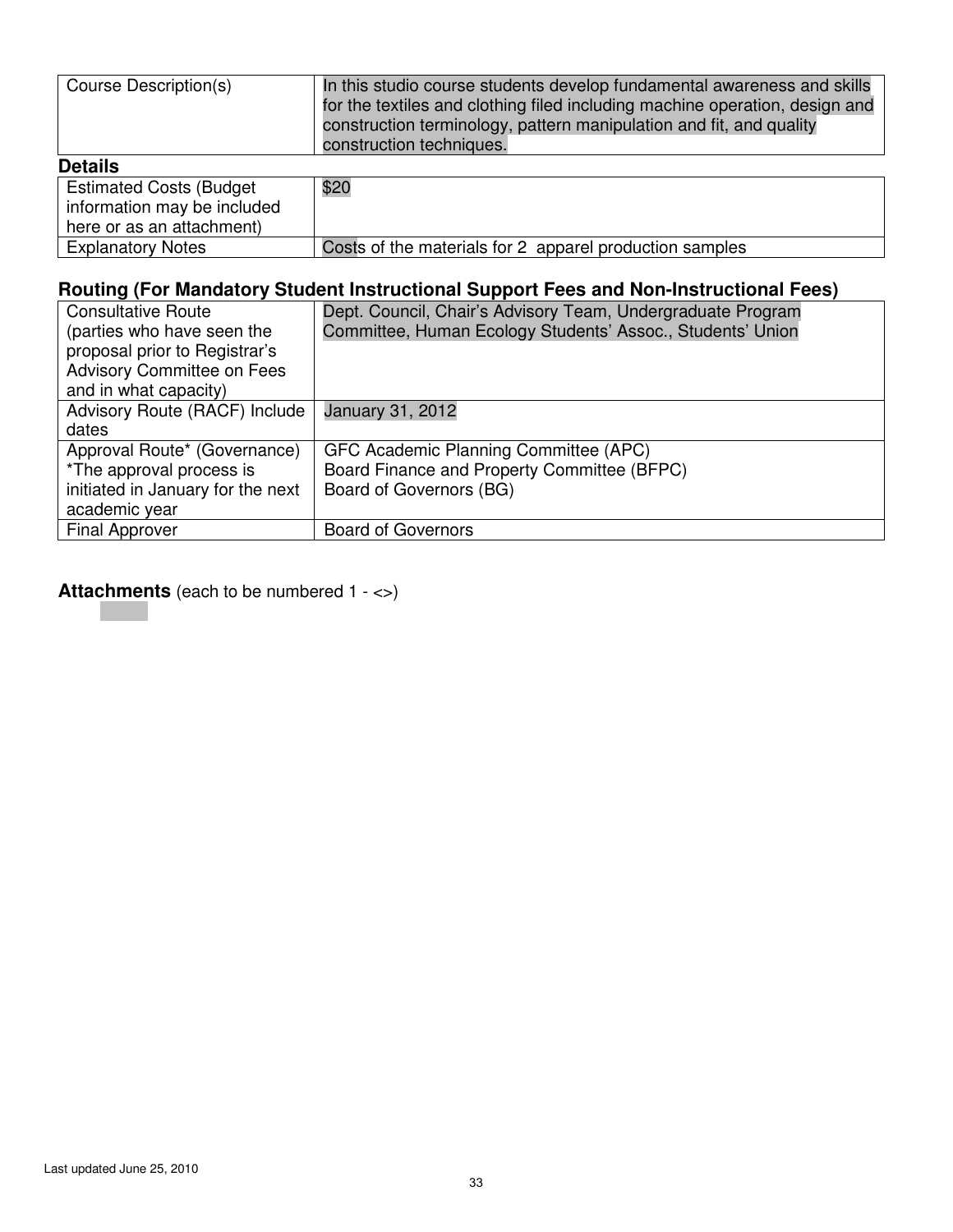## **For the meeting of: January 31, 2012**

**Item No. <** 

## **Request for Approval for: BIOL 432**

**Fee Type (see end of form for definitions)\*:** 

- **Mandatory Student Instructional Support Fee**
- **Alternate Delivery Fee**
- **Cost Recovery Fee**
- **Other**   $\Box$

**OUTLINE OF ISSUE***:* The Department of Biological Sciences renamed an upper level, ecology field course from ZOOL 434 to BIOL 432. ZOOL 434 is currently listed as having additional fees associated with it because it takes place in Kananaskis over 2 weeks, and students are expected to pay for their accommodation during this 2-week period. The renaming of this course necessitates re-applying for the MSISF because we placed the name ZOOL 434 on the reserve list rather than removing it entirely from the calendar. In effect, BIOL 432 is the same course as ZOOL 434, which is no longer active.

Additionally, the MSISF fees have increased over the years and are now greater than those listed in the calendar for ZOOL 434. Therefore, this application reflects the real costs for the students at a level of ~\$500, rather than the \$380 listed in the calendar (for ZOOL 434).

| <b>Proposer</b>                                       |                                              |
|-------------------------------------------------------|----------------------------------------------|
| Faculty/Department                                    | Science/Biological Sciences                  |
| Dean/Chair                                            | Brenda Leskiw/Michael Caldwell               |
| Primary Contact (Name, phone<br>number, and e-mail)   | Declan Ali, 492-0076, declan.ali@ualberta.ca |
| Secondary Contact (Name,<br>phone number, and e-mail) | Maggie Haag, 492-1262, mag.haag@ualberta.ca  |
|                                                       |                                              |

### *Put N/A in any boxes that do not apply*

#### **Item**

| Purpose of Fee (what it is to be<br>used for)                               | This fee is used to offset costs associated with accommodation at the<br>Kananaskis field station for an ecology field course. The course takes<br>place over the last 2 weeks of August. Students stay at the Kananaskis<br>field station for the duration of the course and pay for their<br>accommodation at a (current) cost of \$50.75 per day/night for 10 days. |
|-----------------------------------------------------------------------------|------------------------------------------------------------------------------------------------------------------------------------------------------------------------------------------------------------------------------------------------------------------------------------------------------------------------------------------------------------------------|
| <b>Proposed Amount</b>                                                      | \$500-\$600                                                                                                                                                                                                                                                                                                                                                            |
| Previous Fee Amount (if this is<br>a new fee, please indicate that<br>here) |                                                                                                                                                                                                                                                                                                                                                                        |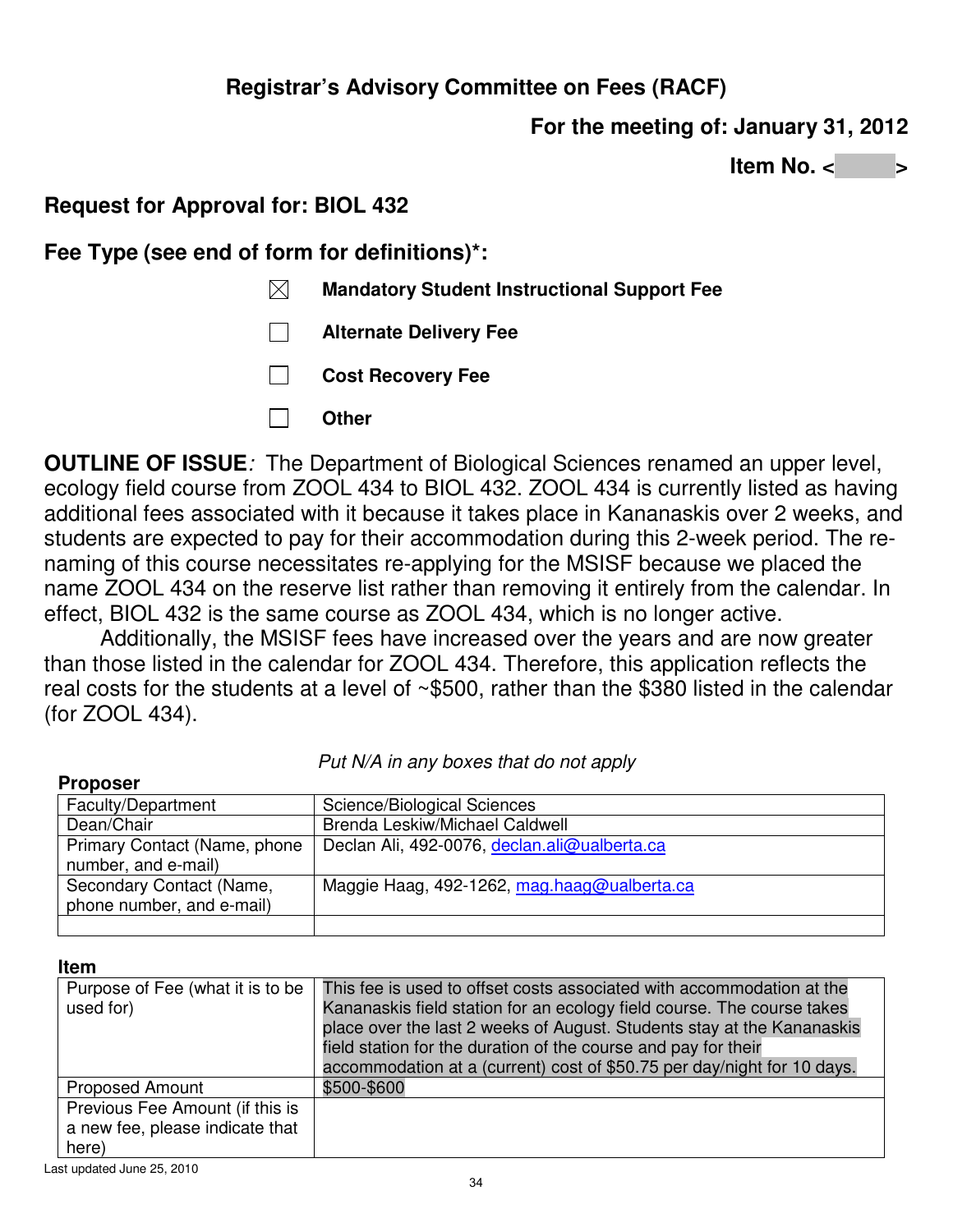| Requested Implementation                        | September 2012-2013 |
|-------------------------------------------------|---------------------|
| Date                                            |                     |
| The Impact of the Fee (number $  8-15$ students |                     |
| of students affected, etc.)                     |                     |
| Collected Centrally or by                       | Centrally           |
| Department                                      |                     |

## **Course Information (if fee is attached to a course)**

| Course Name(s)                                                                              | Field Methods in Ecology                                                                                                                                                                                                                                                                                                                                                                                                                                                                                                                                                                                                                                                                                                                                                                              |
|---------------------------------------------------------------------------------------------|-------------------------------------------------------------------------------------------------------------------------------------------------------------------------------------------------------------------------------------------------------------------------------------------------------------------------------------------------------------------------------------------------------------------------------------------------------------------------------------------------------------------------------------------------------------------------------------------------------------------------------------------------------------------------------------------------------------------------------------------------------------------------------------------------------|
| Required Course(s)                                                                          | Yes<br>No<br>IХI                                                                                                                                                                                                                                                                                                                                                                                                                                                                                                                                                                                                                                                                                                                                                                                      |
| New or Existing Course(s)                                                                   | <b>BIOL 432</b>                                                                                                                                                                                                                                                                                                                                                                                                                                                                                                                                                                                                                                                                                                                                                                                       |
| New or Existing Program<br>(include name)                                                   | N/A                                                                                                                                                                                                                                                                                                                                                                                                                                                                                                                                                                                                                                                                                                                                                                                                   |
| Course Description(s)                                                                       | <b>BIOL 432 Field Methods in Ecology</b><br>*3 (fi $6$ ) (first term, 0-0-6). Design, execution, analysis, and presentation<br>of problems in behavioral, population, and community ecology in a field<br>environment. Field exercises, demonstration of techniques, and data<br>collection for independent projects will take place during the two weeks<br>preceding the Fall term at a field station off the main campus. Final<br>reports are due in the last week of September. Prerequisites: BIOL 331<br>or 332 or ZOOL 371 or BOT 332; a statistics course such as STAT 151,<br>BIOL 330 or 430. Requires payment of additional student instructional<br>support fees. Refer to the Fees Payment Guide in the University<br>Regulations and Information for Students section of the Calendar. |
| <b>Details</b>                                                                              |                                                                                                                                                                                                                                                                                                                                                                                                                                                                                                                                                                                                                                                                                                                                                                                                       |
| <b>Estimated Costs (Budget)</b><br>information may be included<br>here or as an attachment) | Accommodation totals \$50.75 per day for 10 days.<br>Total = $$507.50$                                                                                                                                                                                                                                                                                                                                                                                                                                                                                                                                                                                                                                                                                                                                |
| <b>Explanatory Notes</b>                                                                    | Accommodation includes 3 meals a day, a facility fee (\$7.00) and linen<br>fees (\$2.40).                                                                                                                                                                                                                                                                                                                                                                                                                                                                                                                                                                                                                                                                                                             |

## **Routing (For Mandatory Student Instructional Support Fees and Non-Instructional Fees)**

| <b>Consultative Route</b>         | Course instructors, Associate Chair, Undergraduate (Bio Sci), Chair (Bio |
|-----------------------------------|--------------------------------------------------------------------------|
| (parties who have seen the        | Sci).                                                                    |
| proposal prior to Registrar's     |                                                                          |
| <b>Advisory Committee on Fees</b> |                                                                          |
| and in what capacity)             |                                                                          |
| Advisory Route (RACF) Include     | January 31, 2012                                                         |
| dates                             |                                                                          |
| Approval Route* (Governance)      | GFC Academic Planning Committee (APC)                                    |
| *The approval process is          | Board Finance and Property Committee (BFPC)                              |
| initiated in January for the next | Board of Governors (BG)                                                  |
| academic year                     |                                                                          |
| <b>Final Approver</b>             | <b>Board of Governors</b>                                                |

# **Attachments** (each to be numbered 1 - <>)

**Contract**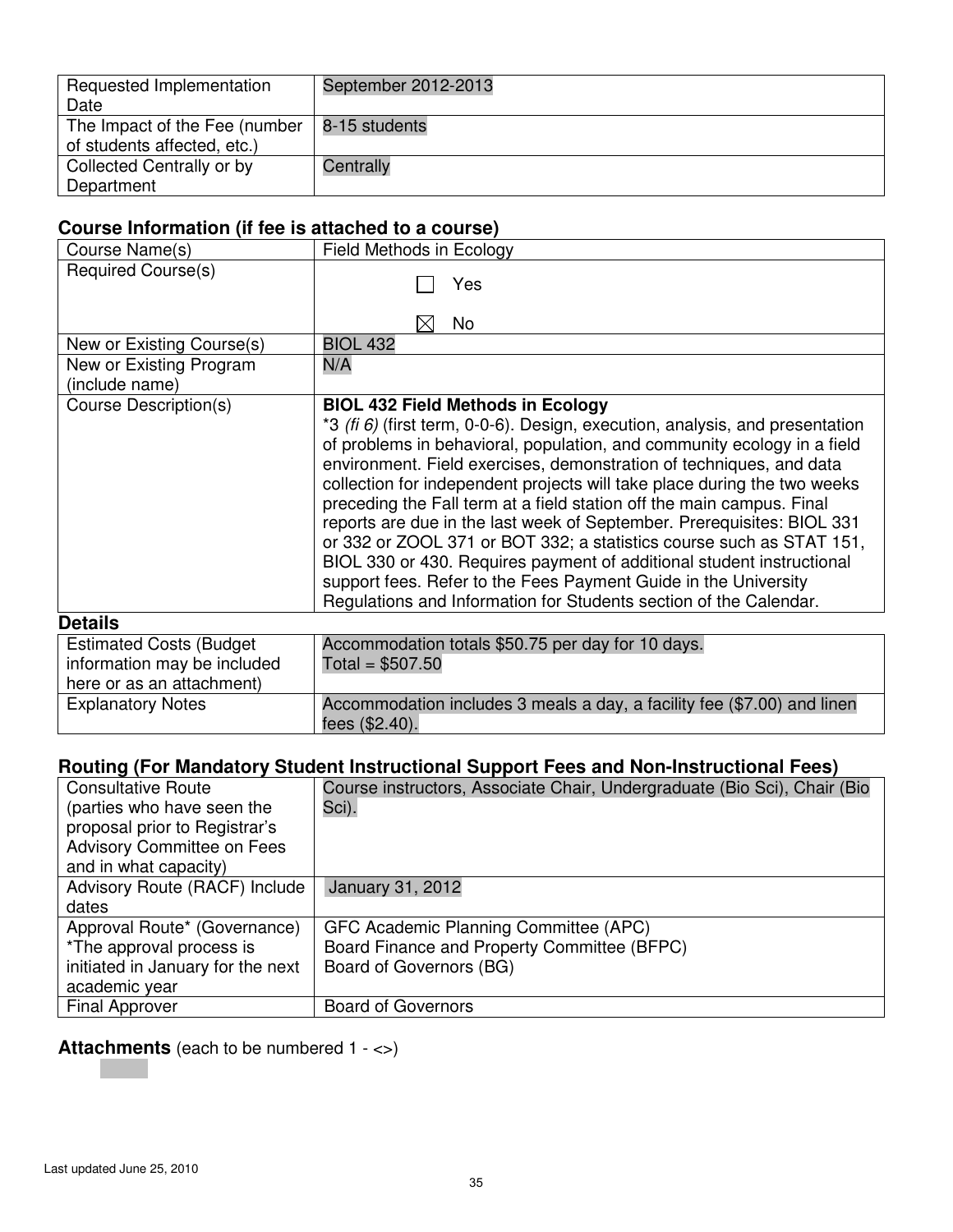## **Attachment 3**

# **Proposal for New Non Instructional Fees**

| <b>Course</b>                                              | Implementation    | <b>Fee</b> | Page<br><b>Number</b> |
|------------------------------------------------------------|-------------------|------------|-----------------------|
| Masters in Science – Integrated Petroleum<br>of Geoscience | September 1, 2012 | \$500.00   |                       |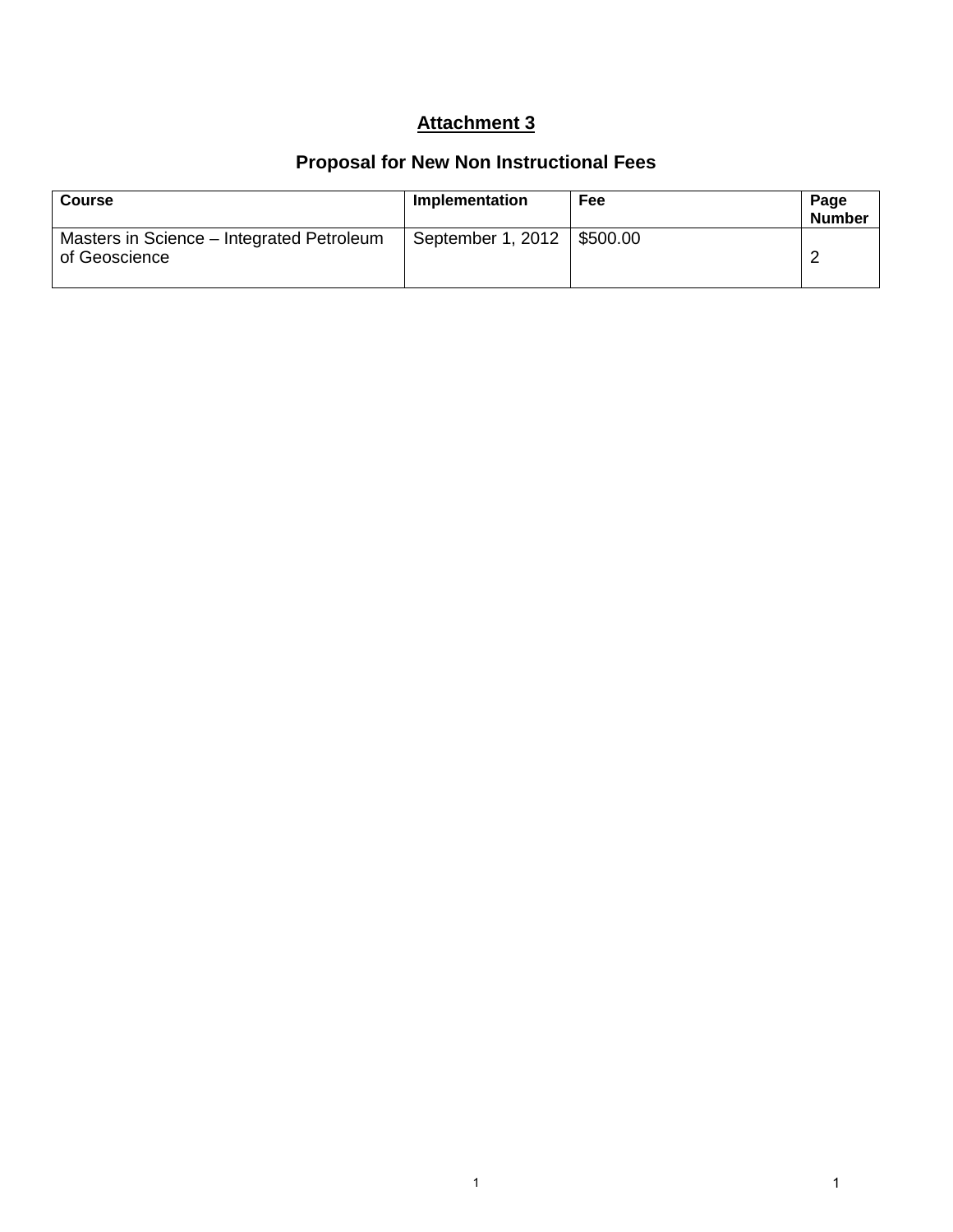# **For the meeting of: Oct 25, 2011**

## **Item No. <6>**

**Request for Approval for**: Non-refundable Confirmation of Admission Deposit for the Master of Science in Integrated Petroleum Geosciences (MSc in IPG)

## **Fee Type (see end of form for definitions)\*:**

| $\perp$      | <b>Mandatory Student Instructional Support Fee</b> |
|--------------|----------------------------------------------------|
| $\mathbf{1}$ | <b>Alternate Delivery Fee</b>                      |
| $\mathbf{1}$ | <b>Cost Recovery Fee</b>                           |
| $\boxtimes$  | <b>Other</b>                                       |
|              |                                                    |

**OUTLINE OF ISSUE***:* The new professional course-based MSc in Integrated Petroleum Geosciences (IPG), while highly competitive, is not operating at capacity target enrolment of 25 because several admitted applicants who had initially accepted places either didn't turn up or subsequently cancelled very close to the start of the Fall term. This meant it was then too late to make further offers to add to the cohort. This has resulted in some lost revenue for the University (in 2009-2010 and 2010-2011) and loss of the optimal number of highlytrained graduates. A number of competitive professional graduate programs (eg, MBA programs; MSc in Occupational Therapy) have implemented a non-refundable confirmation deposit that is applied to tuition for those who are admitted and register by the admission start term. The implementation of the fee is supported by the Faculty of Graduate Studies and Research.

| <b>Proposer</b>              |                                                                    |
|------------------------------|--------------------------------------------------------------------|
| Faculty/Department           | Master of Science in Integrated Petroleum Geosciences; Faculty of  |
|                              | Science                                                            |
| Dean/Chair                   | Rob Holte, Vice-Dean, Faculty of Science                           |
| Primary Contact (Name, phone | Rob Holte, Vice-Dean, Faculty of Science; 780-492-2253;            |
| number, and e-mail)          | rholte@ualberta.ca                                                 |
| Secondary Contact (Name,     | David Potter, Professor and Director of the IPG Program. Tel. 780- |
| phone number, and e-mail)    | 2481972; dkpotter@ualberta.ca                                      |

### *Put N/A in any boxes that do not apply*

#### **Item**

| Purpose of Fee (what it is to be | Non-refundable confirmation of admission deposit               |
|----------------------------------|----------------------------------------------------------------|
| used for)                        |                                                                |
| <b>Proposed Amount</b>           | \$500                                                          |
| Previous Fee Amount (if this is  | New fee                                                        |
| a new fee, please indicate that  |                                                                |
| here)                            |                                                                |
| Requested Implementation         | <b>Effective immediately</b>                                   |
| Date                             |                                                                |
| The Impact of the Fee (number    | Approximately 25                                               |
| of students affected, etc.)      |                                                                |
| Collected Centrally or by        | Managed by the Department of Earth and Atmospheric Sciences in |
| Department                       | accordance with Financial Services established procedures for  |
|                                  |                                                                |

Last updated June 25, 2010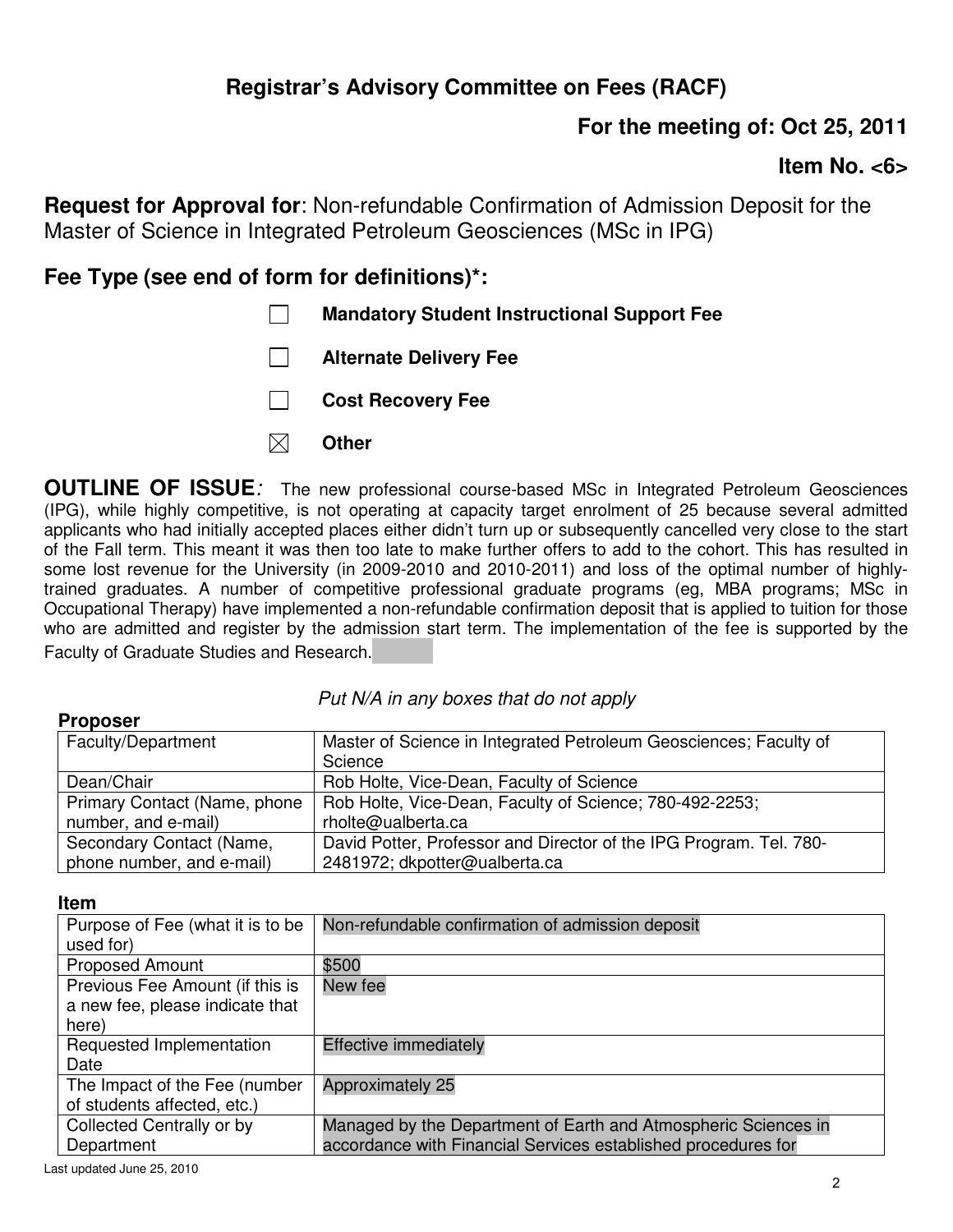|--|

### **Course Information (if fee is attached to a course)**

| Course Name(s)            |     |
|---------------------------|-----|
| <b>Required Course(s)</b> | Yes |
|                           | No  |
| New or Existing Course(s) |     |
| New or Existing Program   |     |
| (include name)            |     |
| Course Description(s)     |     |

### **Details**

| <b>Estimated Costs (Budget</b><br>information may be included<br>here or as an attachment) |                                                                                                                                                                                                                                                                 |
|--------------------------------------------------------------------------------------------|-----------------------------------------------------------------------------------------------------------------------------------------------------------------------------------------------------------------------------------------------------------------|
| <b>Explanatory Notes</b>                                                                   | It is proposed that a prospective student should pay the confirmation of<br>admission deposit within 4 weeks of receiving the initial email<br>notification, from the Department of Earth and Atmospheric Sciences,<br>offering a place on the IPG MSc program. |

## **Routing (For Mandatory Student Instructional Support Fees and Non-Instructional Fees)**

| Consultative Route                | The Director of IPG has discussed the issues for this "Other" fee with |
|-----------------------------------|------------------------------------------------------------------------|
| (parties who have seen the        | Tom Chacko (Associate Chair Graduate Studies, Department of Earth      |
| proposal prior to Registrar's     | and Atmospheric Sciences), who is in agreement with the proposal.      |
| <b>Advisory Committee on Fees</b> |                                                                        |
| and in what capacity)             |                                                                        |
| Advisory Route (RACF) Include     | The item was discussed at the RACF meeting of October 26, 2010, and    |
| dates                             | some minor additions and changes to the proposal were recommended.     |
|                                   | Reviewed again at RACF Oct 2011                                        |
| Approval Route* (Governance)      | GFC Academic Planning Committee (APC)                                  |
| *The approval process is          | Board Finance and Property Committee (BFPC)                            |
| initiated in January for the next | Board of Governors (BG)                                                |
| academic year                     |                                                                        |
| <b>Final Approver</b>             | <b>Board of Governors</b>                                              |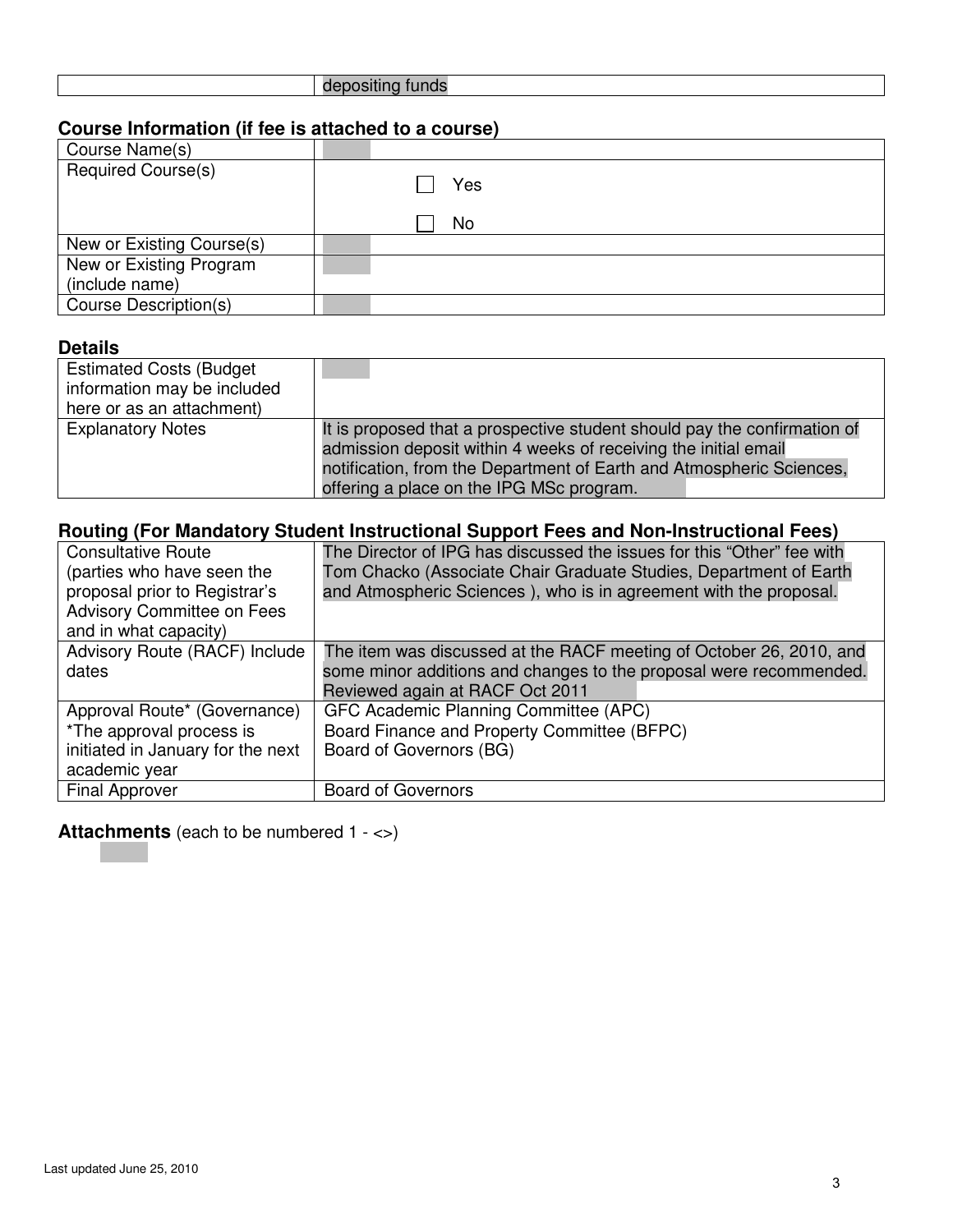<span id="page-48-0"></span>

## **OUTLINE OF ISSUE**

#### Agenda Title: **Elimination of Fees for Deferred Examinations**

**Motion**: THAT the GFC Academic Planning Committee recommend to the Board of Governors a proposal submitted by the Office of the Registrar for the elimination of fees for deferred examinations, as set forth in Attachment 3, to take effect upon final approval and for publication in the 2013-2014 *University Calendar*.

**Item** 

| <b>Action Requested</b> | $\Box$ Approval $\boxtimes$ Recommendation $\Box$ Discussion/Advice $\Box$ Information                                                  |
|-------------------------|-----------------------------------------------------------------------------------------------------------------------------------------|
| Proposed by             | Office of the Registrar                                                                                                                 |
| Presenters              | Bill Connor, Vice-Provost (Academic Programs and Instruction); Gerry<br>Kendal, Vice-Provost and University Registrar; and Ada Schmude, |
|                         | Associate Registrar, Office of the Registrar                                                                                            |
| Subject                 | Elimination of Deferred Examination Fees                                                                                                |

#### **Details**

| Responsibility                      | Provost and Vice-President (Academic)                                                                                                          |  |  |  |
|-------------------------------------|------------------------------------------------------------------------------------------------------------------------------------------------|--|--|--|
| The Purpose of the Proposal is      | To eliminate fees charged to students writing deferred examinations. The                                                                       |  |  |  |
| (please be specific)                | Office of the Registrar proposes the elimination of fees for examination                                                                       |  |  |  |
|                                     | deferrals in recognition of Section 44.8 of the GFC Policy Manual -<br>University of Alberta Reasonable Accommodation Policy and, in addition, |  |  |  |
|                                     | the need to maintain fairness to and consistency for all University of                                                                         |  |  |  |
|                                     | Alberta students granted deferred exams. See Attachment 1.                                                                                     |  |  |  |
| The Impact of the Proposal is       | See 'Purpose'.                                                                                                                                 |  |  |  |
| Replaces/Revises (eg, policies,     | University Calendar Sections 22.2.12 and 23.3(2).                                                                                              |  |  |  |
| resolutions)                        |                                                                                                                                                |  |  |  |
| <b>Timeline/Implementation Date</b> | Effective upon final approval and for publication in the 2013-2014                                                                             |  |  |  |
|                                     | University Calendar.                                                                                                                           |  |  |  |
| <b>Estimated Cost</b>               | There is no direct cost in implementing the change; however, an                                                                                |  |  |  |
|                                     | estimated revenue loss of approximately \$70,000 annually to the                                                                               |  |  |  |
|                                     | institution is noted.                                                                                                                          |  |  |  |
| Sources of Funding                  | N/A                                                                                                                                            |  |  |  |
| <b>Notes</b>                        | N/A                                                                                                                                            |  |  |  |

#### **Alignment/Compliance**

| Alignment with Guiding<br><b>Documents</b>                                                                                                                      | Dare to Discover Values: to provide an intellectually superior educational<br>environment; integrity, fairness, and principles of ethical conduct built on<br>the foundation of academic freedom, open inquiry, and the pursuit of<br>truth.                                                                                                                                                                                                                                                                                                                                                                                                                   |
|-----------------------------------------------------------------------------------------------------------------------------------------------------------------|----------------------------------------------------------------------------------------------------------------------------------------------------------------------------------------------------------------------------------------------------------------------------------------------------------------------------------------------------------------------------------------------------------------------------------------------------------------------------------------------------------------------------------------------------------------------------------------------------------------------------------------------------------------|
| Compliance with Legislation,<br>Policy and/or Procedure<br>Relevant to the Proposal<br>(please quote legislation and<br>include identifying section<br>numbers) | 1. Post-Secondary Learning Act (PSLA): Post-Secondary Learning<br>Act (PSLA): The PSLA gives GFC responsibility, subject to the authority<br>of the Board of Governors, over academic affairs (Section 26(1)).<br>Section 26(1)(o) provides that GFC may make recommendations to the<br>Board of Governors on a number of matters including the budget and<br>academic planning. GFC has thus established an Academic Planning<br>Committee (GFC APC), as set out in Section 3 of the GFC Policy<br>Manual. GFC delegates its power to recommend to the Board on the<br>budget to the GFC APC.<br>2. GFC Academic Standards Committee (ASC) Terms of Reference |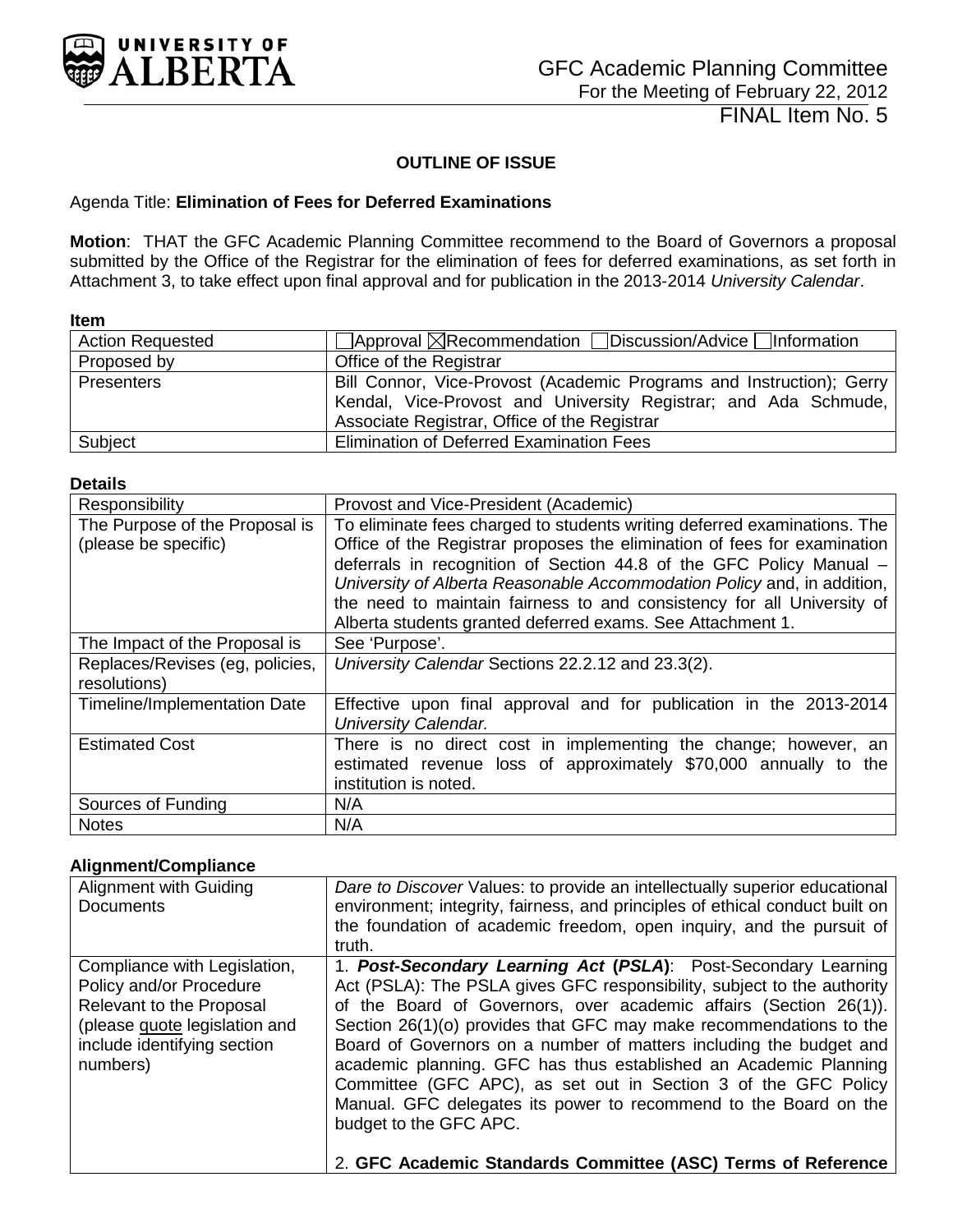

**(***Mandate***)**: "ASC responds to proposals that may affect the admission or transfer of students to the University of Alberta." (3.B.x.) In addition, "ii. ASC acts for GFC in approving routine and/or editorial changes to both admission/transfer policies and academic standing regulations, and acts for GFC in approving all proposals for a) change to examination regulations, b) change to existing International Baccalaureate (IB) and Advanced Placement (AP) policies and procedures and c) change to the University Calendar Section on Missed Term Work (under the Section entitled Evaluation Procedures and Grading System. (3.B.ii.).

### 3. **GFC ASC Terms of Reference (***Mandate***)**:

#### "**Other Matters**

The Chair of ASC will bring forward to ASC items where the Office of the Provost and Vice-President (Academic), in consultation with other units or officers of the University, is seeking the advice of the Committee. These matters may include, but are not limited to, those related to academic advisement, official University academic records keeping, discipline, student services, publication of the University Calendar, the continuation of, or major changes to, existing affiliation agreements and proposals for new affiliation agreements between other post-secondary institutions and the University of Alberta, and registration." (3.H.).

4. **GFC Academic Planning Committee (APC) Terms of Reference, Sections 3 (***Mandate***) and 3.4.b**: "The Academic Planning Committee (APC) is GFC's senior committee dealing with academic, financial and planning issues. As such, it is not only responsible to GFC (or the Board) for the specific matters itemized below, but may also ask to consider or recommend to GFC on any academic issue, including 1) those issues under the purview of other GFC committees, 2) any academic issue related to restructuring, 3) any research-related issue, or 4) issues linked to academic service units where those issues have a significant academic impact. In like manner, the President, Provost and Vice-President (Academic) or other Vice-Presidents may refer any matter to APC for consideration or recommendation to GFC. APC is also responsible to GFC for promoting an optimal learning environment for students and excellence in teaching, research, and graduate studies."

GFC APC is "[t]o recommend to the Board of Governors on the annual budget, excluding budgets for ancillary units. (3.4.b.)

5. **Board of Governors General Terms of Reference, Section 1(b)**: "The Board has delegated to each Committee responsibility and authority to make decisions on behalf of the Board in the Committee's defined area of responsibility except to the extent that such authority has been specifically limited by the Board in the Terms of Reference for the Committee."

6. **Board Finance and Property (BFPC) Terms of Reference, Section 3(d)**:"Without limiting the generality of the foregoing, the Committee shall: […] d) review and recommend to the Board tuition and other like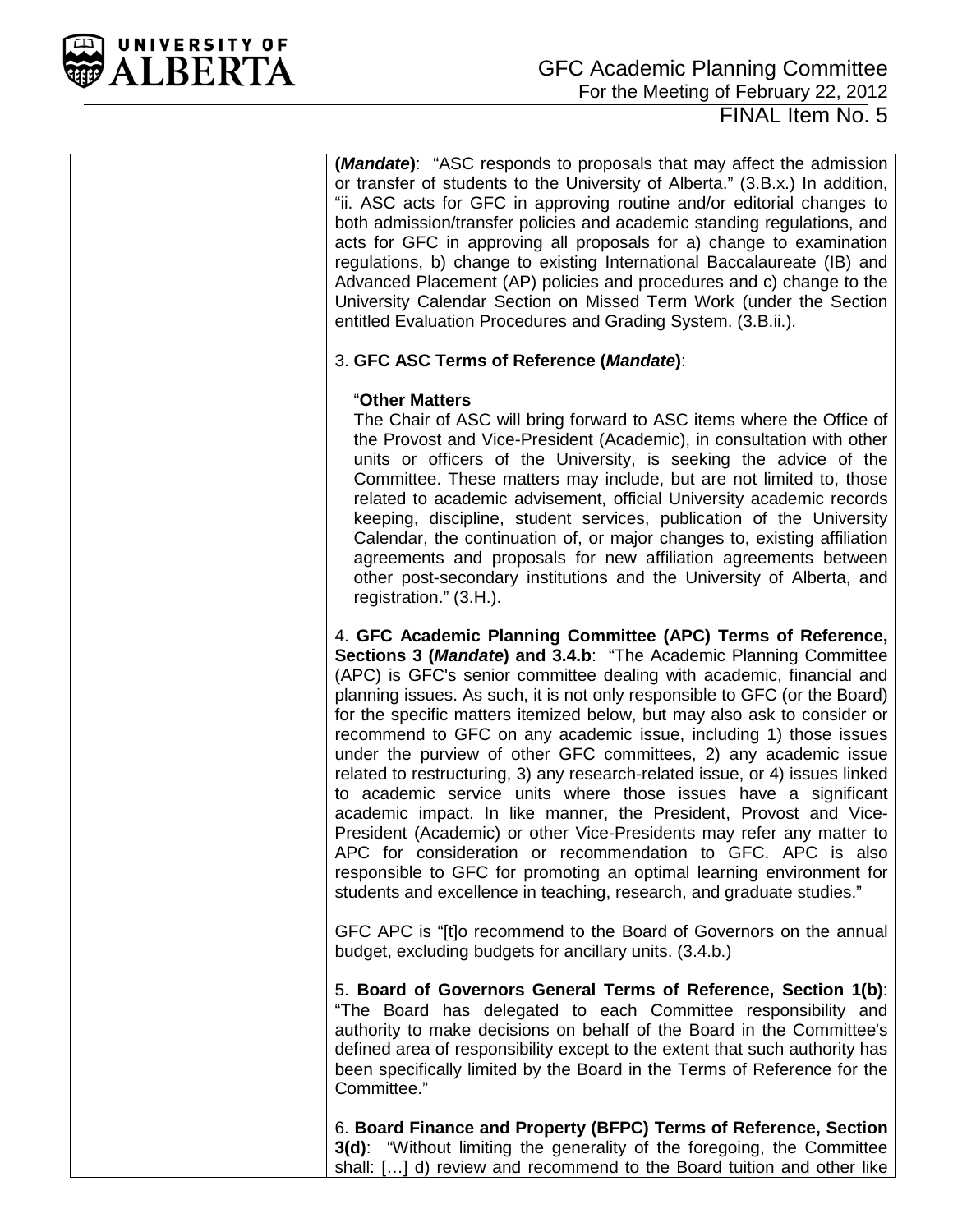

| fees."                                                                   |
|--------------------------------------------------------------------------|
| 7. University of Alberta Calendar Section 22.2.3: "The University of     |
| Alberta complies with the Government of Alberta's Tuition Fee Policy,    |
| which states that postsecondary institutions may charge mandatory        |
| student fees further to fees for instruction to support the provision of |
| supplies, equipment, materials and services to students."                |

#### **Routing** (Include meeting dates)

| <b>Consultative Route</b>      | GFC Academic Planning Committee (APC) - March 10, 2010 (for               |
|--------------------------------|---------------------------------------------------------------------------|
| (parties who have seen the     | discussion);                                                              |
| proposal and in what capacity) | GFC Academic Standards Committee (ASC) - March 18, 2010 (for              |
|                                | discussion);                                                              |
|                                | Discussion with Associate/Assistant Deans Et AI – October 20, 2011;       |
|                                | Vice-Provosts' Meeting (VPM) – December 19, 2011;                         |
|                                | GFC Academic Standards Committee (ASC) - January 19, 2012;                |
|                                | Faculty Deans (via e-mail) - February, 2012;                              |
|                                | Vice-Presidents (University Relations, Facilities and Operations, Finance |
|                                | and Administration, Research) - February, 2012                            |
| Approval Route (Governance)    | GFC Academic Planning Committee (APC) – February 22, 2012 (for            |
| (including meeting dates)      | recommendation);                                                          |
|                                | Board Finance and Property Committee (BFPC) – February 28, 2012           |
|                                | (for recommendation);                                                     |
|                                | Board of Governors - March 16, 2012 (for approval)                        |
| <b>Final Approver</b>          | <b>Board of Governors</b>                                                 |

Attachments (each to be numbered 1 - <>):

- 1. Attachment 1 (page 1): Issue Background Deferred Exams Fees
- 2. Attachment 2 (pages  $1 7$ ): GFC Policy Manual Section 44.8: University of Alberta Reasonable Accommodation Policy
- 3. Attachment 3 (page 1): 2011-2012 *University Calendar* on Deferred Exam Fees (Proposed Changes)

*Prepared by:* Carrie Holstead, Policy Development and Issues Advisor, *carrie.holstead@ualberta.ca*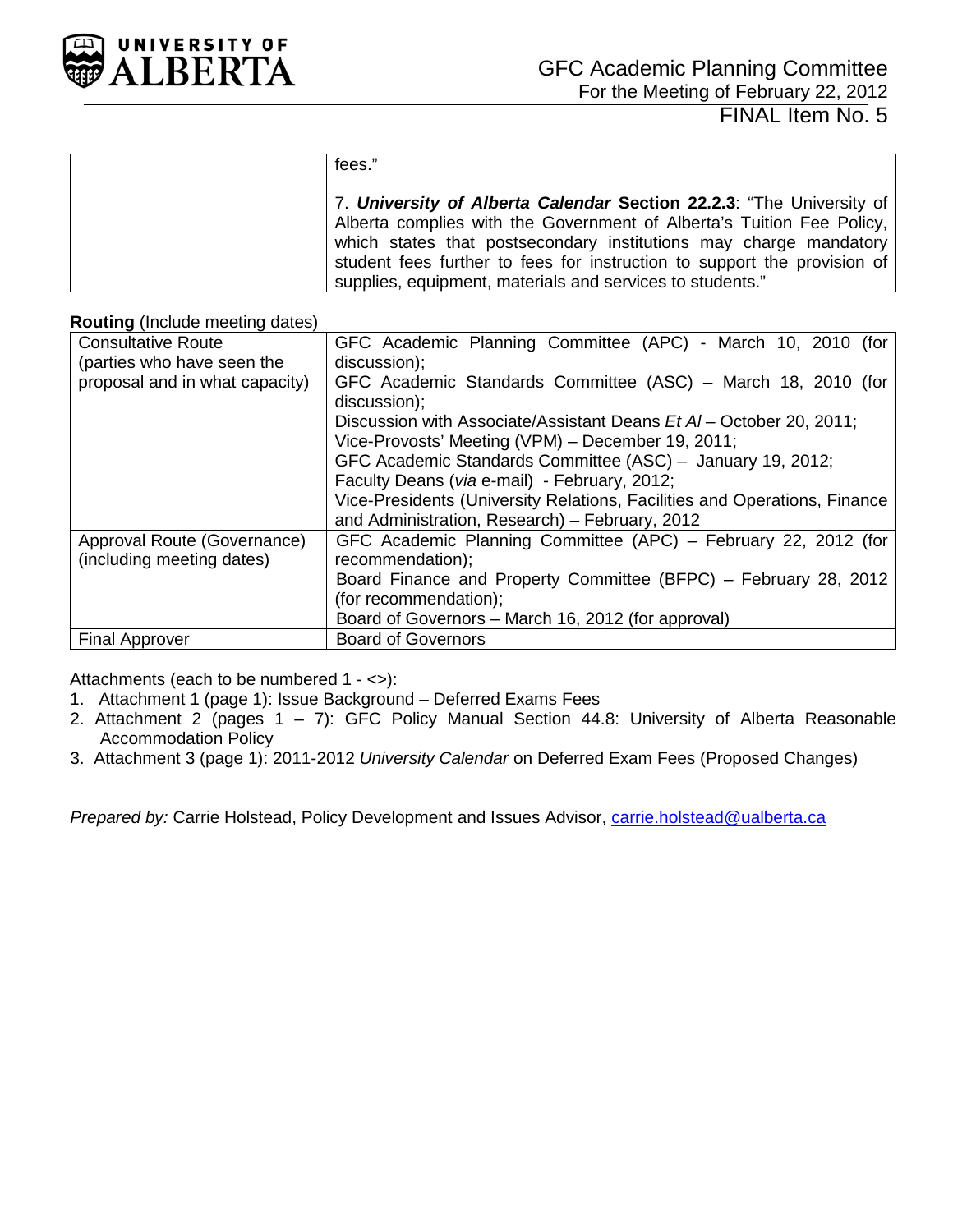#### **Issue Background – Deferred Exams Fees**

*Prepared by the Office of the Registrar*

#### **Spring/Summer 2011**

- A student appeals the fee for a deferred examination that has been granted in accommodation of religious beliefs.
- While the issue of charging a fee for a deferred examination as a result of an accommodation request was under review, the RO informed Faculties that the RO would waive deferral fees where the reason entered by Faculties indicated that the deferral was being made under the *Reasonable Accomodation Policy*.

#### **October 20, 2011 – Post-ASC Discussion**

- ASC requested a discussion on this topic in order to gain clarification.
- Overall, two main perspectives from those present were highlighted (variations on each were suggested as well):
	- i. The fee for deferred exams could be viewed as being unfair all cases (i.e., what about student illness?) and not just in those cases covered by the *Reasonable Accommodation Policy*.

Perhaps fees for deferred exams should be eliminated for all cases. Note that the elimination of fees for deferred exams was brought to ASC and APC in March 2010 by a Faculty Advisor and did not move forward, largely due to the inherent costs associated with the actual administration of deferred exams.

Some Faculties suggest that, although not all cases fall under protected grounds within the *Reasonable Accommodation Policy*, they will begin entering "Reasonable Accommodation" as the reason for all deferred exams so that all students may benefit from a fee waiver.

ii. The fee for deferred exams can act as a deterrent and if it were to be eliminated Faculties may see an increase in the number of deferral requests.

#### **December 15, 2011 – Review of Deferred Exam Fees**

- As a result of processing waivers, the RO notices that the Faculties of Engineering and Business are, for the most part, using only the Reasonable Accommodation indicator for deferred exams (waiver to all deferral fees).
- The Faculty of Nursing advises the RO that it intends to use only the Reasonable Accommodation indicator for all future deferrals (waiver to all deferral fees).

|               |         | <b>Fall/Winter Deferrals</b> |         | Fall 2011 Deferrals | Fall 2011 Fee Waivers    |
|---------------|---------|------------------------------|---------|---------------------|--------------------------|
| Faculty       | 2008-09 | 2009-10                      | 2010-11 | 2011 (IP)           | (R.A. Indicator)         |
| AH            | 51      | 58                           | 71      | 37                  |                          |
| AR            | 200     | 229                          | 290     | 98                  |                          |
| AU            | 6       | 5                            | 3       | 10                  | $\blacksquare$           |
| <b>BC</b>     | 72      | 122                          | 152     | 45                  | 45                       |
| ED            | 89      | 97                           | 100     | 40                  | 10                       |
| EN            | 104     | 157                          | 191     | 88                  | 87                       |
| <b>GS</b>     | 27      | 10                           | 32      | 12                  | $\overline{\phantom{a}}$ |
| LA            | 12      | 12                           | 26      | 14                  | $\blacksquare$           |
| <b>MH</b>     | 1       | 3                            |         | $\Omega$            | $\blacksquare$           |
| <b>NS</b>     | 21      | 18                           | 18      |                     | $\blacksquare$           |
| <b>NU</b>     | 32      | 34                           | 40      | 5                   |                          |
| <b>PE</b>     | 51      | 30                           | 49      | 17                  | 5                        |
| <b>PH</b>     | 15      | 39                           | 13      | 5                   | $\blacksquare$           |
| SA            | 39      | 20                           | 27      | 3                   |                          |
| <b>SC</b>     | 223     | 251                          | 356     | 170                 | 7                        |
| OS.           | 7       | 24                           | 29      | 29                  | $\blacksquare$           |
| <b>Totals</b> | 950     | 1109                         | 1398    | 574                 | 156                      |

#### **December 19, 2011 – Vice Provosts' Meeting (VPM) Discussion**

- The Provost asks ASC to review the issue and recommend an approach that will be:
	- a) fair to and consistent for all students
	- b) considerate of the fee as a possible deterrent, both for students in need of a deferred and the possible increase in applications for deferred exams
	- c) in alignment with the *Reasonable Accomodation Policy*

#### **January 19, 2012 – GFC Academic Standards Committee Discussion**

• Members of ASC, provided with the information above, by and large support the elimination of fees for deferred exams.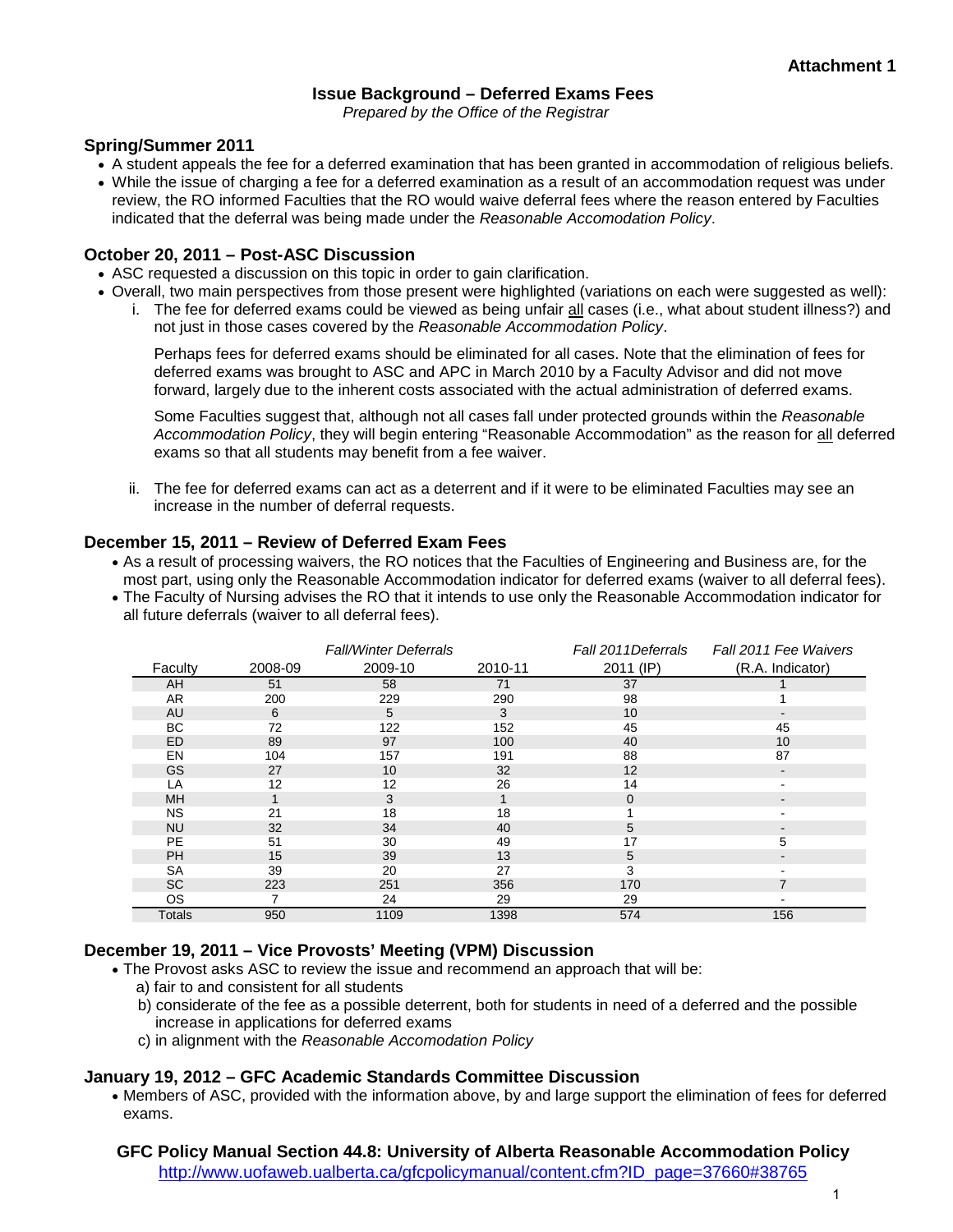#### **44.8 University of Alberta Reasonable Accommodation Policy**

**Note from the University Secretariat:** On November 30, 1998, GFC approved the University of Alberta Reasonable Accommodation Policy as a companion policy to the recently approved Discrimination and Harassment Policy and Procedures. In addition, GFC received for information the Appendices to the Reasonable Accommodation Policy. On January 15, 1999, the Board of Governors also approved the Reasonable Accommodation Policy and they received the Appendices for information.

#### **PREAMBLE**

The University of Alberta is committed to the creation and maintenance of a work, study and living environment which is free of discrimination and to meeting its legal obligations with respect to the protection of human rights under Canadian law. Those legal obligations include the provision of reasonable accommodation in appropriate circumstances.

The University of Alberta recognizes the many benefits of accommodating the special needs and circumstances of its employees, students and tenants and has an exemplary record of providing such accommodation. Nothing in this policy should be construed as limiting the prerogative of any agent of the University of Alberta to provide accommodation even where not required to do so by this policy.

#### **PURPOSE**

This policy clarifies the legal rights and obligations of the University of Alberta, its employees, students and tenants with respect to requests for accommodation.

This policy functions as an addendum to (but does not detract from or in any way limit the University's rights under) the University of Alberta Discrimination and Harassment Policy; see GFC Policy Manual section 44 and also the University's Statement on Equity in Student Affairs; see University Regulations and Information for Students ' 20.2 University Calendar.

#### **POLICY**

The University of Alberta will take reasonable steps to accommodate individuals who are disadvantaged by employment, tenancy or educational rules, standards, policies or practices because of their race, religious beliefs, colour, gender, physical or mental disability, marital status, age, ancestry, place of origin, family status, source of income, sexual orientation, or political belief, to the extent required by law.

#### **APPLICATION**

This policy applies to: all students, applicants seeking admission to the University, job applicants, academic and nonacademic staff, general support trust employees, trust individuals, sessional, and volunteer staff of the University of Alberta.

#### **DEFINITIONS**

Examples are given to assist in defining the following legal terms:

Adverse Impact Discrimination: This particular type of discrimination occurs when the application of an apparently neutral employment, education, or housing rule, standard, policy, or practice, results in a disproportionate disadvantage (or "an adverse impact") for an individual or a group protected under human rights legislation. It is not important whether the rule, standard, policy, or practice was intended to be discriminatory, rather it is the adverse impact that matters in determining whether this type of discrimination has occurred. Depending on the circumstances, a duty to accommodate may arise in situations of adverse impact discrimination.

For example, neither the University exam schedule nor the requirement that an employee answer phones as a term of employment are rules or requirements which are obviously discriminatory. But, when they are applied to a student who cannot write the exam on the date set because of a religious observance, or to an employee who cannot hold a phone receiver because of a physical disability, those otherwise neutral rules or requirements have a discriminatory effect. That discriminatory effect defines "adverse impact discrimination".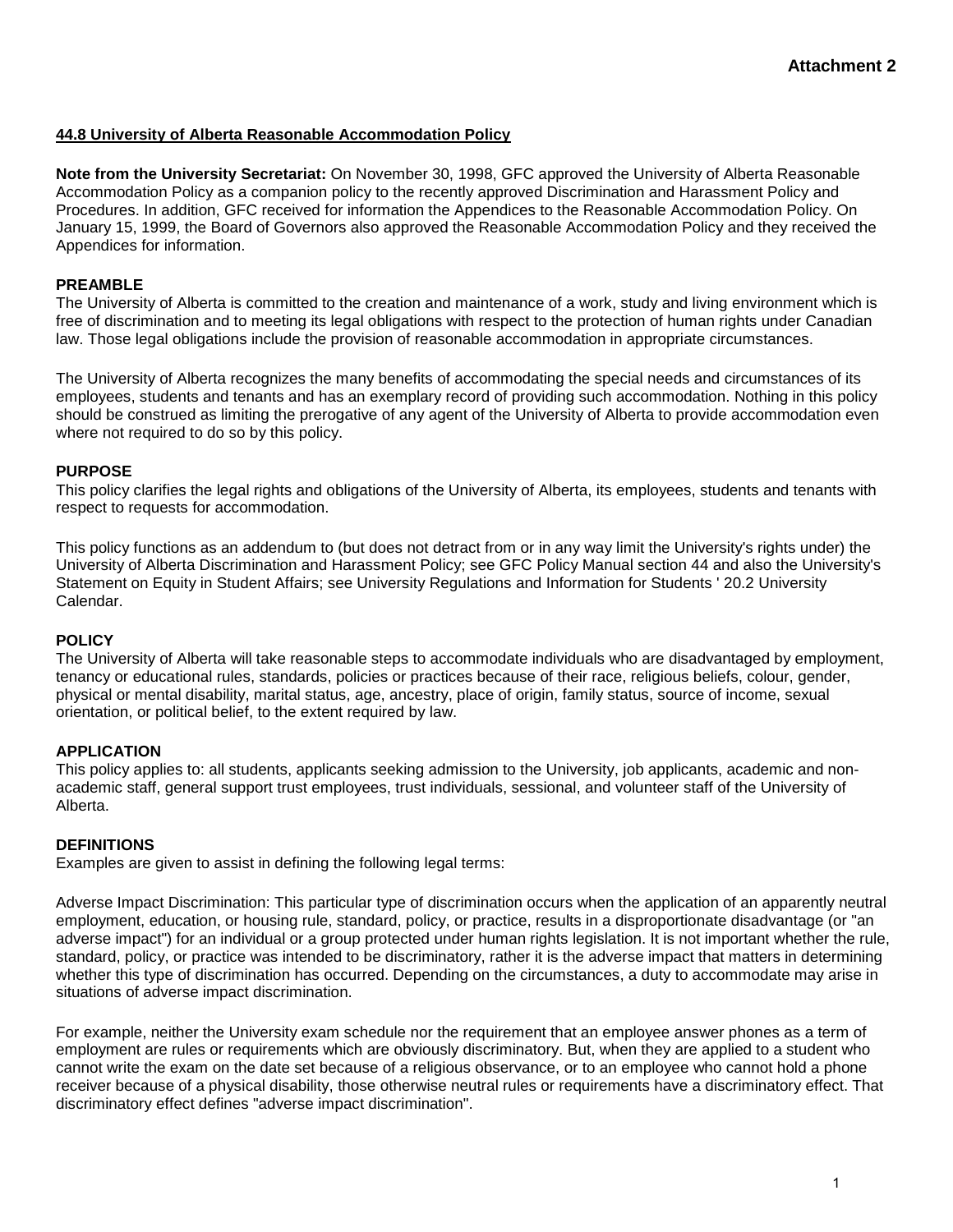#### **Attachment 2**

Duty to Accommodate: This term describes the legal obligation to address or correct situations of adverse impact discrimination by providing reasonable accommodation. A duty to accommodate is part of the University's larger duty not to discriminate.

Accommodation: Accommodation is any change made to an employment, education, or housing rule, standard, policy, practice, or environment which enables a member of a group against whom discrimination is prohibited, to enjoy equal opportunities with others.

Possible "accommodations" in the examples described above are allowing a student to write an exam on an alternate date when the original date falls on a day of religious observance and providing a headset to an employee unable to hold a phone receiver due to physical disability.

Other examples of possible accommodation measures are set out in Appendix "A". Whether a particular accommodation is reasonable will depend on the circumstances present in each individual case.

#### Explanatory Note:

Throughout this policy the terms "accommodation", "duty of accommodation" and "reasonable accommodation" are used. Although these terms are related, they are not interchangeable. Accommodation refers to any change to an employment, tenancy or educational rule, standard, policy, practice or environment which enables a member of a group against whom discrimination is prohibited, to enjoy equal opportunities with others. Whether an "accommodation" must be made in any given case is dependent upon whether there is a "duty to accommodate" owed at law. A "duty to accommodate" arises at law only in situations of adverse impact discrimination. Where the duty exists, it requires only that a "reasonable accommodation" be made and only to the point of "undue hardship". Whether a particular "accommodation" is a "reasonable accommodation" and whether that "reasonable accommodation" will result in "undue hardship" will depend on the circumstances present in each individual case.

#### **THE LIMITS ON THE DUTY TO ACCOMMODATE**

Adverse impact discrimination does not always give rise to a duty to accommodate. In some limited circumstances, the discrimination will be "reasonable and justifiable" and no accommodation will be required. For example, requiring all students to demonstrate that they are able to communicate in English to a certain level before they will be granted admission to the University may adversely impact students from countries where English is not widely spoken. Although this requirement may disadvantage those students because of their race or place of origin, it is a requirement which is nevertheless reasonable and justifiable because instruction and testing at the University will largely be in English.

Even where the law imposes a duty to accommodate, there are limits on that duty. The first limit is that of reasonableness. Buying a \$5,000.00 desk to accommodate a wheelchair will not be a reasonable accommodation when four blocks placed under the corners of an existing desk will work just as well.

The second limit is that the duty to accommodate extends only to the point of "undue hardship". Undue hardship generally means excessive cost or excessive disruption of or interference with the business or operations of the University.

For example, the duty to accommodate does not extend so far as to require the University as an employer to create a position for an employee who is otherwise incapable of performing the essential duties of his own job or of some other existing position. Requiring an employer to do so would amount to undue hardship.

Similarly, the duty to accommodate would not require the University to modify admission or educational program requirements where the integrity of the educational standards of the University or its degrees would be compromised. To do so would amount to undue hardship.

#### **ROLES AND RESPONSIBILITIES**

The duty to accommodate is a shared responsibility.

Person Requiring Accommodation

When an employee, student or tenant needs accommodation, that individual is responsible for: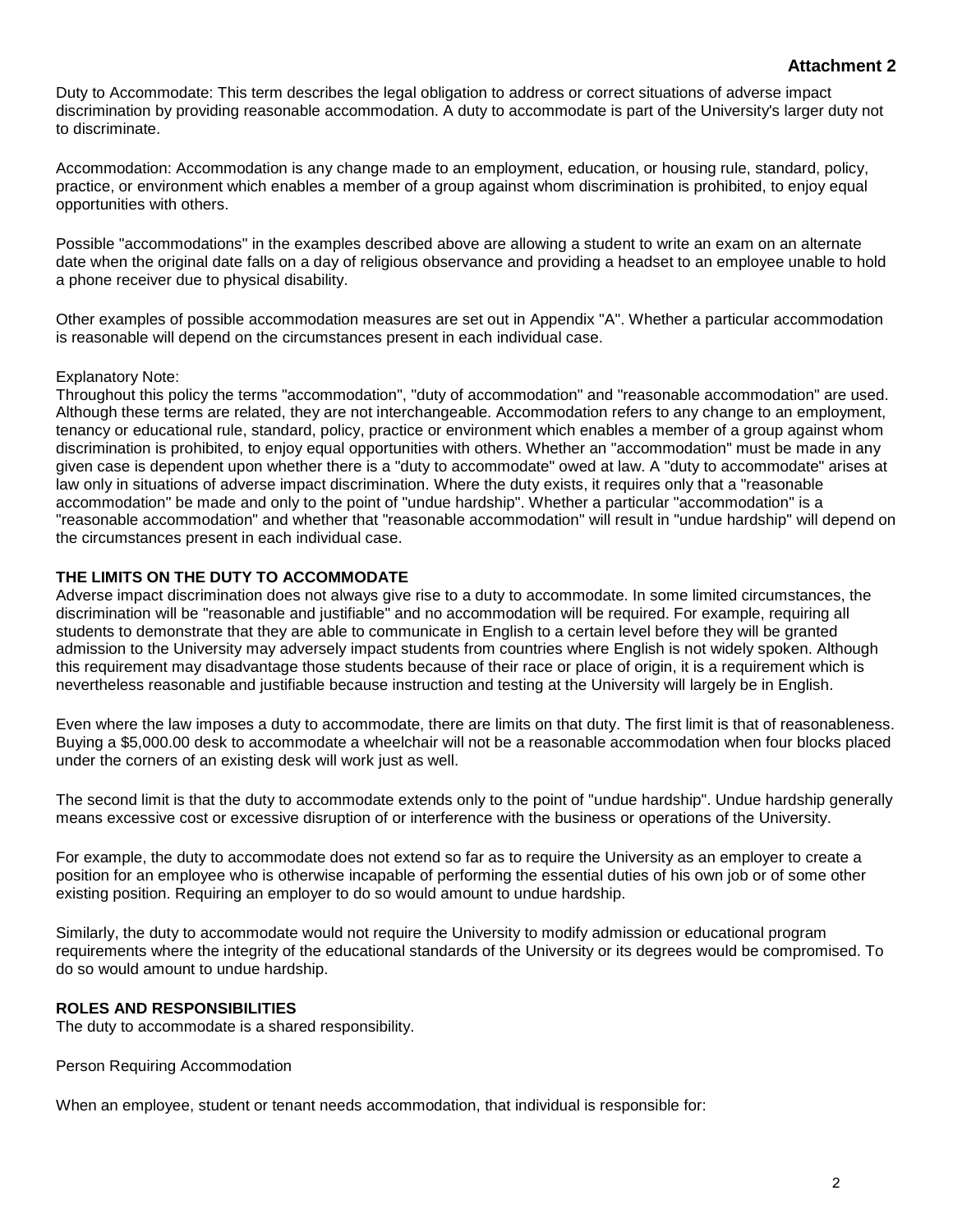#### **Attachment 2**

1. Providing reasonable advance notice to his or her Instructor, Supervisor, Graduate Coordinator, Director, Dean, Department Chair or Residence Life Manager or other university agent of the need for an accommodation, if this is not apparent.

2. Providing enough relevant documentation including medical reports or other materials as are required to verify the need for accommodation and for identifying his or her specific accommodation needs.

3. Cooperating in searching for and implementing a reasonable accommodation.

4. Accepting reasonable accommodation. The individual asking to be accommodated cannot expect a perfect solution.

Supervisory Staff, Instructors, Administrators

The primary responsibility for considering and effecting a reasonable accommodation rests with the department. Where those efforts are unsuccessful, a review will be undertaken to determine if a reasonable accommodation can be made at an institutional level.

The duty to accommodate is ultimately an institutional obligation. Accordingly, any department may be called upon to facilitate a reasonable accommodation and has a duty to cooperate in that regard.

Once aware that an employee, student or tenant needs accommodation, the Supervisor, Instructor or Administrator is responsible for:

1. Requesting from the person seeking the accommodation whatever medical or other information is reasonably necessary to confirm the need for an accommodation and to identify sufficiently that individual's specific needs. 2. Considering the specific needs of the individual to determine what reasonable accommodation can be made (short of undue hardship), in order to meet those needs so that the individual can: continue in employment; access the facilities and services of the University; etc.

For example, consider things like the possibility of providing a headset to a telephone receptionist who has suffered an injury to his or her arms and is incapable of holding a telephone receiver or the possibility of permitting a physically disabled student who requires that accommodation, a reasonable amount of additional time to write an exam. 3. Seeking advice, assistance or input from:

(a) The Employee Relations Unit in ALL those situations where the accommodation under consideration MAY impinge upon or conflict with the terms of either the NASA Collective Agreement or a General Support Trust Staff Agreement; (b) The Office of the Provost and Vice-President (Academic) in ALL those situations where the accommodation under consideration MAY impinge upon or conflict with the terms of any applicable agreements with the AAS:UA, other academic staff, or graduate assistants; or

(c) The Office of the Dean (or delegate) for the Faculty in ALL those situations where the accommodation under consideration MAY deviate from the qualifications, educational program requirements or performance standards set by the University's governing bodies. Advice, assistance and input might also be sought, for example, from Associate Deans within the Faculty, other instructors in the same discipline, and Services for Students with Disabilities, as appropriate. In all other situations, advice, assistance and input may be sought, if necessary.

4. Doing what is required to provide reasonable accommodation to an individual affected by adverse impact discrimination, to the extent required by law.

5. Keeping clear written records of:

(a) The request for accommodation;

(b) The options considered;

(c) The form of reasonable accommodation offered to the affected individual and their response;

(d) The date the reasonable accommodation was provided; and,

(e) Where appropriate, follow-up with the affected individual to see whether the reasonable accommodation has been successful.

6. Providing the details of the reasonable accommodation to those who need to know.

A procedure which may help Supervisors, Instructors, Administrators or other University agents when dealing with requests for accommodation is found in Appendix "D".

Deans, Directors, Department Chairs and Vice-Presidents

Within their portfolios, Deans, Directors, Department Chairs and Vice-Presidents are responsible for: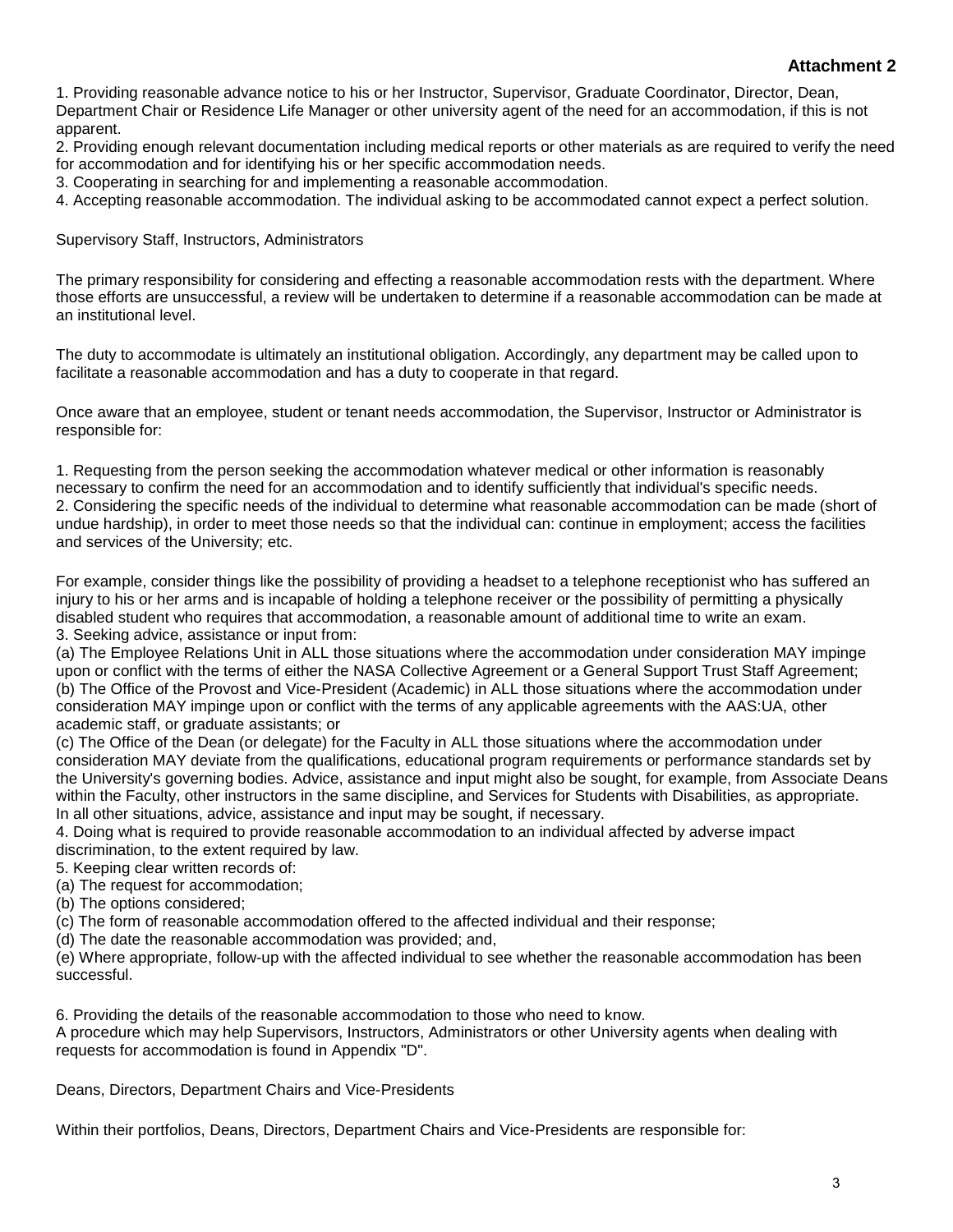1. Informing themselves, as well as the faculty or staff for whom they are responsible, of the provisions of this policy, and supporting an awareness of reasonable accommodation issues.

2. Promoting and encouraging the educational efforts of the University of Alberta to inform members of the University community about reasonable accommodation issues.

3. Supporting, participating in and ensuring that within their portfolios, reasonable accommodation is provided when and to the extent required by law.

The University of Alberta (through the Board of Governors and President)

The University of Alberta (through the Board of Governors and President) shall:

1. Ensure that requests for accommodation are addressed as appropriate pursuant to any applicable negotiated employment agreements and the terms of this policy.

2. Ensure that reasonable accommodation is provided when and to the extent required by law, to students, tenants or employees of the University.

3. Provide a policy to address accommodation issues and to review regularly such a policy.

#### **Associations**

The law also imposes a duty to accommodate on staff associations. Where a staff association has negotiated an agreement with an employer that has a discriminatory impact, it has a joint responsibility with the employer to find a reasonable accommodation. In situations where the staff association is not a party to a discriminatory work arrangement, it must not hinder the reasonable efforts of the employer to provide reasonable accommodation to an employee.

The Association of Academic Staff of the University of Alberta (AAS:UA) and the Non-Academic Staff Association (NASA) have undertaken to interpret and apply any applicable collective agreements in a manner consistent with their legal obligations in relation to the duty to accommodate.

#### **COSTS**

For costs related to the purchase of equipment and supplies required to provide reasonable accommodation to faculty or staff, applications can be made by the Supervisor, Administrator, Dean, Director or Department Chair to the "Reasonable Accommodation Fund for Equipment and Supplies for Employees with Disabilities"; See Appendix "C".

For costs related to the purchase of equipment and supplies required to provide reasonable accommodation to students, applications can be made by the Instructor, Dean, Director or Department Chair to Services for Students with Disabilities.

#### **REVIEW PROCEDURE**

A failure to provide reasonable accommodation where required by law amounts to discrimination.

The University of Alberta Discrimination and Harassment Policy (GFC Policy Manual, section 44), sets out a process by which any member of the university community who believes that he or she has been discriminated against, may seek resolution. Those resolution procedures are equally available to members of the university community who believe that they were entitled to and have been denied reasonable accommodation.

#### **[Appendix A Examples of Accommodation Measures](http://www.uofaweb.ualberta.ca/gfcpolicymanual/content.cfm?ID_page=37660§ion=38766&contentshow=section)**

There can be no complete list of the type of action the duty to accommodate may require. What is required in any situation will depend on the particular needs of the individual involved, the nature of the work, position, service or facility at issue, what changes are required in order to meet the specific needs of the individual, what changes are reasonably possible as well as the resources of the institution. Nevertheless, some examples of accommodation measures include:

1. Adapting the physical environment to the needs of the individual including the acquisition or modification of premises, equipment or devices or the provision of human support such as qualified readers or interpreters. This may be as simple as using four blocks to raise the height of a desk to accommodate wheelchair access.

2. Modifying the rule or program requirements, for example permitting a physically disabled person who requires that accommodation a reasonable amount of additional time within which to complete a program or course requirement, or making arrangements for a student to make up work or exams missed by reason of religious observance. 3. Modifying job duties to remove non-essential tasks, shifting certain duties to other employees, re-assigning the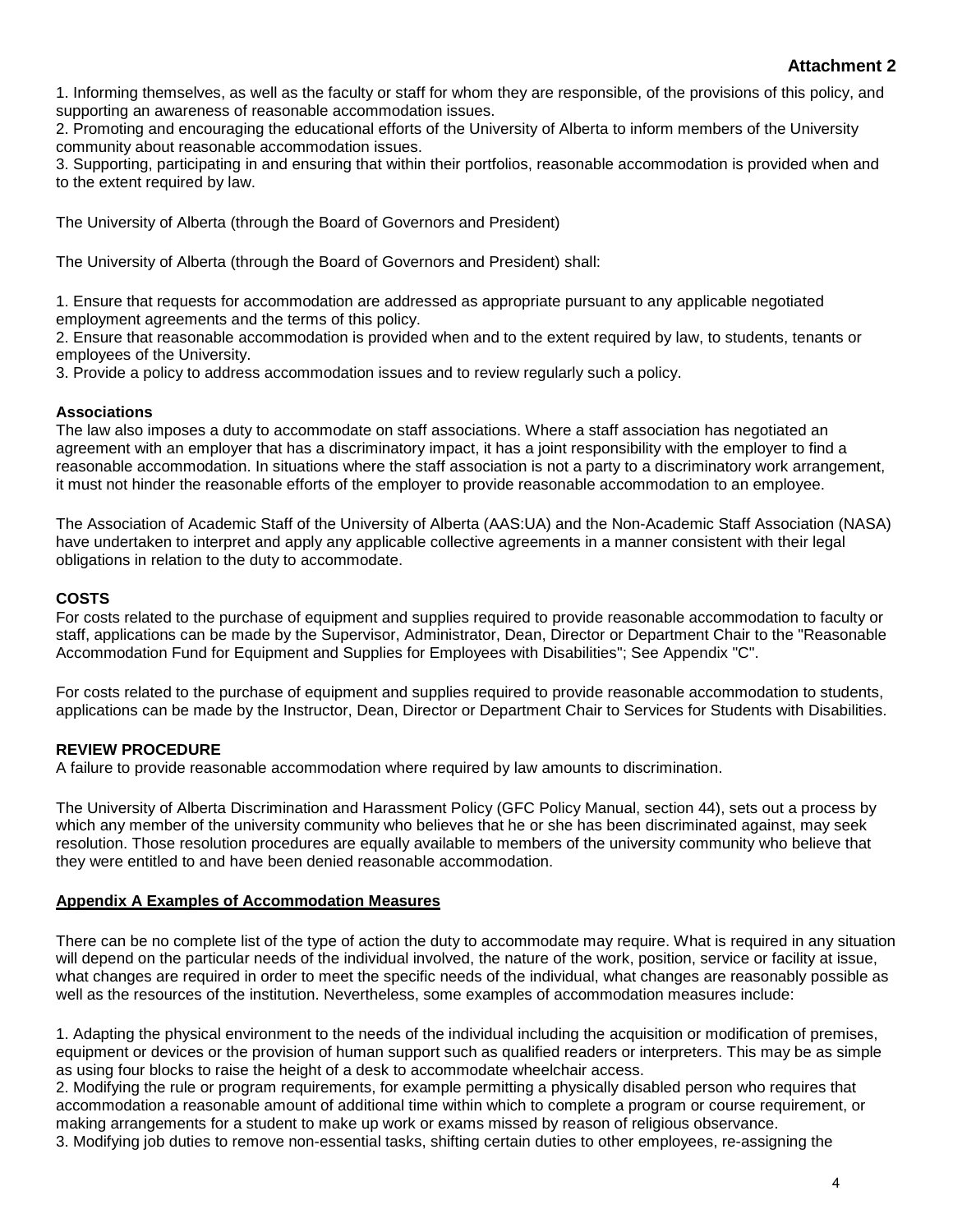#### **Attachment 2**

employee to another available job for which he or she is qualified either temporarily or perhaps permanently.

4. Permitting the use of accrued vacation leave, providing additional unpaid leave or agreeing to the reasonable alteration of work schedules.

5. Changing work schedules so that individuals may participate in the rites associated with their religious faith.

6. Permitting an individual the opportunity to obtain and use equipment, aids or services that the University itself is not required to provide.

Reasonable accommodation does not include:

1. Creating a position that did not previously exist for an employee who is incapable of performing the essential functions of his or her own job or of any other available position. However, an alternate available position that already exists is not creating a new position.

2. Retaining an employee incapable of performing the available work to acceptable levels.

3. Shifting the essential functions of a position to another employee; leaving the affected employee to perform nonessential functions with limited business or productive value to the employer.

4. Providing extensive and costly retraining to enable the employee to perform available work.

5. Modifying educational programs or admission requirements where the integrity of the educational standards of the University or its degrees would be compromised.

#### **[Appendix B Assessing Undue Hardship](http://www.uofaweb.ualberta.ca/gfcpolicymanual/content.cfm?ID_page=37660§ion=38767&contentshow=section)**

The duty to accommodate extends only to the point of undue hardship. Undue hardship has been interpreted to mean undue expense or excessive disruption of or interference with the business or operation. In assessing undue hardship, relevant factors include:

- 1. Financial costs;
- 2. Business or institutional convenience/efficiency;

3. Disruption of a collective agreement (however, an employer and union cannot contract out of human rights legislation; the agreement cannot absolve the parties of the duty to accommodate; but it can be relevant in assessing the degree of hardship caused by interference with its terms);

- 4. Disruption to the public;
- 5. The effect or impact on the rights, health, safety or morale of others;
- 6. Interchangeability of the work force or of the facility;
- 7. Size and resources of the institution; and
- 8. Health and safety considerations including the nature and magnitude of the risk and the identity of those who bear it.

In certain circumstances it may not be possible to provide reasonable accommodation to meet an individual's needs because no accommodation is possible or the accommodation would cause undue hardship. In these circumstances the Supervisor, Instructor or Administrator should contact the appropriate Dean, Director, Department Chair or Vice-President. It may also be useful for these decision makers to consult with the University's Office of Human Rights.

#### **[Appendix C Financial Resources](http://www.uofaweb.ualberta.ca/gfcpolicymanual/content.cfm?ID_page=37660§ion=38768&contentshow=section)**

#### **Reasonable Accommodation Fund for Equipment and Supplies for Employees with Disabilities**

The Provost and Vice-President (Academic) and the Vice-President (Finance and Administration) have agreed in principle to provide a central fund in order to offset the costs of reasonable accommodation measures for employees with disabilities. The focus of the fund will be on costs related to the purchase of equipment and supplies required to provide reasonable accommodation to faculty or staff. For particulars on how to apply and the criteria by which applications will be assessed, the responsible Supervisor, Administrator, Dean, Director or Department Chair can contact Services for Students with Disabilities. The mandate of Services for Students with Disabilities has been expanded to include services for faculty and staff who have disabilities.

#### **Services for Students with Disabilities**

Services for Students with Disabilities has and will continue to provide services and resources to students requiring reasonable accommodation measures in order to reach their academic goals. For costs related to the purchase of equipment and supplies required to provide reasonable accommodation to students, applications can be made by the Instructor, Dean, Director or Department Chair to Services for Students with Disabilities.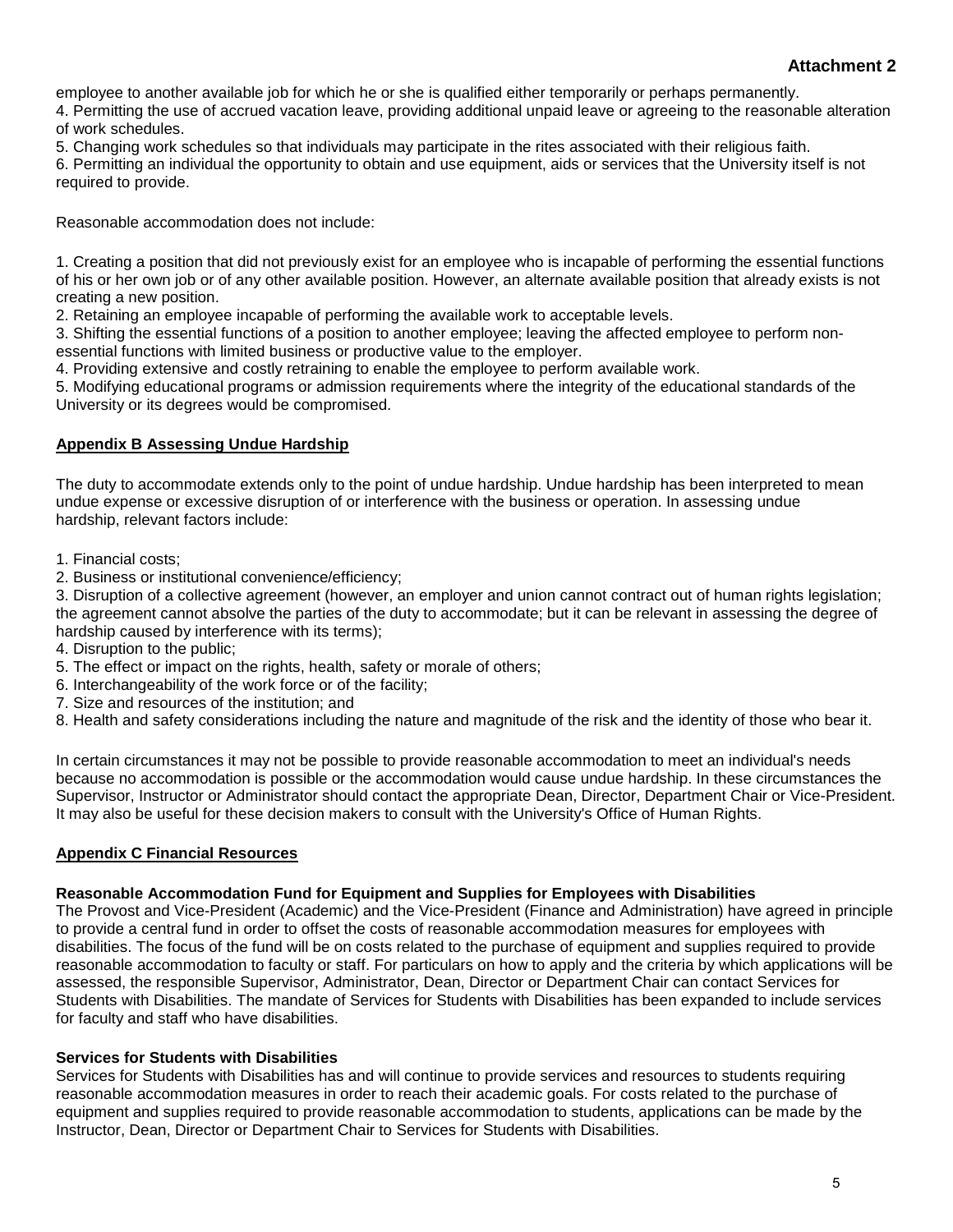#### **[Appendix D Accommodation Process](http://www.uofaweb.ualberta.ca/gfcpolicymanual/content.cfm?ID_page=37660§ion=38769&contentshow=section)**

What follows is a suggested procedure for use when Supervisory Staff, Instructors, Administrators or other agents of the university are asked for or are otherwise aware of a need for accommodation.

#### **1. Identify the problem and what the person needs.**

For example: the exam is scheduled on a religious holiday and the student needs a deferred exam; a faculty member has problems with his or her eyesight affecting their ability to fulfill the duties of a faculty member; the individual needs assistance in order to perform their duties.

#### **2. Consider whether this is a situation that gives rise to a duty to accommodate.**

Is the need for an accommodation related in some way to the person's race, religious beliefs, colour, gender, physical or mental disability, marital status, age, ancestry, place of origin, family status, source of income, sexual orientation, or political belief.

If the problem is not related to one of those grounds, there is no legal duty to accommodate. However, you still have the discretion to make an accommodation.

#### **3. Consider whether you have enough information.**

- (a) Is there adequate information verifying the:
- (i) Need for an accommodation; and
- (ii) The specific needs of the individual?

(b) If not,

(i) Determine how that information can best be provided (for example a letter from a religious leader or a medical certificate); and

(ii) Ask the person seeking the accommodation to provide such additional information as is reasonably required.

#### **4. Consider how the person could be reasonably accommodated.**

Once the need for accommodation has been verified and sufficient information identifying the specific needs of the individual has been provided, in consultation with the individual, identify and review the reasonable options to meet the individual's needs.

For example, in the case of the student, this could be identifying a date and time for a deferred exam. In the case of the faculty member whose vision is impaired, this may involve things like giving the employee access to adaptive technology which converts regular standard print to large print or to speech output formats, providing assistance with marking, etc.

#### **5. Consider whether the accommodation would result in undue hardship.**

What would be required or involved in providing the accommodation under consideration? Are there any significant costs associated with it, would it result in significant disruption or would it conflict with or impinge on the terms of any negotiated employment agreement? In the case of the student, would the accommodation deviate from or undermine the qualifications, educational program requirements or performance standards set by the University's governing bodies.

Consider the implications of the accommodation not only for the person asking for it, but also, where applicable, for others who may be affected by it including the Department, area or Faculty and the University as a whole.

#### **6. Seek advice, assistance or input where appropriate.**

If you are concerned that providing the accommodation would:

(a) Result in undue hardship;

(b) Conflict with or impinge on the terms of applicable negotiated agreements; or

(c) Deviate from the qualifications, educational program requirements or performance standards set by the University's governing bodies, detail the basis for the concern in writing and seek input, advice and assistance from the Dean, Associate Dean Student Programs and Admissions, Department Chair, Director, Vice-President, Employee Relations Advisors, or the University's Office of Human Rights and such other resources as may be appropriate.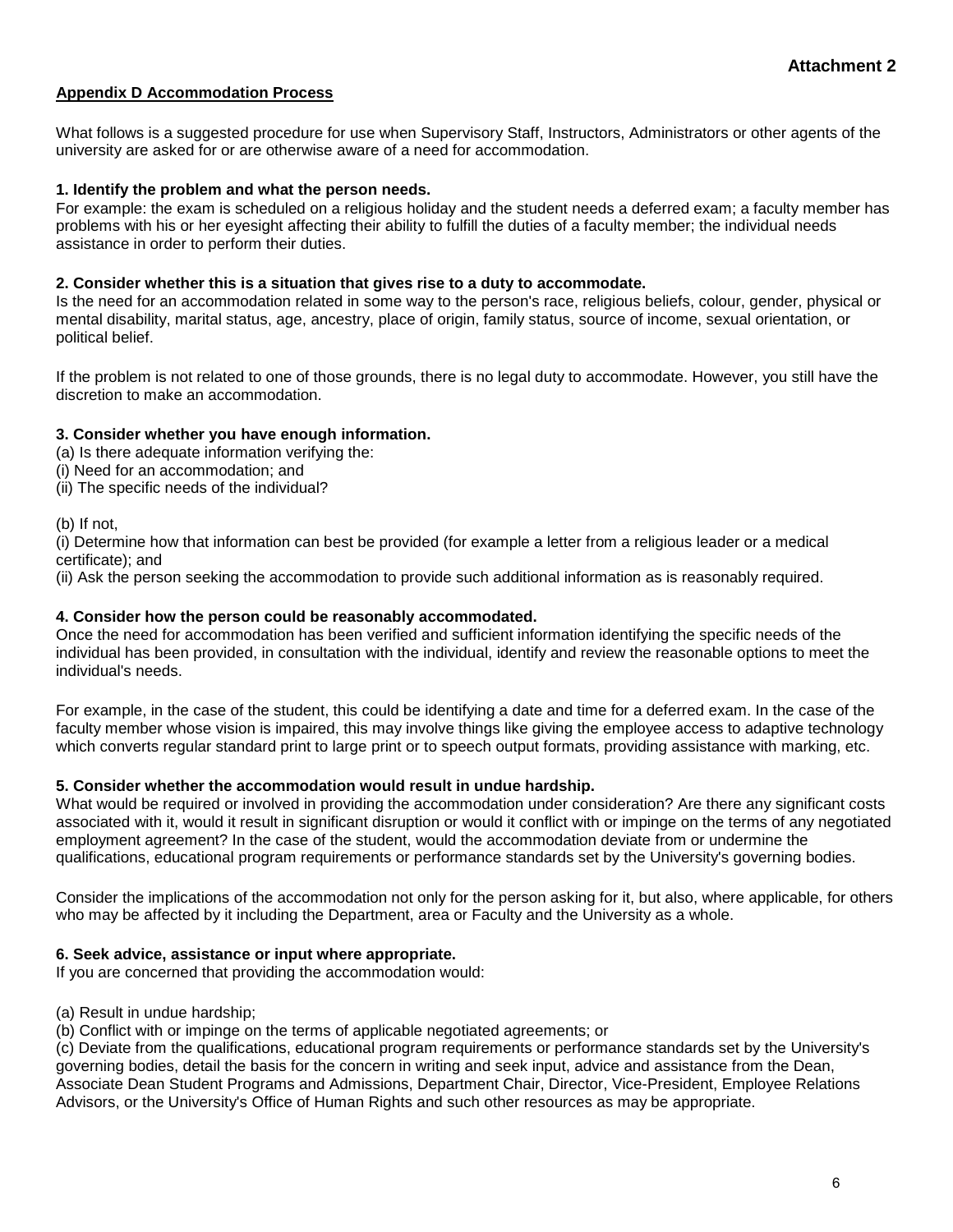#### **7. Identify how the reasonable accommodation will be arranged.**

Assess concerns that the accommodation would result in undue hardship, would conflict with or impinge on the terms of negotiated agreements, or would deviate from the qualifications, educational program requirements or performance standards set by the University's governing bodies, identify those people who will be involved in the accommodation process, if any, and what their role will be.

For example, in the case of the student requiring a deferred examination, ensure that they are told that they are responsible to make a formal application for exam deferment, how they do that and when the exam will be.

#### **8. Make arrangements for follow-up where appropriate.**

Where the reasonable accommodation will be of an ongoing nature, consider implementing a time frame for monitoring or reviewing the situation to make sure that it is working.

For example, in the case of the faculty member who is visually impaired, arrange for follow-up or review before the end of the term so that there is sufficient time to make adjustments, if necessary, before the beginning of the next term.

#### **9. Document.**

Keep a clear written record of:

(a) The request for accommodation;

(b) The options considered;

(c) The form of reasonable accommodation offered to the individual and their agreement or other response; and

(d) The date the reasonable accommodation was provided and, where appropriate, what follow-up has been arranged.

#### **10. Communicate the details of the reasonable accommodation to those with a need to know.**